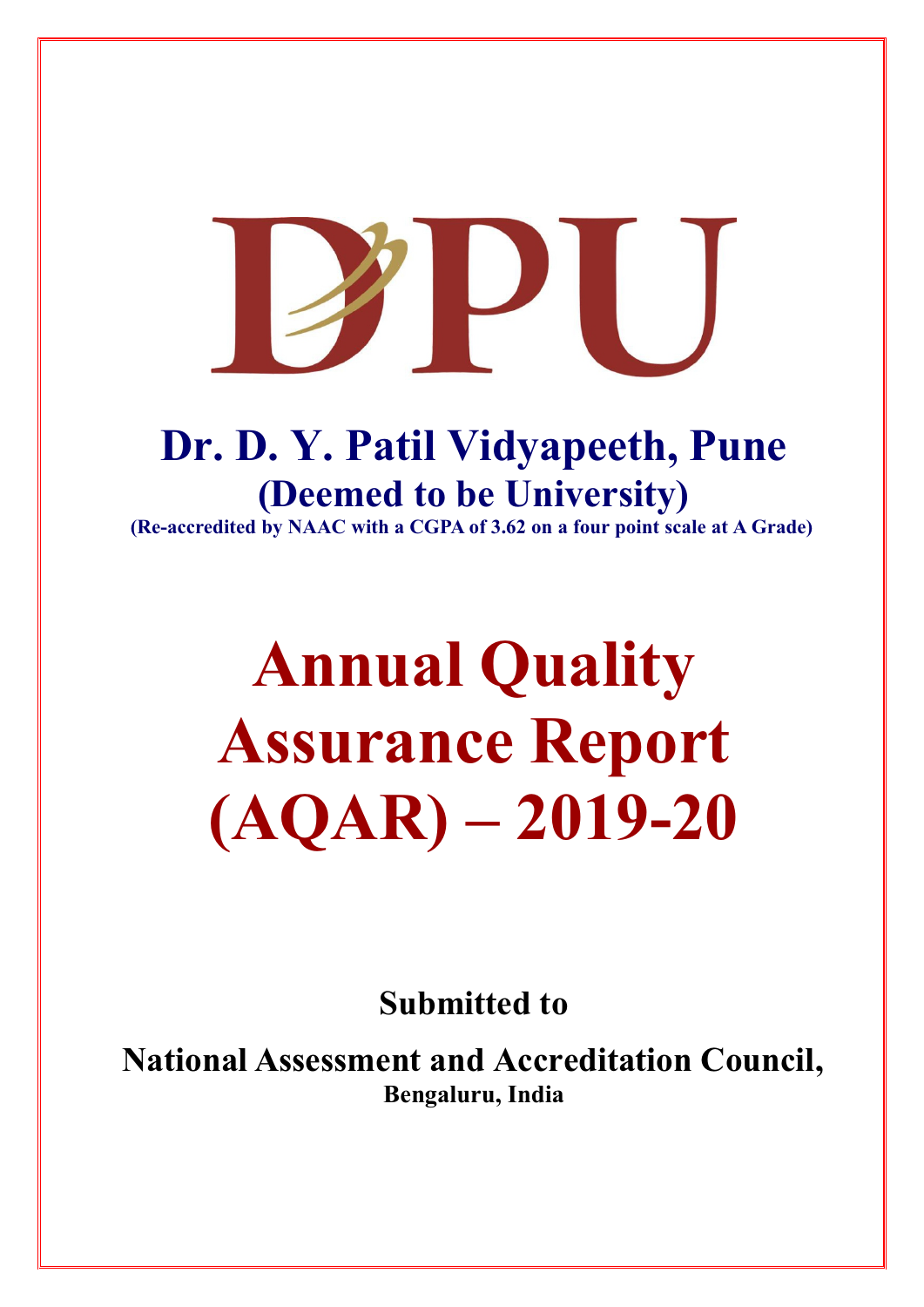



## **Yearly Status Report - 2019-2020**

| Part A                                           |                                                                 |  |  |  |
|--------------------------------------------------|-----------------------------------------------------------------|--|--|--|
| Data of the Institution                          |                                                                 |  |  |  |
| 1. Name of the Institution                       | DR. D. Y. PATIL VIDYAPEETH, PUNE                                |  |  |  |
| Name of the head of the Institution              | Dr. N. J. Pawar                                                 |  |  |  |
| Designation                                      | Vice Chancellor                                                 |  |  |  |
| Does the Institution function from<br>own campus | <b>Yes</b>                                                      |  |  |  |
| Phone no/Alternate Phone no.                     | 02027805001                                                     |  |  |  |
| Mobile no.                                       | 9011093368                                                      |  |  |  |
| <b>Registered Email</b>                          | vc@dpu.edu.in                                                   |  |  |  |
| <b>Alternate Email</b>                           | info@dpu.edu.in                                                 |  |  |  |
| Address                                          | Dr. D. Y. Patil Vidyapeeth, Sant Tukaram<br>Nagar, Pimpri, Pune |  |  |  |
| City/Town                                        | Pune                                                            |  |  |  |
| State/UT                                         | Maharashtra                                                     |  |  |  |
| Pincode                                          | 411018                                                          |  |  |  |
| 2. Institutional Status                          |                                                                 |  |  |  |
| University                                       | <b>Deemed</b>                                                   |  |  |  |
| Type of Institution                              | Co-education                                                    |  |  |  |
| Location                                         | Urban                                                           |  |  |  |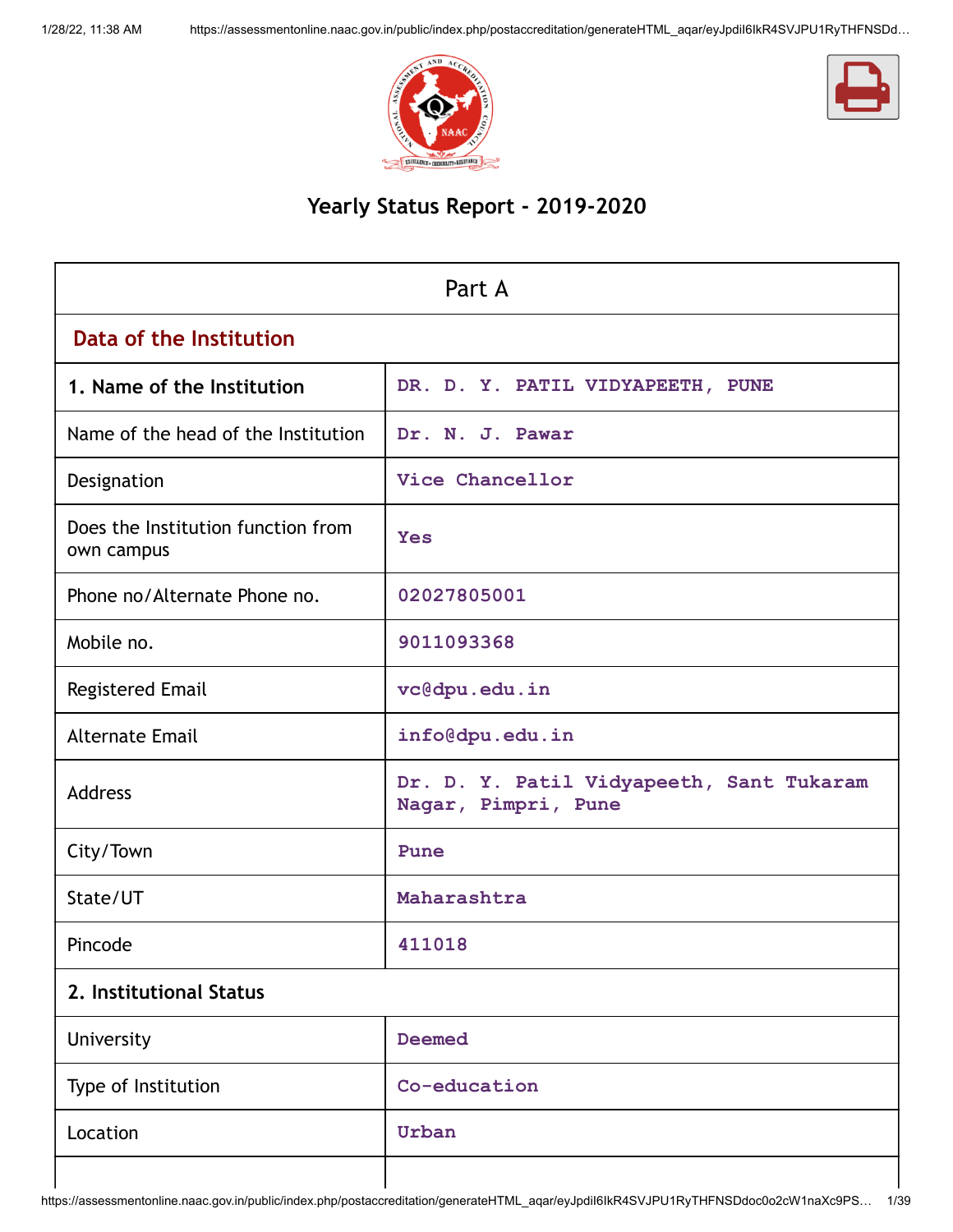| <b>Financial Status</b>                    | Self financed       |
|--------------------------------------------|---------------------|
| Name of the IQAC co-<br>ordinator/Director | Dr. P. Vatsalaswamy |
| Phone no/Alternate Phone no.               | 02027805000         |
| Mobile no.                                 | 9850116519          |
| Registered Email                           | iqacnaac@dpu.edu.in |
| <b>Alternate Email</b>                     | info@dpu.edu.in     |

## **3. Website Address**

| Web-link of the AQAR: (Previous                          | https://dpu.edu.in/documents/other/AQAR- |
|----------------------------------------------------------|------------------------------------------|
| Academic Year)                                           | 2018-19.pdf                              |
| 4. Whether Academic Calendar<br>prepared during the year | Yes                                      |
| if yes, whether it is uploaded in the                    | https://dpu.edu.in/academic-             |
| institutional website: Weblink:                          | calendars.aspx                           |

## **5. Accrediation Details**

| Cycle             | Grade<br><b>CGPA</b> | <b>Year of Accrediation</b> | Validity |                          |                          |
|-------------------|----------------------|-----------------------------|----------|--------------------------|--------------------------|
|                   |                      |                             |          | <b>Period From</b>       | <b>Period To</b>         |
|                   | A                    | 3.08                        | 2009     | $30 - Sep - 2009$        | $29 - Sep - 2014$        |
| $\mathbf{\Omega}$ | A                    | 3.62                        | 2015     | $03 - \text{Mar} - 2015$ | $02 - \text{Mar} - 2020$ |

**6. Date of Establishment of IQAC 01-Oct-2009**

## **7. Internal Quality Assurance System**

| Quality initiatives by IQAC during the year for promoting quality culture                                      |                                            |                                                    |  |  |  |  |
|----------------------------------------------------------------------------------------------------------------|--------------------------------------------|----------------------------------------------------|--|--|--|--|
| Item /Title of the quality initiative by IQAC                                                                  | Date &<br><b>Duration</b>                  | Number of<br>participants/<br><b>beneficiaries</b> |  |  |  |  |
| Seminar on Entrpreneurship developement in<br>association with Atal Incubation Centre and<br>Ministry of MSME- | $02 -$<br>$Mar-$<br>2020<br>$\overline{2}$ | 80                                                 |  |  |  |  |
| UNMESH 2020- SCIENCE FESTIVAL                                                                                  | $27 -$<br>$Feb-$                           | 340                                                |  |  |  |  |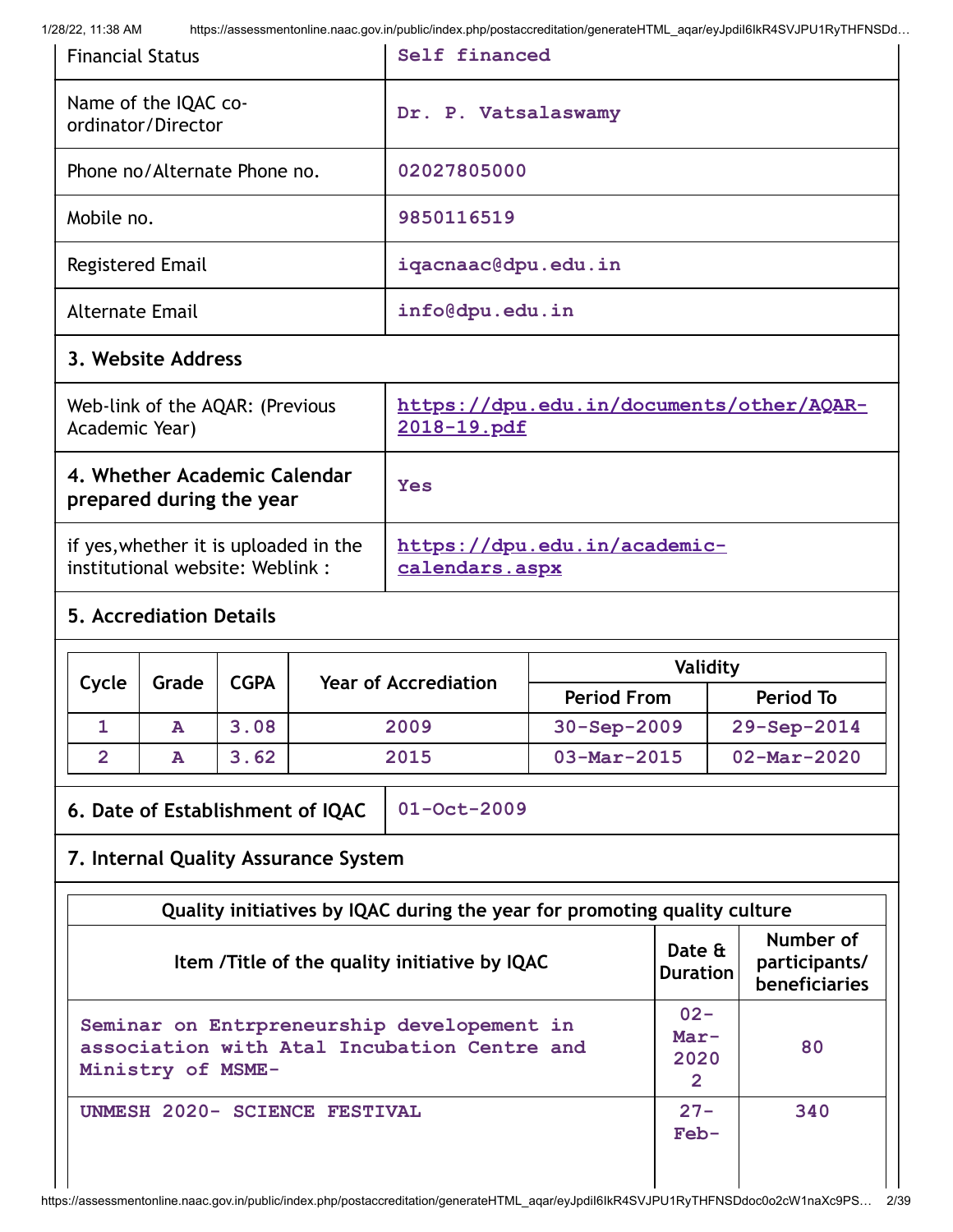**2020 2**

## **[View](https://assessmentonline.naac.gov.in/public/Postacc/Quality_Initiatives/10296_Quality_Initiatives.xlsx) File**

## **8. Provide the list of Special Status conferred by Central/ State Government-UGC/CSIR/DST/DBT/ICMR/TEQIP/World Bank/CPE of UGC etc.**

| Institution/Department/Faculty Scheme                        |                           | <b>Funding Agency</b>                                                         | Year of<br>award<br>with<br>duration | Amount   |
|--------------------------------------------------------------|---------------------------|-------------------------------------------------------------------------------|--------------------------------------|----------|
| Department of<br>Biotechnology and<br><b>Bioinformatics</b>  | <b>DST</b><br><b>FIST</b> | Department of Science<br>and Technology,<br>government of India               | 2018<br>1825                         | 9000000  |
| Dr D Y Patil Vidyapeeth<br>(Deemed to be<br>University) Pune | <b>SIRO</b>               | Department of<br>Scientific and<br>Industrial Research<br>Government of India | 2017<br>1095                         | $\Omega$ |

| <b>View File</b>                                                                                                      |                  |  |
|-----------------------------------------------------------------------------------------------------------------------|------------------|--|
| 9. Whether composition of IQAC<br>as per latest NAAC guidelines:                                                      | <b>Yes</b>       |  |
| Upload latest notification of<br>formation of IQAC                                                                    | <b>View File</b> |  |
| 10. Number of IQAC meetings<br>held during the year :                                                                 | 3                |  |
| The minutes of IQAC meeting and<br>compliances to the decisions have<br>been uploaded on the institutional<br>website | <b>Yes</b>       |  |
| Upload the minutes of meeting and<br>action taken report                                                              | <b>View File</b> |  |
| 11. Whether IQAC received<br>funding from any of the funding<br>agency to support its activities<br>during the year?  | <b>No</b>        |  |

## **12. Significant contributions made by IQAC during the current year(maximum five bullets)**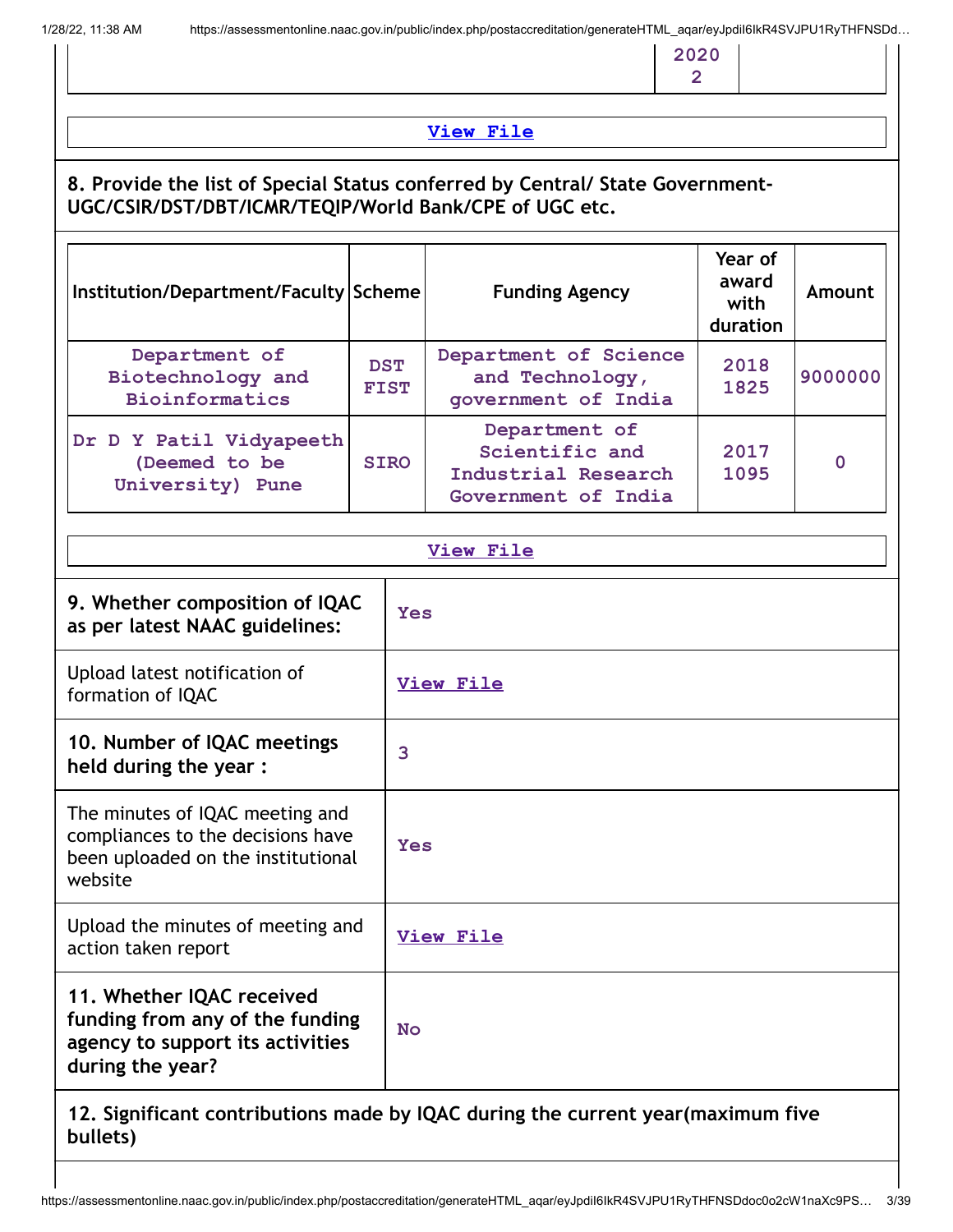**1. Participated in NIRF Ranking 2020: Dr. D. Y. Patil Vidyapeeth, Pune has achieved rank as 46th in University Category and 75th in Overall Category in India, 3rd in Dental Category, 24th in Medical Category in the National Institutional Ranking Framework (NIRF) 2020, conducted by the Ministry of Human Resource Development (MHRD), New Delhi.**

**2. Preparation and Submission of Self Study Report of Dr.D.Y. Patil Vidyapeeth, Pune (Deemed to be University) for 3rd Cycle of NAAC accreditation. SSR submitted to NAAC on 12/11/2020**

**3. Active role in establishing DPU Foundation for Innovation, Incubation and Entrepreneurship, which has been incorporated under Section 8 of Company's Act 2013 on 10/12/2019**

**4. Participated in Swacchata Activity Plan of MHRD: DPU has been ranked 9th amongst the cleanest HEI under the category Residential Universities-UGC by Ministry of Human Resources Development (MHRD), Government of India on 03/12/2019**

**5. Active involvement in Quality Audit: Central research Laboratory, Dr.D.Y. Patil Medical College, Hospital and Research Centre is NABL accredited on 14/05/2020**

#### **View [File](https://assessmentonline.naac.gov.in/public/Postacc/Contribution/10296_Contribution.xlsx)**

**13. Plan of action chalked out by the IQAC in the beginning of the academic year towards Quality Enhancement and outcome achieved by the end of the academic year**

| <b>Plan of Action</b>                                                                             | <b>Achivements/Outcomes</b>                                                                                                                                                                                                                                                                                                                                                                                                                                    |
|---------------------------------------------------------------------------------------------------|----------------------------------------------------------------------------------------------------------------------------------------------------------------------------------------------------------------------------------------------------------------------------------------------------------------------------------------------------------------------------------------------------------------------------------------------------------------|
| Contribution in<br>Quality Audits<br>like NABH<br>Accreditation of<br>Medical College<br>Hospital | Dr.D.Y. Patil Medical College, Hospital and Research<br>Centre has been accredited "Pre-Accreditation Entry<br>Level Hospital" by NABH on 03/12/2019                                                                                                                                                                                                                                                                                                           |
| <b>Active efforts</b><br>in Promoting<br>innovation and<br>entrepreneurship                       | DPU Foundation for Innovation, Incubation and<br>Entrepreneurship has been incorporated under Section<br>8 of Companys Act 2013 on 10/12/2019 and Startup and<br>Innovation Cell established in all constituent units                                                                                                                                                                                                                                          |
| Start new Super-<br>specialty and<br>Fellowship<br>Programs                                       | New Super-specialty and Fellowship Programs started:<br>DM (Interventional Radiology) Fellowship in<br>Interventional Radiology Fellowship in Cross<br>Sectional Imaging Fellowship in Interventional<br>Neuro- Radiology Fellowship in Spine Surgery<br>Fellowship in Diagnostic Neuro-Radiology<br>Fellowship in Woman Imaging Fellowship in Critical<br>Care Medicine Fellowship in Gastrointestinal<br>Endoscopy Fellowship in Infectious Diseases<br>PhD. |

https://assessmentonline.naac.gov.in/public/index.php/postaccreditation/generateHTML\_aqar/eyJpdiI6IkR4SVJPU1RyTHFNSDdoc0o2cW1naXc9PS… 4/39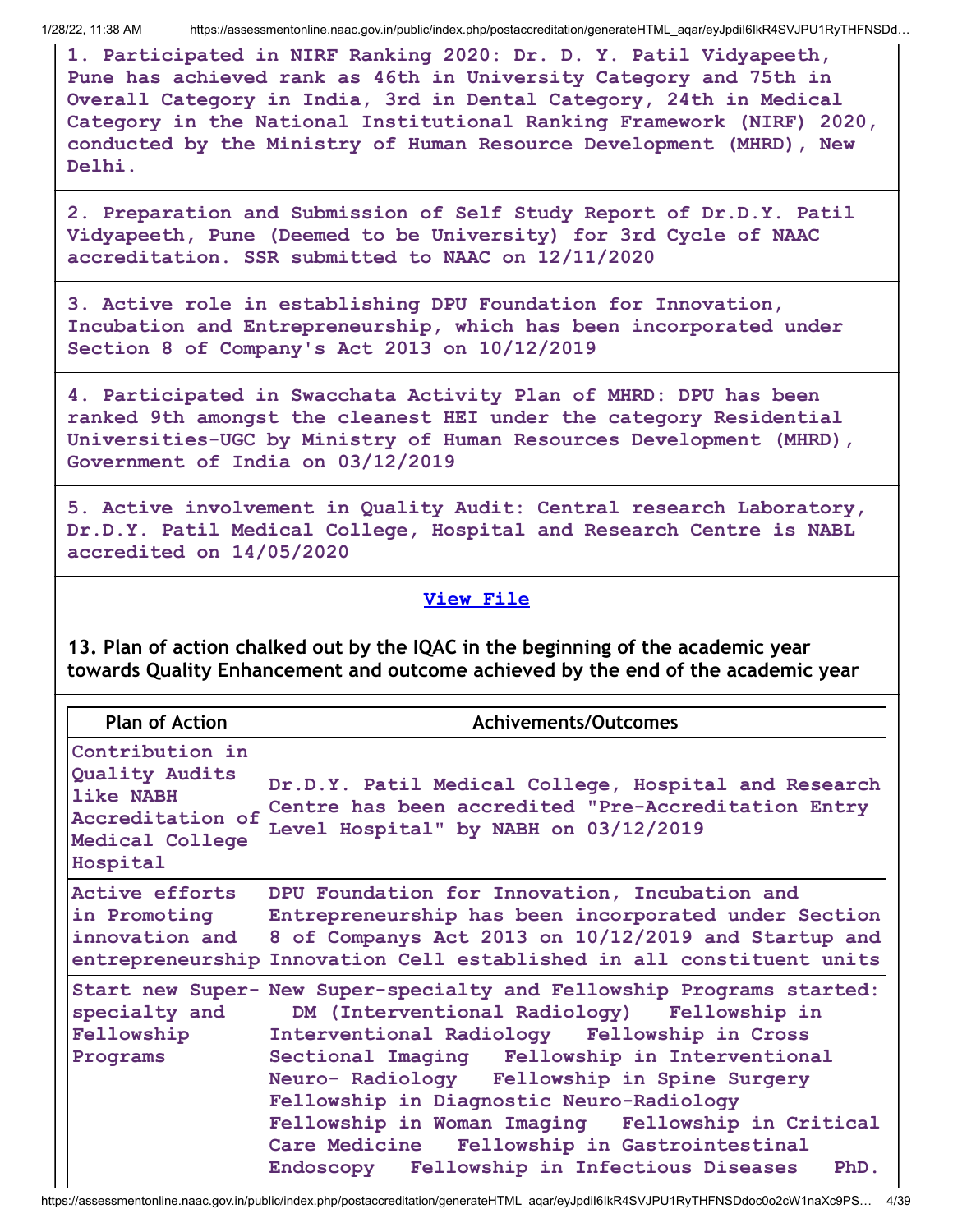|                                                                                                                                                                                                 |                                                                                                                                 |                          | (Interdisciplinary ) Fellowship in Implant<br>Dentistry Fellowship in Contemporary Endodontics       |  |  |
|-------------------------------------------------------------------------------------------------------------------------------------------------------------------------------------------------|---------------------------------------------------------------------------------------------------------------------------------|--------------------------|------------------------------------------------------------------------------------------------------|--|--|
| Preparation of<br>Self Study<br>Report for NAAC<br>Cycle 3<br>Reaccreditation                                                                                                                   | 12/11/2020                                                                                                                      |                          | Self Study Report of Dr.D.Y.Patil Vidyapeeth, Pune<br>(Deemed to be University) submitted to NAAC on |  |  |
| Participation in<br>Quality audits-<br><b>NABL</b><br>accreditation of<br>Molecular<br>Diagnostic<br>Laboratory,<br>Dr.D.Y. Patil<br>Medical College,<br>Hospital and<br><b>Research Centre</b> | Central research Laboratory, Dr.D.Y. Patil Medical<br>College, Hospital and research Centre is NABL<br>accredited on 14/05/2020 |                          |                                                                                                      |  |  |
|                                                                                                                                                                                                 |                                                                                                                                 |                          | <b>View File</b>                                                                                     |  |  |
| 14. Whether AQAR was placed<br>before statutory body?                                                                                                                                           |                                                                                                                                 | <b>Yes</b>               |                                                                                                      |  |  |
|                                                                                                                                                                                                 |                                                                                                                                 |                          |                                                                                                      |  |  |
|                                                                                                                                                                                                 | <b>Name of Statutory Body</b>                                                                                                   |                          | <b>Meeting Date</b>                                                                                  |  |  |
|                                                                                                                                                                                                 | Board of Management                                                                                                             |                          | $30 - Dec - 2020$                                                                                    |  |  |
| 15. Whether NAAC/or any other<br>accredited body(s) visited IQAC<br>or interacted with it to assess<br>the functioning?                                                                         |                                                                                                                                 | <b>No</b>                |                                                                                                      |  |  |
| 16. Whether institutional data<br>submitted to AISHE:                                                                                                                                           |                                                                                                                                 | <b>Yes</b>               |                                                                                                      |  |  |
| Year of Submission                                                                                                                                                                              |                                                                                                                                 | 2020                     |                                                                                                      |  |  |
| Date of Submission                                                                                                                                                                              |                                                                                                                                 | $15 - \text{Feb} - 2020$ |                                                                                                      |  |  |
| 17. Does the Institution have<br><b>Management Information System</b>                                                                                                                           |                                                                                                                                 | <b>Yes</b>               |                                                                                                      |  |  |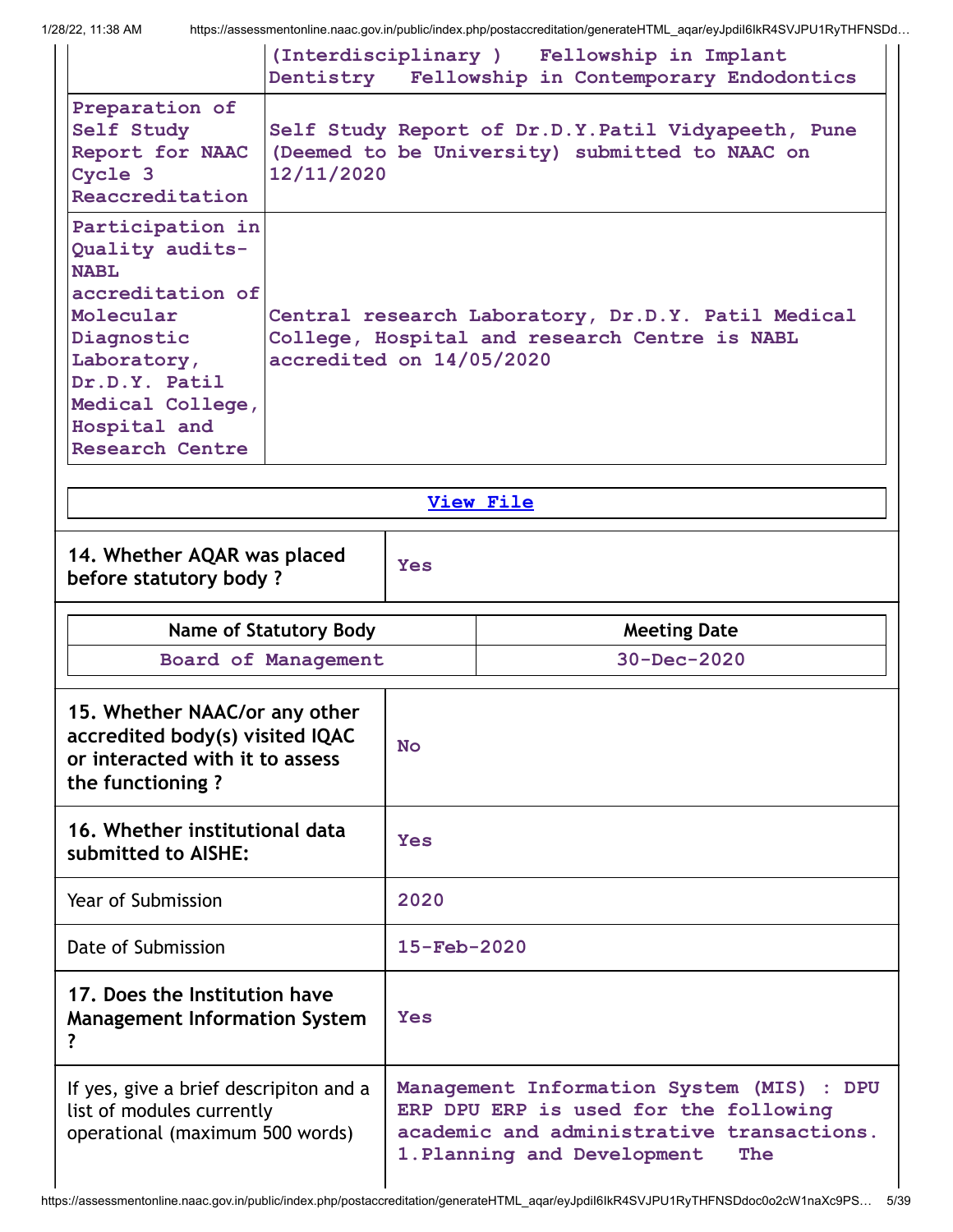**development of Software systems is done inhouse. Various statistical information is provided. Various Dashboards for Heads of Institutes Dashboards present a summary of various activities Various Infrastructure usage reports for decision making 2. Administration (including Hospital Administration and Medical Records) Complete Hospital Management System implemented in Medical, Dental, Ayurveda, and Homoeopathy Hospital. Online Leave Management for all employees Online Communication Management (Notices/ Circulars/ Emails and SMSes) Employee Enrollment Online Attendance Complete Online Feedback Management System Circulars, Meeting Agenda, Resolutions circulated on DPUERP 3. Finance and Accounts Multiple payment options including payment gateways for students All payments are made online through various modes Exhaustive reports for the Accounts department Online Payroll Management for Employees Anytime anywhere facility to view Payslips by the Employees 4. Student Admission and Support Online Admission Management Online Student Enrollment Class Allocation Online Attendance Absent Reporting via SMSs Online availability of Lecture Details and Notes All the Student Services are Online like Transfer Certificate, Bonafide Certificate, etc. Online Feedback Management Online Fees Management like Course Fees, Eligibility Fees, Examination Fees. 5. Examination Online filling of Exam Forms along with online payment of fees Online entry of Practical and Theory Marks Various Online Examinations Online Examination for Ph.D. Entrance along with Form filling and result display Proctor based examination**

Part B

## **CRITERION I – CURRICULAR ASPECTS**

**1.1 – Curriculum Design and Development**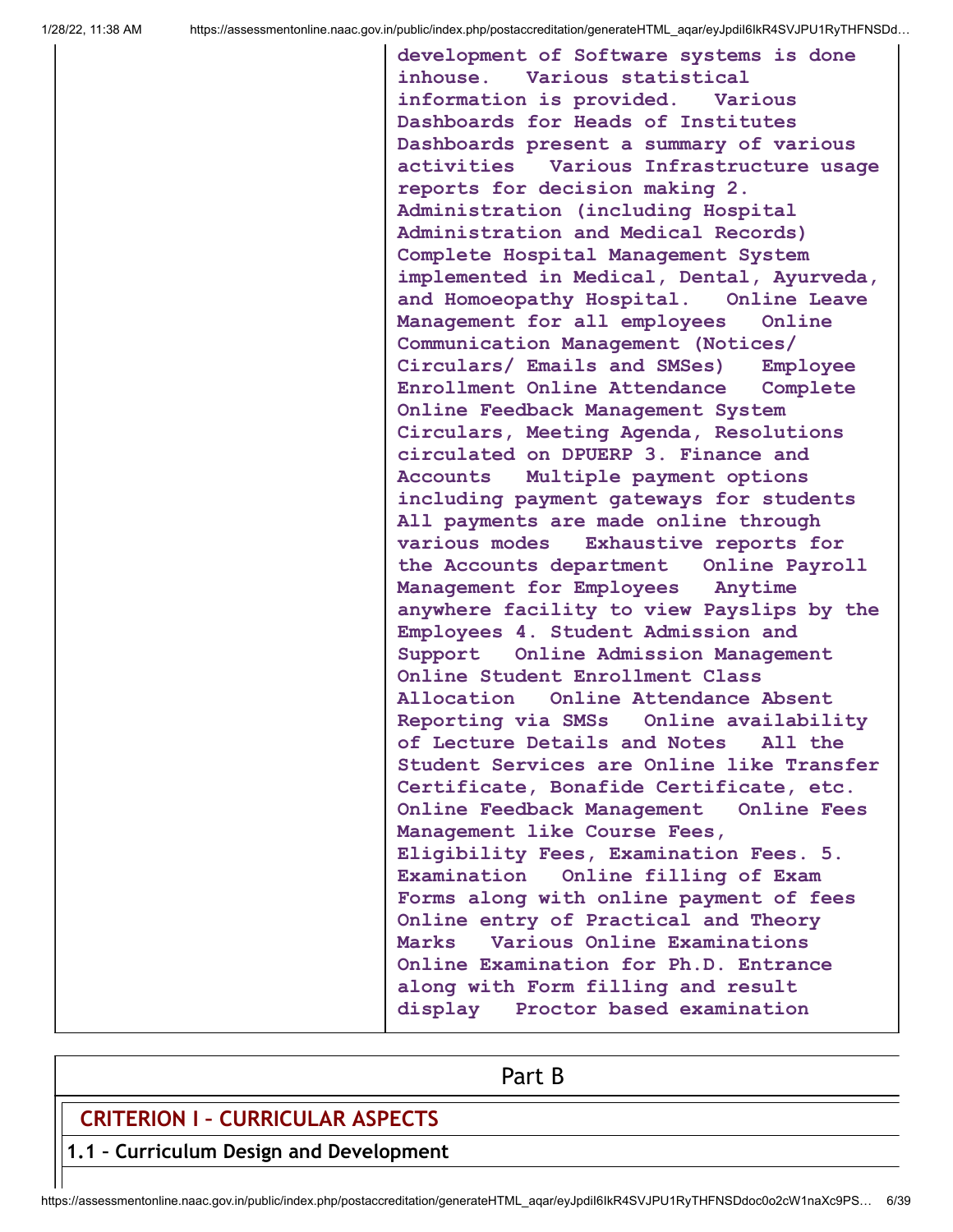| Name of<br>Programme                       |                         | Programme<br>Code           | <b>Programme Specialization</b>                                    |                                                  |            |                                                                                                  |     |
|--------------------------------------------|-------------------------|-----------------------------|--------------------------------------------------------------------|--------------------------------------------------|------------|--------------------------------------------------------------------------------------------------|-----|
| <b>MBBS</b>                                | <b>MB</b>               |                             |                                                                    | Surgery                                          |            | Bachelor of Medicine and Bachelor of                                                             | 11/ |
|                                            |                         |                             |                                                                    | <b>View File</b>                                 |            |                                                                                                  |     |
| Academic year                              |                         |                             |                                                                    |                                                  |            | 1.1.2 - Programmes/ courses focussed on employability/ entrepreneurship/ skill development durin |     |
| Programme<br>with Code                     |                         | Programme<br>Specialization | Date of<br>Introduction                                            |                                                  |            | <b>Course with Code</b>                                                                          | Int |
| <b>DM</b>                                  |                         | Interventional<br>Radiology | 10/02/2020                                                         | Management of Agriculture<br>and Allied sciences |            |                                                                                                  | 01  |
|                                            |                         |                             |                                                                    | <b>View File</b>                                 |            |                                                                                                  |     |
| 1.2 - Academic Flexibility                 |                         |                             |                                                                    |                                                  |            |                                                                                                  |     |
|                                            |                         |                             | 1.2.1 - New programmes/courses introduced during the Academic year |                                                  |            |                                                                                                  |     |
|                                            | <b>Programme/Course</b> |                             | <b>Programme Specialization</b>                                    |                                                  |            | Dates of Introdu                                                                                 |     |
| PhD or DPhil                               |                         |                             | Interdisciplinary                                                  |                                                  |            | 04/11/201!                                                                                       |     |
|                                            |                         |                             |                                                                    |                                                  |            |                                                                                                  |     |
|                                            |                         |                             |                                                                    | <b>View File</b>                                 |            |                                                                                                  |     |
| University level during the Academic year. |                         |                             |                                                                    |                                                  |            | 1.2.2 - Programmes in which Choice Based Credit System (CBCS)/Elective Course System implement   |     |
| Name of programmes<br>adopting CBCS        |                         |                             | <b>Programme Specialization</b>                                    |                                                  |            | Date of implementatio<br><b>CBCS/Elective Course S</b>                                           |     |
| <b>MSC</b>                                 |                         |                             | Biotechnology                                                      |                                                  | 27/02/2007 |                                                                                                  |     |
| <b>BTech</b>                               |                         |                             | Biotechnology                                                      |                                                  | 27/02/2007 |                                                                                                  |     |
| <b>Mtech</b>                               |                         |                             | Biotechnology                                                      |                                                  |            | 27/02/2007                                                                                       |     |
| <b>MBA</b>                                 |                         |                             | <b>Business Administration</b>                                     |                                                  |            | 18/07/2014                                                                                       |     |
| <b>MPT</b>                                 |                         |                             | Orthopedics                                                        |                                                  |            | 13/03/2015                                                                                       |     |
| MPT                                        |                         |                             | <b>Neurosciences</b>                                               |                                                  |            | 13/03/2015                                                                                       |     |
| MPT                                        |                         |                             | Cardio-respiratory sciences                                        |                                                  |            | 13/03/2015                                                                                       |     |
| <b>MPT</b>                                 |                         |                             | General and Community based<br>Rehabilitation                      |                                                  |            | 13/03/2015                                                                                       |     |
| <b>MPT</b>                                 |                         |                             | Paediatrics                                                        |                                                  |            | 13/03/2015                                                                                       |     |
| MPT                                        |                         |                             | Musculoskeletal Sciences and<br>Sports                             |                                                  |            | 13/03/2015                                                                                       |     |
|                                            |                         |                             | Musculoskeletal Sciences and                                       |                                                  |            |                                                                                                  |     |

https://assessmentonline.naac.gov.in/public/index.php/postaccreditation/generateHTML\_aqar/eyJpdiI6IkR4SVJPU1RyTHFNSDdoc0o2cW1naXc9PS… 7/39

**MPT Musculoskeletal Sciences and 13/03/2015**

**Manual Therapy**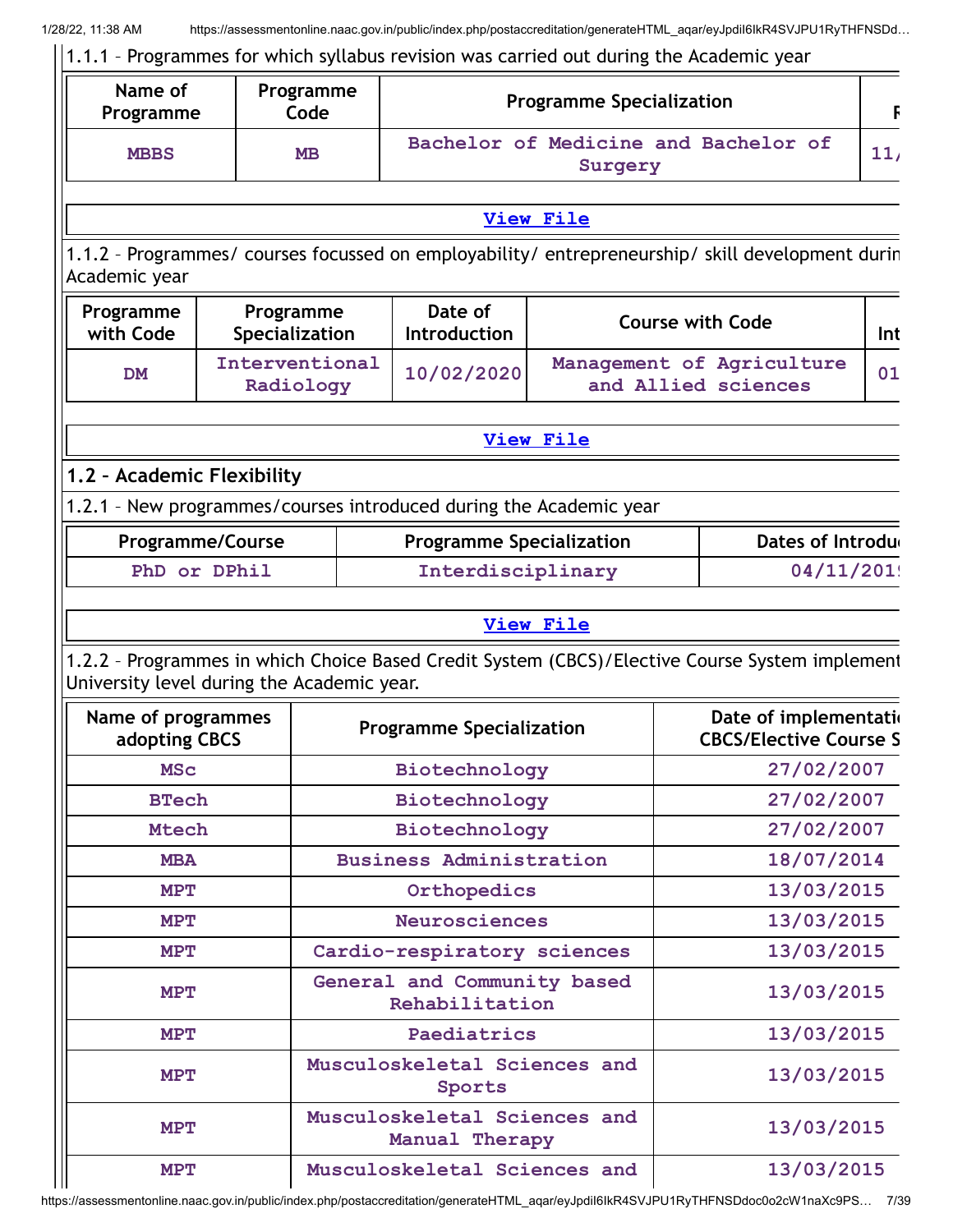|                                                                                                                                                                                                                                                                                                                                                                                                                                                                                                                                                                                                                                                                                                                                                                |                | Hand conditions                |                  |                   |                                         |  |
|----------------------------------------------------------------------------------------------------------------------------------------------------------------------------------------------------------------------------------------------------------------------------------------------------------------------------------------------------------------------------------------------------------------------------------------------------------------------------------------------------------------------------------------------------------------------------------------------------------------------------------------------------------------------------------------------------------------------------------------------------------------|----------------|--------------------------------|------------------|-------------------|-----------------------------------------|--|
| <b>BPT</b>                                                                                                                                                                                                                                                                                                                                                                                                                                                                                                                                                                                                                                                                                                                                                     | Physiotherapy  |                                |                  |                   | 13/03/2015                              |  |
| MOptom                                                                                                                                                                                                                                                                                                                                                                                                                                                                                                                                                                                                                                                                                                                                                         |                | Optometry                      |                  |                   | 13/03/2015                              |  |
| <b>BSc</b>                                                                                                                                                                                                                                                                                                                                                                                                                                                                                                                                                                                                                                                                                                                                                     | <b>Nursing</b> |                                |                  |                   | 13/03/2015                              |  |
| <b>MSC</b>                                                                                                                                                                                                                                                                                                                                                                                                                                                                                                                                                                                                                                                                                                                                                     | Nursing        |                                |                  |                   | 13/03/2015                              |  |
| <b>BBA</b>                                                                                                                                                                                                                                                                                                                                                                                                                                                                                                                                                                                                                                                                                                                                                     |                | <b>Business Administration</b> |                  |                   | 25/07/2017                              |  |
| <b>BTech</b>                                                                                                                                                                                                                                                                                                                                                                                                                                                                                                                                                                                                                                                                                                                                                   |                | Medical Biotechnology          |                  |                   | 15/12/2017                              |  |
| <b>BOptom</b>                                                                                                                                                                                                                                                                                                                                                                                                                                                                                                                                                                                                                                                                                                                                                  |                | Optometry                      |                  |                   | 13/04/2015                              |  |
| 1.3 - Curriculum Enrichment                                                                                                                                                                                                                                                                                                                                                                                                                                                                                                                                                                                                                                                                                                                                    |                |                                |                  |                   |                                         |  |
| 1.3.1 - Value-added courses imparting transferable and life skills offered during the year                                                                                                                                                                                                                                                                                                                                                                                                                                                                                                                                                                                                                                                                     |                |                                |                  |                   |                                         |  |
| <b>Value Added Courses</b>                                                                                                                                                                                                                                                                                                                                                                                                                                                                                                                                                                                                                                                                                                                                     |                | <b>Date of Introduction</b>    |                  |                   | <b>Number of Students Enro</b>          |  |
| Power of Yoga                                                                                                                                                                                                                                                                                                                                                                                                                                                                                                                                                                                                                                                                                                                                                  |                | 10/08/2019                     |                  |                   | 78                                      |  |
|                                                                                                                                                                                                                                                                                                                                                                                                                                                                                                                                                                                                                                                                                                                                                                |                |                                | <b>View File</b> |                   |                                         |  |
| 1.3.2 - Field Projects / Internships under taken during the year                                                                                                                                                                                                                                                                                                                                                                                                                                                                                                                                                                                                                                                                                               |                |                                |                  |                   |                                         |  |
| Project/Programme<br><b>Title</b>                                                                                                                                                                                                                                                                                                                                                                                                                                                                                                                                                                                                                                                                                                                              |                | Programme                      |                  |                   | No. of students enrolled for Field Proj |  |
| <b>BHMS</b>                                                                                                                                                                                                                                                                                                                                                                                                                                                                                                                                                                                                                                                                                                                                                    |                | Specialization<br>Homeopathy   |                  | Internships<br>66 |                                         |  |
|                                                                                                                                                                                                                                                                                                                                                                                                                                                                                                                                                                                                                                                                                                                                                                |                |                                |                  |                   |                                         |  |
|                                                                                                                                                                                                                                                                                                                                                                                                                                                                                                                                                                                                                                                                                                                                                                |                |                                | <b>View File</b> |                   |                                         |  |
| 1.4 - Feedback System                                                                                                                                                                                                                                                                                                                                                                                                                                                                                                                                                                                                                                                                                                                                          |                |                                |                  |                   |                                         |  |
| 1.4.1 - Whether structured feedback received from all the stakeholders.                                                                                                                                                                                                                                                                                                                                                                                                                                                                                                                                                                                                                                                                                        |                |                                |                  |                   |                                         |  |
| Students                                                                                                                                                                                                                                                                                                                                                                                                                                                                                                                                                                                                                                                                                                                                                       |                |                                |                  |                   | Yes                                     |  |
| <b>Teachers</b>                                                                                                                                                                                                                                                                                                                                                                                                                                                                                                                                                                                                                                                                                                                                                |                |                                |                  |                   | Yes                                     |  |
| <b>Employers</b>                                                                                                                                                                                                                                                                                                                                                                                                                                                                                                                                                                                                                                                                                                                                               |                |                                |                  |                   | Yes                                     |  |
| Alumni                                                                                                                                                                                                                                                                                                                                                                                                                                                                                                                                                                                                                                                                                                                                                         |                |                                |                  |                   | Yes                                     |  |
| Parents                                                                                                                                                                                                                                                                                                                                                                                                                                                                                                                                                                                                                                                                                                                                                        |                |                                |                  |                   | Yes                                     |  |
| 1.4.2 - How the feedback obtained is being analyzed and utilized for overall development of the inst<br>(maximum 500 words)                                                                                                                                                                                                                                                                                                                                                                                                                                                                                                                                                                                                                                    |                |                                |                  |                   |                                         |  |
| <b>Feedback Obtained</b>                                                                                                                                                                                                                                                                                                                                                                                                                                                                                                                                                                                                                                                                                                                                       |                |                                |                  |                   |                                         |  |
| DPU has a mechanism for obtaining structured feedback on curriculum th<br>operates in a decentralized mode. In this process the IQAC- Cell of ea<br>constituent Unit gets structured feedback on curriculum from various<br>stakeholders (students, teachers, alumni, employers and professionals)<br>the guidance of DPU -IQAC. The feedback from stakeholders is collected<br>analyzed by DPU-IQAC and recommendations are made for appropriate acti<br>be taken on the suggestions made in the feedback. Thus, the expected o<br>for upgrading the curriculum and revision of syllabi are as follows: 1<br>lecture is followed by practical's with hands on experience, problem b<br>learning/ small group discussions are conducted. It is ensured that st |                |                                |                  |                   |                                         |  |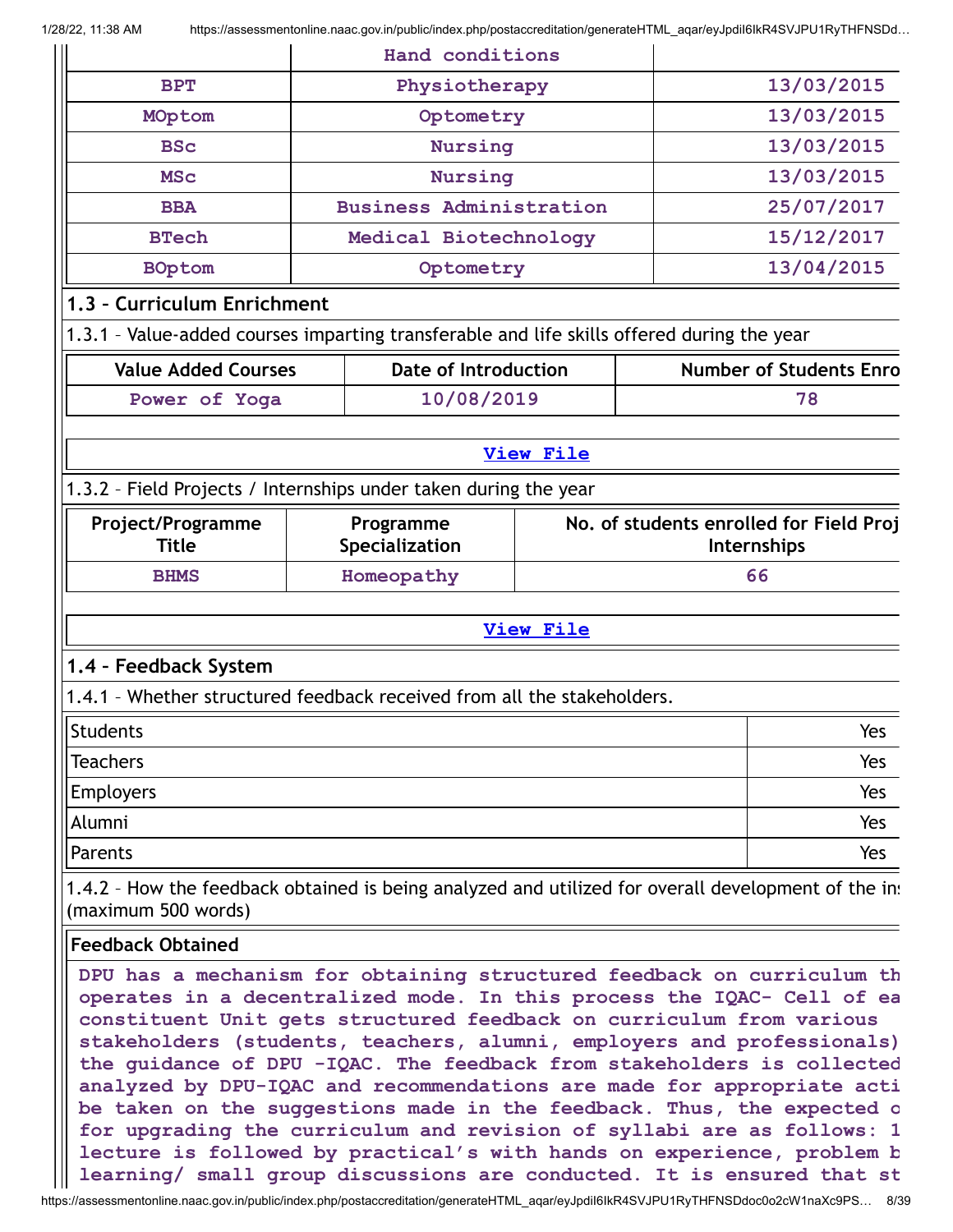**get in- depth knowledge of the topic. As per the guidelines of regulat bodies, Competency-based curriculum has been introduced in Medical str Newer and innovative teaching methods like Problem based methods, Inte teaching help the students to understand the clinical cases and diagno through discussions. Integrated teaching helps the students to connect skills and knowledge of the topic from various subjects. 3. Internal examinations and assessment are conducted in a blended mode and the performance of the student is shown to maintain transparency. 4. Major the examination processes are automated using in-house developed DPU-E system. Double evaluation system has been implemented to minimize stud grievances. 5. To enhance the knowledge and skills, Value added course been offered to students for increasing employment opportunities for successful professional career. 6. To inculcate research aptitude the students are provided financial support for research projects through STS and DPU- STS schemes. They also participate in research competitio DPU- UNMESH. Training is provided to publish research papers, patents establish start-ups. 7. Lesson plan is provided at the beginning of th academic year using DPU-ERP LMS. Syllabi with Program Outcomes and Cou Outcomes are available on the website for all disciplines. 8. The top students of each discipline are provided with DPU Merit Scholarship by institution. Fee waiver is given to the needy students. Government/ NG provide scholarship to some students. 9. Teaching is further supplemen through collaborative activity between DPU and JHU on web-based learni**

## **CRITERION II – TEACHING- LEARNING AND EVALUATION**

## **2.1 – Student Enrolment and Profile**

#### 2.1.1 – Demand Ratio during the year

| Name of the   | Programme                | Number of seats | <b>Number of Application</b> |  |
|---------------|--------------------------|-----------------|------------------------------|--|
| Programme     | Specialization           | available       | received                     |  |
| <b>BOptom</b> | Bachelor of<br>Optometry | 50              | 157                          |  |

#### **[View](https://assessmentonline.naac.gov.in/public/Postacc/Demand_ratio/10296_Demand_ratio_1642919426.xlsx) File**

## **2.2 – Catering to Student Diversity**

## 2.2.1 – Student - Full time teacher ratio (current year data)

| Year | Number of<br>students<br>institution<br>(UG) | Number of<br>students<br>$^{\shortmid}$ enrolled in the $\mid$ enrolled in the $\mid$<br>institution<br>(PG) | Number of fulltime<br>teachers available in<br>the institution teaching<br>only UG courses | <b>Number of fulltime</b><br>teachers available in<br>the institution teaching<br>only PG courses | Nu<br>te<br>teac<br><b>UC</b><br>$\mathbf{C}$ |
|------|----------------------------------------------|--------------------------------------------------------------------------------------------------------------|--------------------------------------------------------------------------------------------|---------------------------------------------------------------------------------------------------|-----------------------------------------------|
| 2019 | 3664                                         | 1455                                                                                                         | 206                                                                                        | 68                                                                                                |                                               |

## **2.3 – Teaching - Learning Process**

2.3.1 – Percentage of teachers using ICT for effective teaching with Learning Management Systems learning resources etc. (current year data)

|                    | Number of   Number of teachers |           | $\textsf{ICT}$ Tools and $\parallel$ Number of ICT $\parallel$ | Numberof E-res |       |
|--------------------|--------------------------------|-----------|----------------------------------------------------------------|----------------|-------|
| <b>Teachers on</b> | using ICT (LMS, e-             | resources | enabled                                                        | smart          | techn |

https://assessmentonline.naac.gov.in/public/index.php/postaccreditation/generateHTML\_aqar/eyJpdiI6IkR4SVJPU1RyTHFNSDdoc0o2cW1naXc9PS… 9/39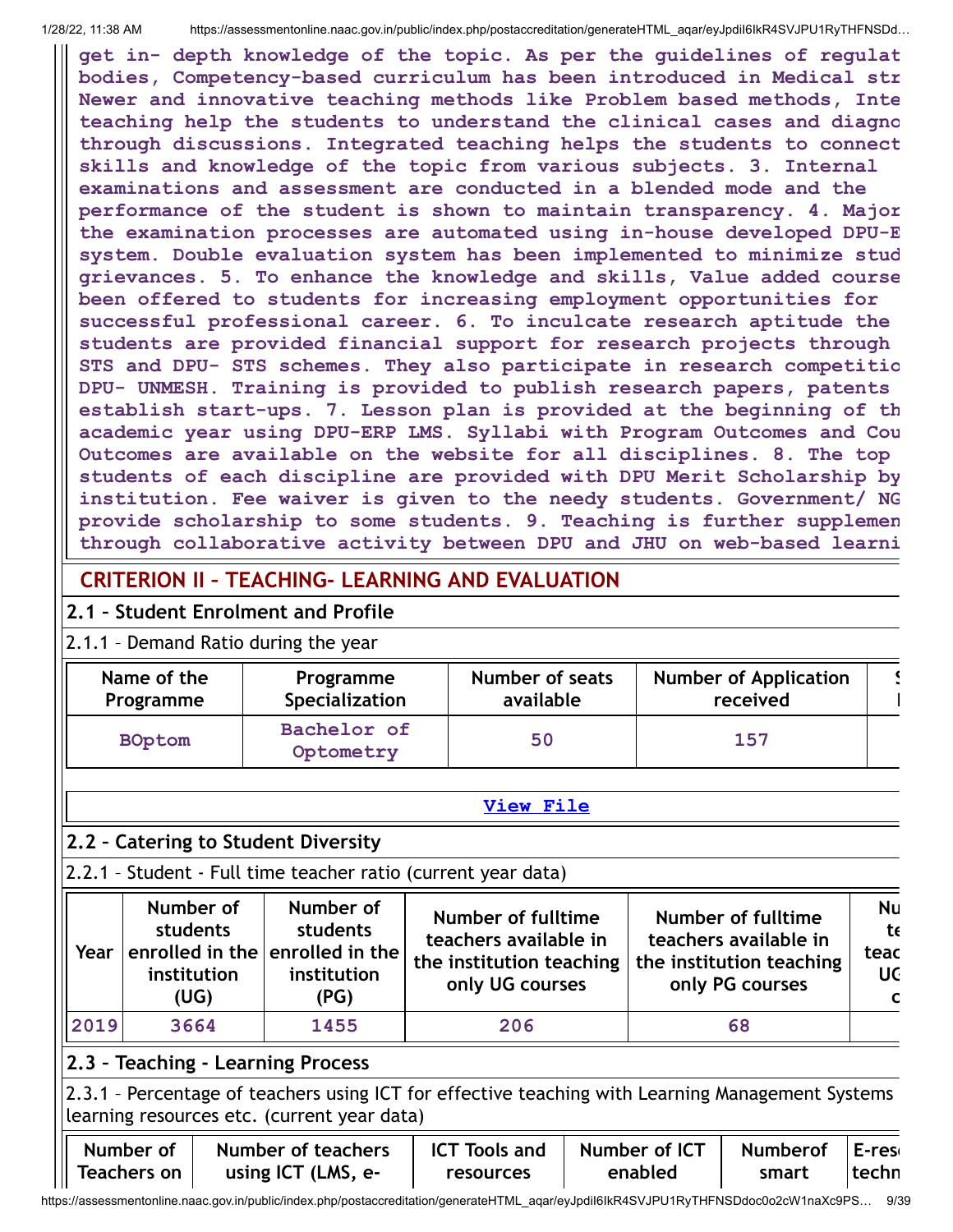| Roll | Resources)                                                                                                                                                                                     | available | <b>Classrooms</b>                    | classrooms |             |
|------|------------------------------------------------------------------------------------------------------------------------------------------------------------------------------------------------|-----------|--------------------------------------|------------|-------------|
| 644  | 644                                                                                                                                                                                            | 36        | 67                                   | 34         |             |
|      |                                                                                                                                                                                                |           |                                      |            |             |
|      |                                                                                                                                                                                                |           | View File of ICT Tools and resources |            |             |
|      | View File of E-resources and techniques used                                                                                                                                                   |           |                                      |            |             |
|      | 2.3.2 - Students mentoring system available in the institution? Give details. (maximum 500 words)                                                                                              |           |                                      |            |             |
|      | To achieve a better harmony among students and teachers in view of holistic teaching and learnin                                                                                               |           |                                      |            |             |
|      | a Mentor: Mentee system with an adequate ratio of 1:8. This Mentor: Mentee system facilita                                                                                                     |           |                                      |            |             |
|      | comprehensive requirements of students including learning, social, and professionalism at persona                                                                                              |           |                                      |            |             |
|      | institutional levels, a mentor list is announced by the HEI. Further, a circular is issued pertainin                                                                                           |           |                                      |            |             |
|      | details of mentor and their allotted mentee. During the academic activities, mentor their allotte                                                                                              |           |                                      |            |             |
|      | establishes concordance by personal counselling, scheduled meetings and records for such meet                                                                                                  |           |                                      |            |             |
|      | sessions are maintained at the Institutional levels. In this regard, Log books of Mentor/academic                                                                                              |           |                                      |            |             |
|      | maintained by Mentor for their allotted mentee. Among various roles and responsibilities, mentors                                                                                              |           |                                      |            |             |
|      | advanced learners to take up short term research projects and publish their research work. Teac                                                                                                |           |                                      |            |             |
|      | plays an important role in mentoring the above students. Mentors play an essential role in ider                                                                                                |           |                                      |            |             |
|      | academic, social and personal needs by slow learners. Besides the role of Mentor in academic p                                                                                                 |           |                                      |            |             |
|      | mentors look after issues of mentee pertaining to the social, personal, language barriers, ragging,                                                                                            |           |                                      |            |             |
|      | well-being and if any at an individual level. Mentor: Mentee system facilitates international stud                                                                                             |           |                                      |            |             |
|      | come from diverse backgrounds. Mentorship provides them academic and psychological support a<br>their personal as well as professional issues and guides them through various phases of academ |           |                                      |            |             |
|      | personal development during their stay at the Vidyapeeth. The Vidyapeeth has in place SOP to fac                                                                                               |           |                                      |            |             |
|      | mentor: mentee system. • In all UG programs including MBBS, BDS, Biotechnology, GBSRC, Nu                                                                                                      |           |                                      |            |             |
|      | Physiotherapy, Optometry, Homeopathy, and Ayurveda, students are admitted from various stre                                                                                                    |           |                                      |            |             |
|      | therefore, a Mentor: Mentee committee adopt an approach to allot Mentor to group of Mentee stu                                                                                                 |           |                                      |            |             |
|      | in their first Year Program. • Mentor: Mentee Committee/Academic Coordinator/Dean issue a circi                                                                                                |           |                                      |            |             |
|      | allotment of Mentors and respective allotted Mentee in an Academic Year with details on contact r                                                                                              |           |                                      |            |             |
|      | email IDs. An appointment letter is given to each Mentor regarding their allotted Mentees and the                                                                                              |           |                                      |            |             |
|      | on Mentorship activities. • Regular counselling sessions are arranged for Mentee and Mentors to a                                                                                              |           |                                      |            |             |
|      | comprehensive success of Mentoring activities. Besides the regular meeting between Mentors and                                                                                                 |           |                                      |            |             |
|      | Dean/HOI/Registrar/HOD/Academic Coordinator of the respective programs conducts monthly med                                                                                                    |           |                                      |            |             |
|      | Mentors and Mentee to ensure the smooth functioning and desired outcome from the mentorship a                                                                                                  |           |                                      |            |             |
|      | A hard copy Mentorship Log Book is maintained by each Mentor that has details on the Name of Me                                                                                                |           |                                      |            |             |
|      | of Mentee, Roll Number, Photographs, and contact details including information on parents and gu                                                                                               |           |                                      |            |             |
|      | In the Log Book, along with Mentor and Mentees details, structured format on the Meeting/counsel                                                                                               |           |                                      |            |             |
|      | such as date, time, signatures, remarks by Mentors, Dean/Registrar/HOI/HOD/Academic Coordin<br>practiced at the respective Institute to monitor and facilitate the mentorship activities.      |           |                                      |            |             |
|      | Number of students enrolled in the institution                                                                                                                                                 |           | Number of fulltime teachers          |            | Mentor: Mei |
|      | 5019                                                                                                                                                                                           |           | 644                                  |            | 1:1         |
|      |                                                                                                                                                                                                |           |                                      |            |             |

## **2.4 – Teacher Profile and Quality**

#### 2.4.1 – Number of full time teachers appointed during the year

| No. of sanctioned | No. of filled | <b>Vacant</b> | Positions filled during the | No. of fa |
|-------------------|---------------|---------------|-----------------------------|-----------|
| <b>positions</b>  | positions     | positions     | current year                |           |
| 644               | 644           | Nill          | 67                          |           |

https://assessmentonline.naac.gov.in/public/index.php/postaccreditation/generateHTML\_aqar/eyJpdiI6IkR4SVJPU1RyTHFNSDdoc0o2cW1naXc9P… 10/39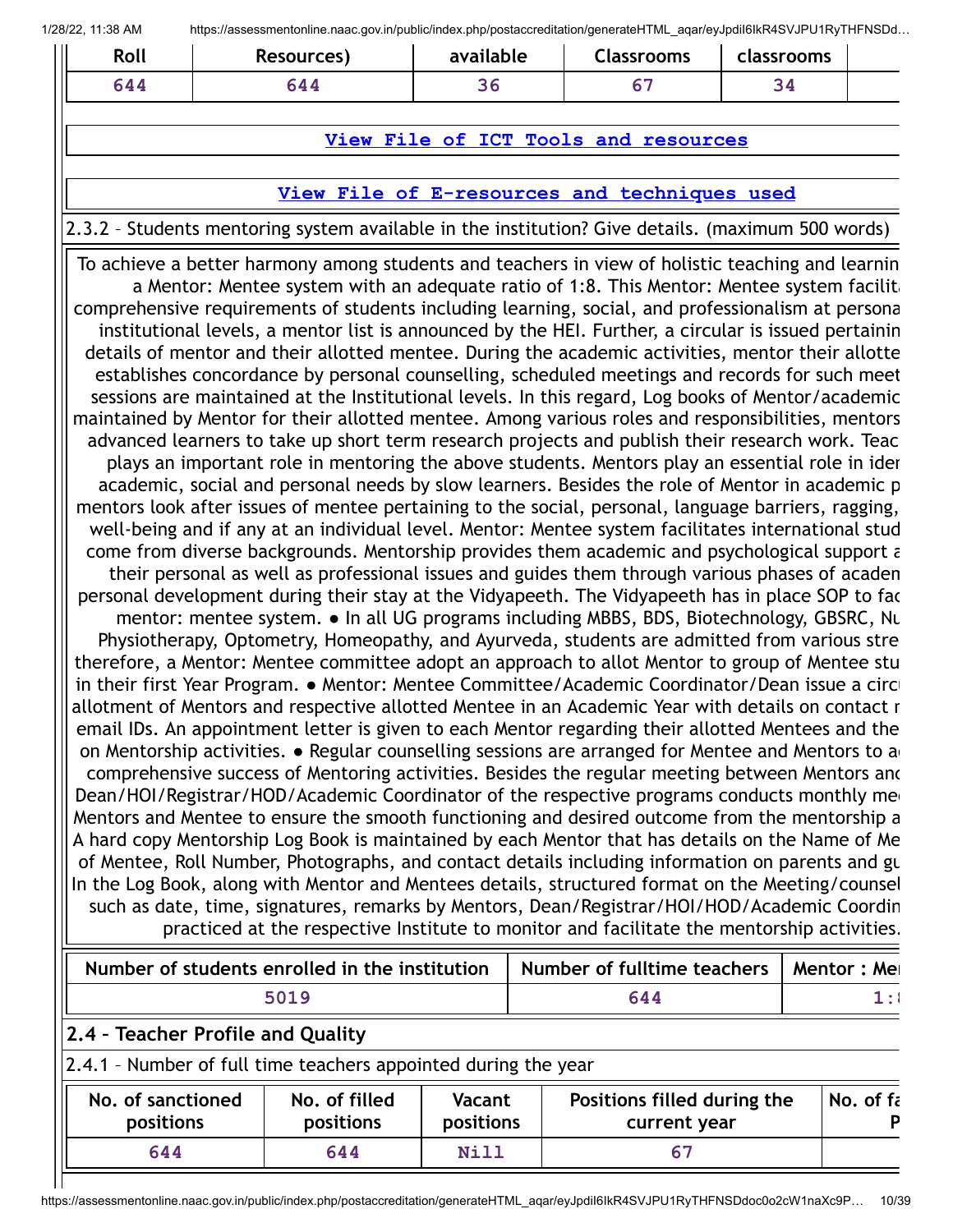2.4.2 – Honours and recognition received by teachers (received awards, recognition, fellowships at National, International level from Government, recognised bodies during the year )

| Year<br><b>of</b><br>Award |                                                             | Name of full time teachers receiving awards<br>from state level, national level, international<br>level |            |                                                               | <b>Designation</b>                                              | Name of the award, fe<br>received from Govern<br>recognized bodi                                      |  |  |
|----------------------------|-------------------------------------------------------------|---------------------------------------------------------------------------------------------------------|------------|---------------------------------------------------------------|-----------------------------------------------------------------|-------------------------------------------------------------------------------------------------------|--|--|
| 2020                       |                                                             | Dr. Preeti Sonje                                                                                        |            |                                                               | Medworld Asi<br>Professor<br>International Awa                  |                                                                                                       |  |  |
|                            |                                                             |                                                                                                         |            | <b>View File</b>                                              |                                                                 |                                                                                                       |  |  |
|                            | 2.5 - Evaluation Process and Reforms                        |                                                                                                         |            |                                                               |                                                                 |                                                                                                       |  |  |
| during the year            |                                                             |                                                                                                         |            |                                                               |                                                                 | 2.5.1 - Number of days from the date of semester-end/ year- end examination till the declaration of   |  |  |
| <b>Name</b>                | Programme Programme<br>Code                                 | Semester/<br>year                                                                                       |            | Last date of the last<br>semester-end/year-end<br>examination |                                                                 | Date of declaration of<br>semester-end/year<br>examination                                            |  |  |
| <b>DM</b>                  | <b>SS03</b>                                                 | Final<br>$Year20-$<br>Oct. - 2020                                                                       | 20/10/2020 |                                                               |                                                                 | 21/10/2020                                                                                            |  |  |
|                            |                                                             |                                                                                                         |            | <b>View File</b>                                              |                                                                 |                                                                                                       |  |  |
|                            | in the examinations during the year                         |                                                                                                         |            |                                                               |                                                                 | 2.5.2 - Average percentage of Student complaints/grievances about evaluation against total numbe      |  |  |
|                            | evaluation                                                  | Number of complaints or grievances about                                                                |            |                                                               | examination                                                     | Total number of students appeared in the                                                              |  |  |
|                            | 20                                                          |                                                                                                         |            |                                                               | 4300                                                            |                                                                                                       |  |  |
|                            |                                                             | 2.6 - Student Performance and Learning Outcomes                                                         |            |                                                               |                                                                 |                                                                                                       |  |  |
|                            |                                                             | institution are stated and displayed in website of the institution (to provide the weblink)             |            |                                                               |                                                                 | 2.6.1 - Program outcomes, program specific outcomes and course outcomes for all programs offered      |  |  |
|                            |                                                             | https://dpu.edu.in/graduate-attributes.aspx                                                             |            |                                                               |                                                                 |                                                                                                       |  |  |
|                            | 2.6.2 - Pass percentage of students                         |                                                                                                         |            |                                                               |                                                                 |                                                                                                       |  |  |
| Code                       | Programme Programme<br><b>Name</b>                          | Programme<br>Specialization                                                                             |            |                                                               | Number of students<br>appeared in the final<br>year examination | Number of students<br>passed in final year<br>examination                                             |  |  |
| <b>BPT</b>                 | <b>BPT</b>                                                  | Faculty of<br><b>Allied Medical</b><br><b>Sciences</b>                                                  |            |                                                               | 94                                                              | 94                                                                                                    |  |  |
|                            |                                                             |                                                                                                         |            | <b>View File</b>                                              |                                                                 |                                                                                                       |  |  |
|                            | 2.7 - Student Satisfaction Survey                           |                                                                                                         |            |                                                               |                                                                 |                                                                                                       |  |  |
|                            | questionnaire) (results and details be provided as weblink) |                                                                                                         |            |                                                               |                                                                 | 2.7.1 - Student Satisfaction Survey (SSS) on overall institutional performance (Institution may desig |  |  |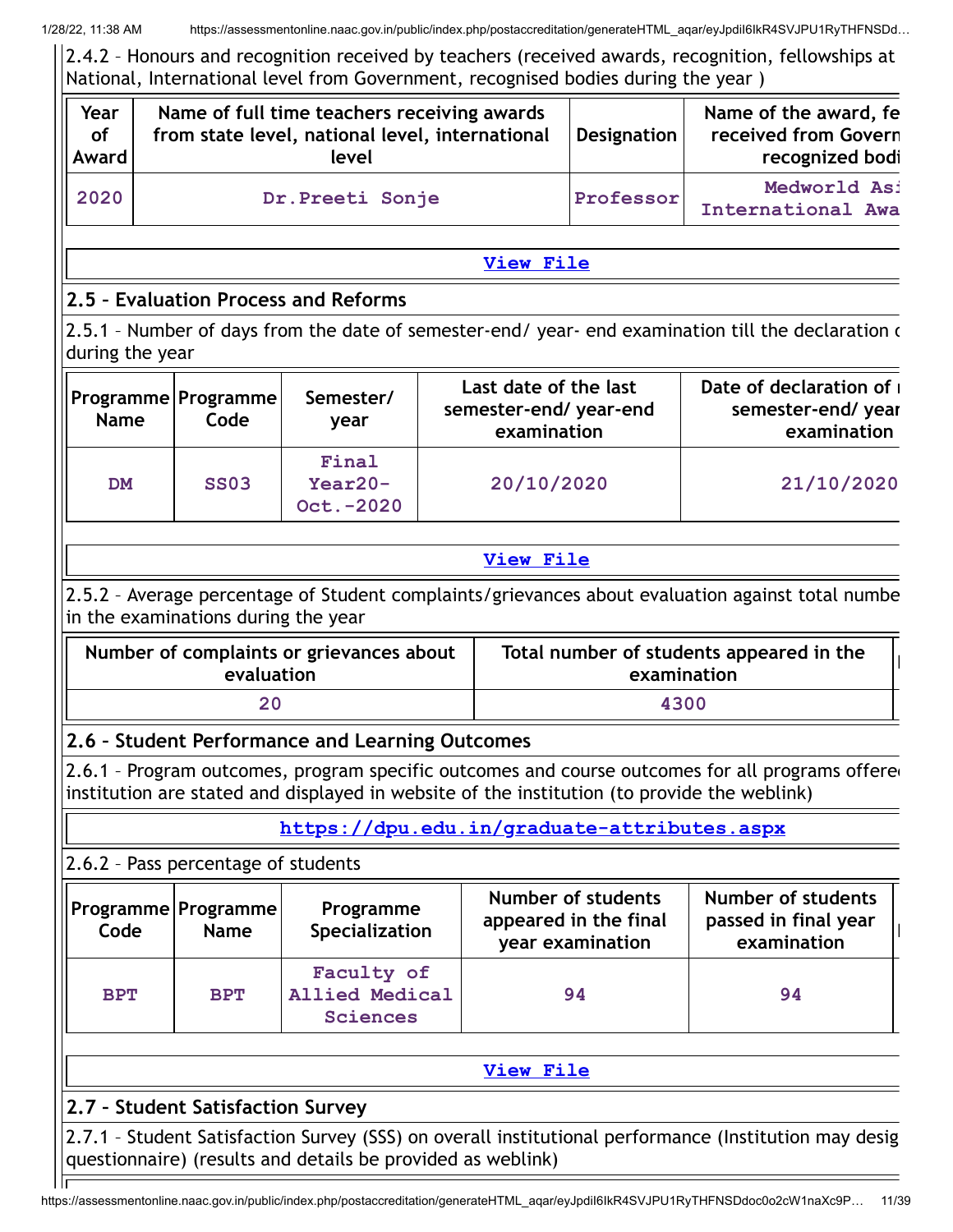**[https://naac.dpu.edu.in/Supplementary/AQARUniversity1920/2-7-1\\_1134](https://naac.dpu.edu.in/Supplementary/AQARUniversity1920/2-7-1_1134.pdf)**

## **CRITERION III – RESEARCH, INNOVATIONS AND EXTENSION**

**3.1 – Promotion of Research and Facilities**

3.1.1 – Teachers awarded National/International fellowship for advanced studies/ research during t

| <b>Type</b> | Name of the teacher<br>awarded the fellowship | Name of the award               | Date of<br>award | Awarding               |
|-------------|-----------------------------------------------|---------------------------------|------------------|------------------------|
| National    | Dr. Prachi Bakare                             | Long Term Glucoma<br>Fellowship | 30/06/2020       | PBMA HV De<br>Hospital |

## 3.1.2 – Number of JRFs, SRFs, Post Doctoral Fellows, Research Associates and other fellows in the In enrolled during the year

| Name of Research fellowship | Duration of the fellowship | <b>Funding</b> |
|-----------------------------|----------------------------|----------------|
| Ms. Sangeeta Ballav         | 365                        | $DST-S$        |

#### **[View](https://assessmentonline.naac.gov.in/public/Postacc/Research_Assoc/10296_Research_Assoc_1643195018.xlsx) File**

**[View](https://assessmentonline.naac.gov.in/public/Postacc/Teachers_fellowship/10296_Teachers_fellowship_1642405003.xlsx) File**

## **3.2 – Resource Mobilization for Research**

3.2.1 – Research funds sanctioned and received from various agencies, industry and other organisat

| Nature of the<br>Project | <b>Duration</b> | Name of the funding agency            | Total grant<br>sanctioned | Amount receiv<br>the $ye$ |
|--------------------------|-----------------|---------------------------------------|---------------------------|---------------------------|
| Minor<br>Projects        | 365             | Indian Council of Medical<br>Research | 20000                     | 2000                      |

#### **[View](https://assessmentonline.naac.gov.in/public/Postacc/Research_Fund/10296_Research_Fund_1642499802.xlsx) File**

#### **3.3 – Innovation Ecosystem**

3.3.1 – Workshops/Seminars Conducted on Intellectual Property Rights (IPR) and Industry-Academia practices during the year

| Title of workshop/seminar                                 | Name of the Dept.                                                                   |    |
|-----------------------------------------------------------|-------------------------------------------------------------------------------------|----|
| <b>Session to Discuss</b><br>Potential IP ideas<br>4.9.19 | Innovation and Incubation Cell, Dr. D.Y.<br>Patil Dental College and Hospital, Pune | 04 |

|                                                                                                    | View File                |                                   |                  |
|----------------------------------------------------------------------------------------------------|--------------------------|-----------------------------------|------------------|
| 3.3.2 - Awards for Innovation won by Institution/Teachers/Research scholars/Students during the ye |                          |                                   |                  |
| Title of the innovation                                                                            | Name of<br>Awardee       | <b>Awarding Agency</b>            | Date of<br>award |
| Innovation in Teaching and<br>learning methodology                                                 | Gaurang<br>Dr.<br>Bakshi | Dr. D.Y. Patil<br>Vidyapeeth Pune | 09/05/2019       |

#### **[View](https://assessmentonline.naac.gov.in/public/Postacc/Awards_won/10296_Awards_won_1643195127.xlsx) File**

https://assessmentonline.naac.gov.in/public/index.php/postaccreditation/generateHTML\_aqar/eyJpdiI6IkR4SVJPU1RyTHFNSDdoc0o2cW1naXc9P… 12/39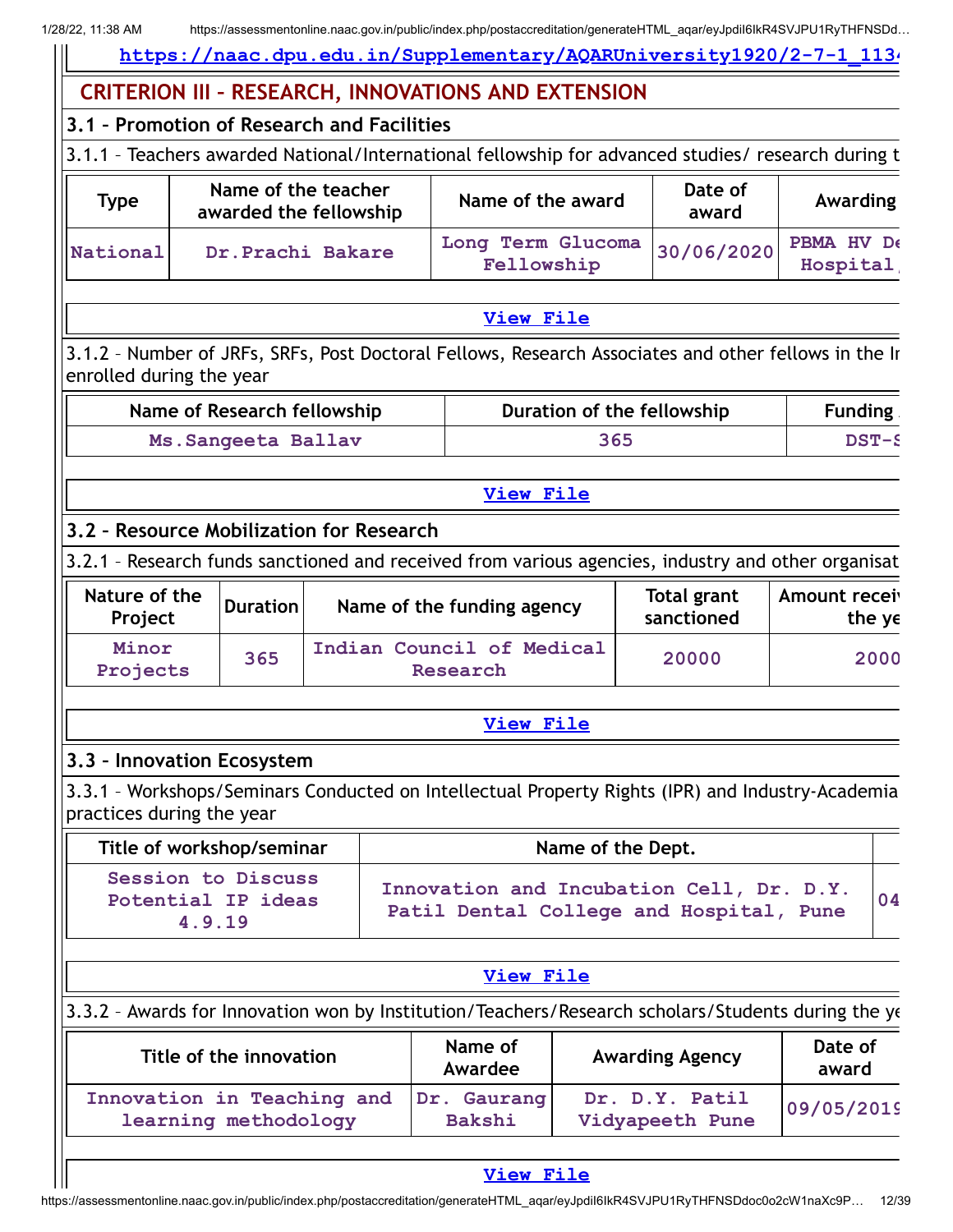|                                                           |                         |                                     | 3.3.3 - No. of Incubation centre created, start-ups incubated on campus during the year                                                 |                        |                              |                                                  |             |
|-----------------------------------------------------------|-------------------------|-------------------------------------|-----------------------------------------------------------------------------------------------------------------------------------------|------------------------|------------------------------|--------------------------------------------------|-------------|
| <b>Incubation</b><br>Center                               | <b>Name</b>             | Sponsered<br>By                     | Name of the Start-up                                                                                                                    |                        |                              | Nature of<br>Start-up                            | Г<br>Comn   |
| Dr D Y<br>Patil<br>Dental<br>College<br>Hospital          | Dr<br>Sharath<br>Shetty | <b>Biotech</b><br>Ignition<br>Grant | Establishment of ready to<br>use cellular scaffold for<br>treatment of Mucogingival<br>deformities around natural<br>teeth and Implants |                        |                              | Government                                       | 27/         |
|                                                           |                         |                                     | <b>View File</b>                                                                                                                        |                        |                              |                                                  |             |
| 3.4 - Research Publications and Awards                    |                         |                                     |                                                                                                                                         |                        |                              |                                                  |             |
| 3.4.1 - Ph. Ds awarded during the year                    |                         |                                     |                                                                                                                                         |                        |                              |                                                  |             |
|                                                           |                         | Name of the Department              |                                                                                                                                         |                        |                              | <b>Number of PhD's Awarde</b>                    |             |
|                                                           |                         | Department of Microbiology          |                                                                                                                                         |                        |                              | ı                                                |             |
|                                                           |                         |                                     | 3.4.2 - Research Publications in the Journals notified on UGC website during the year                                                   |                        |                              |                                                  |             |
| <b>Type</b>                                               |                         | <b>Department</b>                   | <b>Number of Publication</b>                                                                                                            |                        |                              | <b>Average Impact Factor (</b>                   |             |
| National                                                  |                         | Biotechnology                       | $\overline{2}$                                                                                                                          |                        |                              | 0.7                                              |             |
|                                                           |                         |                                     | <b>View File</b>                                                                                                                        |                        |                              |                                                  |             |
| Conference Proceedings per Teacher during the year        |                         |                                     | 3.4.3 - Books and Chapters in edited Volumes / Books published, and papers in National/Internatior                                      |                        |                              |                                                  |             |
|                                                           | <b>Department</b>       |                                     |                                                                                                                                         |                        | <b>Number of Publication</b> |                                                  |             |
|                                                           | <b>GBSRC</b>            |                                     |                                                                                                                                         | 11                     |                              |                                                  |             |
|                                                           |                         |                                     | <b>View File</b>                                                                                                                        |                        |                              |                                                  |             |
| 3.4.4 - Patents published/awarded/applied during the year |                         |                                     |                                                                                                                                         |                        |                              |                                                  |             |
|                                                           |                         | <b>Patent Details</b>               |                                                                                                                                         | status                 | <b>Patent</b>                | Patent<br><b>Number</b>                          |             |
|                                                           |                         | pathogens                           | A Device and system for detection to time<br>dependent multispectral fluorescence response of                                           |                        |                              | Published 323440IN 22                            |             |
|                                                           |                         |                                     | No file uploaded.                                                                                                                       |                        |                              |                                                  |             |
| Scopus/ Web of Science or PubMed/ Indian Citation Index   |                         |                                     | 3.4.5 - Bibliometrics of the publications during the last academic year based on average citation in                                    |                        |                              |                                                  |             |
| Title of the<br>Paper                                     |                         | Name of Author                      | Title of journal                                                                                                                        | Year of<br>publication | Index                        | <b>Citation Institutional</b><br>as<br>mentioned | affiliation |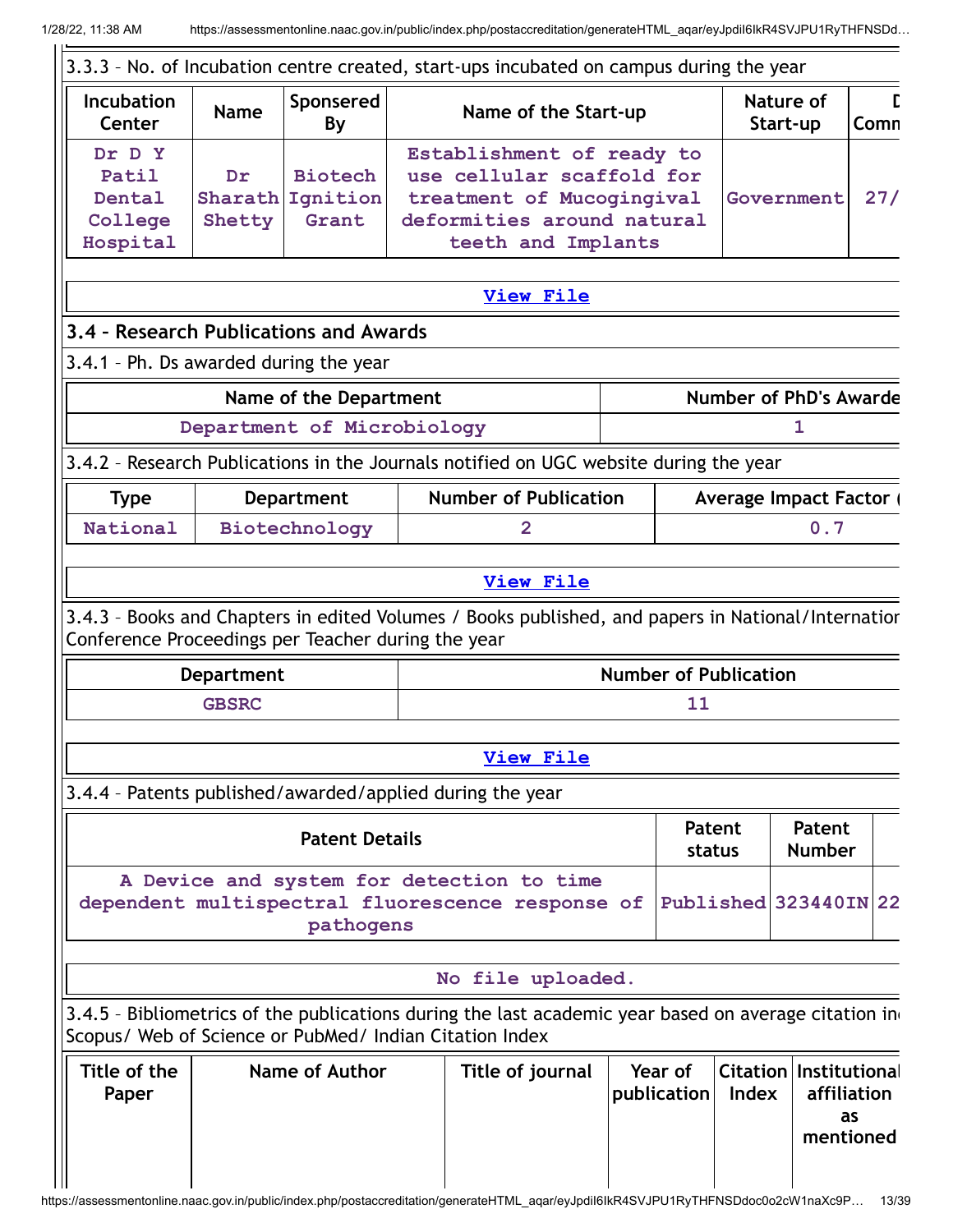|                                                 |                                                                                                                                                                    |                                                                         |                                                                  |                     |                                                        |                        | in the<br>publication                                   |                        |
|-------------------------------------------------|--------------------------------------------------------------------------------------------------------------------------------------------------------------------|-------------------------------------------------------------------------|------------------------------------------------------------------|---------------------|--------------------------------------------------------|------------------------|---------------------------------------------------------|------------------------|
| A rare<br>case of<br>post-<br>partum<br>ascites | Kanitkar S.A.,<br>Gaikwad A., Krishna<br>N.S., Vaja M., Sura<br>S., Deshmukh S.                                                                                    |                                                                         | Journal,<br>Indian<br>Academy of<br>Clinical<br>Medicine         |                     | 2019                                                   | 0                      | Dr. D. Y.<br>Patil<br>Medical<br>College                |                        |
|                                                 |                                                                                                                                                                    |                                                                         | <b>View File</b>                                                 |                     |                                                        |                        |                                                         |                        |
|                                                 | 3.4.6 - h-Index of the Institutional Publications during the year. (based on Scopus/ Web of science)                                                               |                                                                         |                                                                  |                     |                                                        |                        |                                                         |                        |
|                                                 | <b>Title of the Paper</b>                                                                                                                                          | Name of<br><b>Author</b>                                                |                                                                  | Title of<br>journal | Year of<br>publication index excluding r               | h-                     | Number II<br><b>of</b><br>citations<br>self<br>citation | F                      |
|                                                 | 3 doses versus 2 doses<br>cervical cancer<br>vaccination regimen:<br>Cost-utility analysis<br>based on tropical<br>Southeast Asian Country,<br>Thailand, situation | Joob $B.$ ,<br>Wiwanitkit<br>V.                                         | Indian<br>Journal of<br>Medical<br>and<br>Paediatric<br>Oncology |                     | 2019                                                   | 22                     | Nill                                                    |                        |
|                                                 |                                                                                                                                                                    |                                                                         | <b>View File</b>                                                 |                     |                                                        |                        |                                                         |                        |
|                                                 | 3.4.7 - Faculty participation in Seminars/Conferences and Symposia during the year                                                                                 |                                                                         |                                                                  |                     |                                                        |                        |                                                         |                        |
|                                                 |                                                                                                                                                                    |                                                                         |                                                                  |                     |                                                        |                        |                                                         |                        |
|                                                 | <b>Number of Faculty</b><br>Attended/Seminars/Workshops                                                                                                            |                                                                         |                                                                  |                     | International<br>123                                   | <b>National</b><br>706 |                                                         |                        |
|                                                 |                                                                                                                                                                    |                                                                         | <b>View File</b>                                                 |                     |                                                        |                        |                                                         |                        |
|                                                 |                                                                                                                                                                    |                                                                         |                                                                  |                     |                                                        |                        |                                                         | <b>State</b><br>85     |
| Name of the<br>Consultan(s)<br>department       | 3.5.1 - Revenue generated from Consultancy during the year                                                                                                         | Name of consultancy project                                             |                                                                  |                     | <b>Consulting/Sponsoring</b><br>Agency                 |                        |                                                         |                        |
| Regenerative<br>Medicine<br>laboratory          |                                                                                                                                                                    | Stem cells from human<br>exfoliated teeth<br>derived. Only for research |                                                                  |                     | National Center for<br>Cell Science (Dr.<br>Ghaskdabi) |                        |                                                         |                        |
| 3.5 - Consultancy                               |                                                                                                                                                                    |                                                                         | <b>View File</b>                                                 |                     |                                                        |                        |                                                         | Re<br>gel<br>(an<br>rı |
|                                                 | 3.5.2 - Revenue generated from Corporate Training by the institution during the year                                                                               |                                                                         |                                                                  |                     |                                                        |                        |                                                         |                        |

https://assessmentonline.naac.gov.in/public/index.php/postaccreditation/generateHTML\_aqar/eyJpdiI6IkR4SVJPU1RyTHFNSDdoc0o2cW1naXc9P… 14/39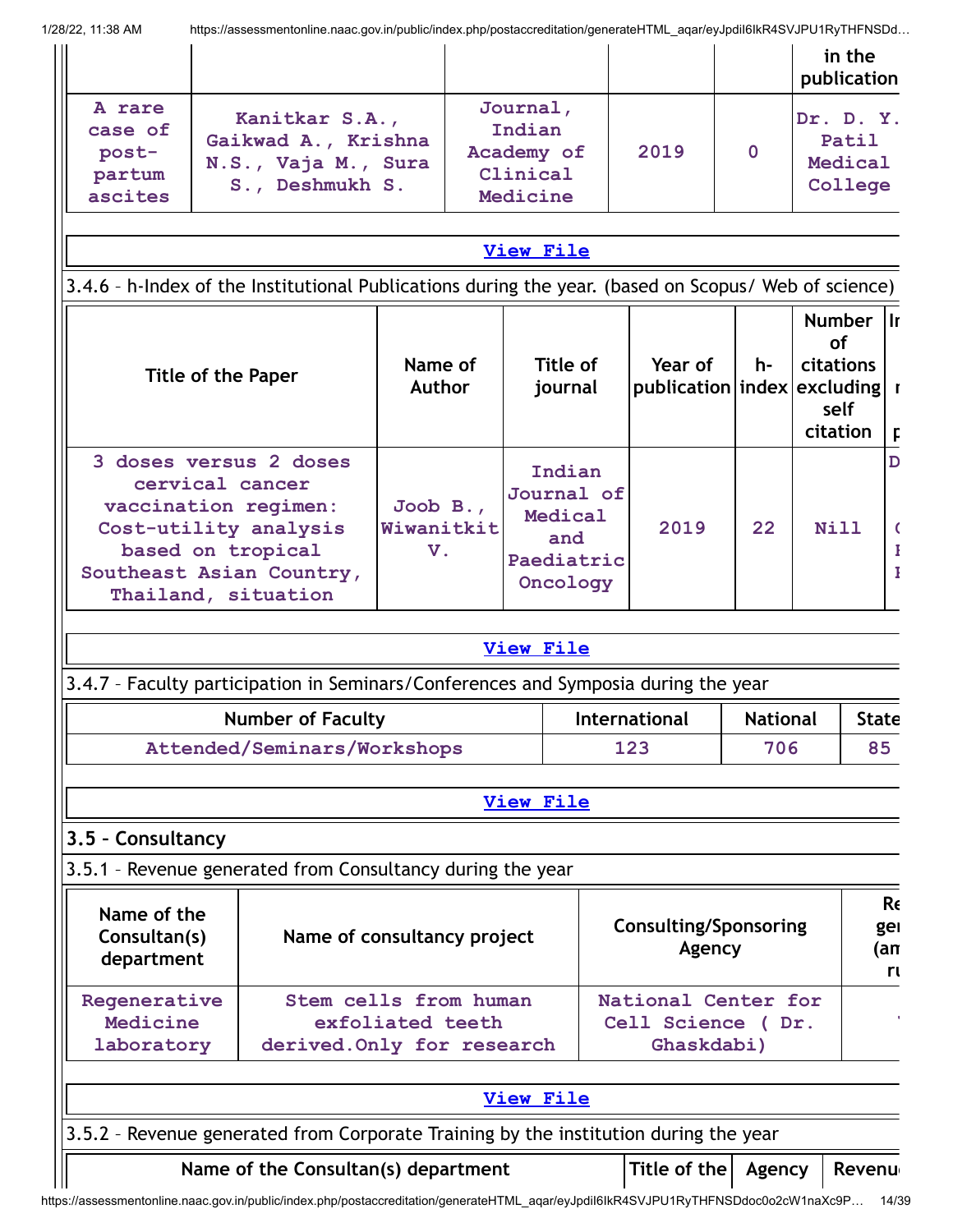|                                                                                                                                                            | programme seeking / generate | training                | (amoun<br>in rupee |
|------------------------------------------------------------------------------------------------------------------------------------------------------------|------------------------------|-------------------------|--------------------|
| Cardiovascular Department, Dr. D. Y. Patil<br>Medical College, Hospital Research Centre,<br>Sant Tukaram Nagar, Pimpri, Pune 411018<br>Maharashtra, India. | stent<br>boost<br>feedback   | Philips<br>India<br>Ltd | 424800             |

#### **[View](https://assessmentonline.naac.gov.in/public/Postacc/Revenue_from_corp_trng/10296_Revenue_from_corp_trng_1642500486.xlsx) File**

#### **3.6 – Extension Activities**

3.6.1 – Number of extension and outreach programmes conducted in collaboration with industry, co and Non- Government Organisations through NSS/NCC/Red cross/Youth Red Cross (YRC) etc., during

| Title of the activities                                | Organising           | <b>Number of teachers</b> | Number of    |
|--------------------------------------------------------|----------------------|---------------------------|--------------|
|                                                        | unit/agency/         | participated in such      | participated |
|                                                        | collaborating agency | activities                | activit      |
| Health talk on Breast<br>feeding and its<br>importance | RHTC, Alandi         | ર                         | 22           |

#### **[View](https://assessmentonline.naac.gov.in/public/Postacc/Extension/10296_Extension_1642680006.xlsx) File**

3.6.2 – Awards and recognition received for extension activities from Government and other recogn during the year

| Name of the activity       | <b>Award/Recognition</b>     | Awarding<br><b>Bodies</b> | $\overline{B}$ |
|----------------------------|------------------------------|---------------------------|----------------|
| Swachh campus ranking 2019 | 9th Rank cleanest higher     | AICTE,                    |                |
| of Higher Education        | education institution in the | <b>New</b>                |                |
| Institutions               | country                      | Delhi                     |                |

#### **[View](https://assessmentonline.naac.gov.in/public/Postacc/Awards_for_extension/10296_Awards_for_extension_1642574751.xlsx) File**

3.6.3 – Students participating in extension activities with Government Organisations, Non-Governme Organisations and programmes such as Swachh Bharat, Aids Awareness, Gender Issue, etc. during th

| Name of the<br>scheme              | Organising<br> unit/Agency/collaborating <br>agency | Name of the activity                                             | Number of<br>teachers<br>participated in<br>such activites | <b>Nun</b><br>stı<br>partic<br>such |
|------------------------------------|-----------------------------------------------------|------------------------------------------------------------------|------------------------------------------------------------|-------------------------------------|
| Community<br>activity<br>under MCH | RHTC, Alandi                                        | Health talk on<br><b>Breast feeding</b><br>and its<br>importance | 3                                                          |                                     |

| Te.<br>.<br>___ |
|-----------------|
|                 |

**3.7 – Collaborations**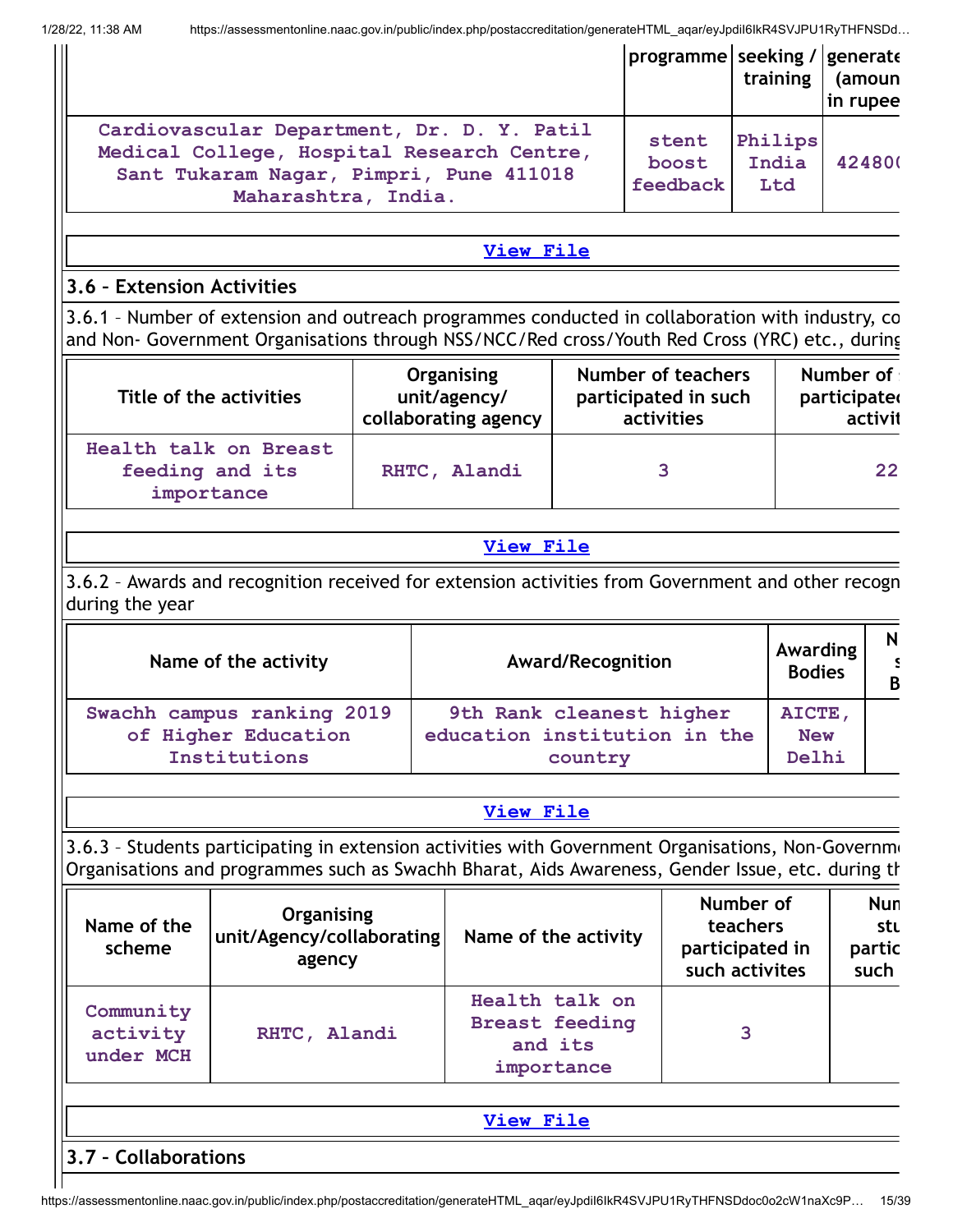3.7.1 – Number of Collaborative activities for research, faculty exchange, student exchange during **Nature of activity Participant Source of financial support Research Collaboration: Inter-Departmental Project Dr. Shahzad Mirza Dr. D.Y. Patil Vidyapeeth, Pune [View](https://assessmentonline.naac.gov.in/public/Postacc/Collab_activities/10296_Collab_activities_1642744989.xlsx) File** 3.7.2 – Linkages with institutions/industries for internship, on-the- job training, project work, shari research facilities etc. during the year **Nature of linkage Title of the linkage Name of the partnering institution/ industry /research lab with contact details Duration From Duration To MoS and DXR Clinical competancy course MoS and DXR 2 Batches 02/12/2019 06/12/2019 [View](https://assessmentonline.naac.gov.in/public/Postacc/Linkages/10296_Linkages_1642745306.xlsx) File** 3.7.3 – MoUs signed with institutions of national, international importance, other universities, indus corporate houses etc. during the year **Organisation Date of MoU signed Purpose/Activities Number of students/te participated under / NITTE (Deemed to be university) 30/11/2019 Student exchange programmes 2 [View](https://assessmentonline.naac.gov.in/public/Postacc/MoU/10296_MoU_1642745419.xlsx) File CRITERION IV – INFRASTRUCTURE AND LEARNING RESOURCES 4.1 – Physical Facilities** 4.1.1 – Budget allocation, excluding salary for infrastructure augmentation during the year **Budget allocated for infrastructure augmentation Budget utilized for infrastructure deve 5945.41 5758.54** 4.1.2 – Details of augmentation in infrastructure facilities during the year **Facilities Existing or Newly Added Campus Area Existing [View](https://assessmentonline.naac.gov.in/public/Postacc/augmentation_details/10296_augmentation_details_1638958243.xlsx) File 4.2 – Library as a Learning Resource** 4.2.1 – Library is automated {Integrated Library Management System (ILMS)} **Name of the ILMS software** | Nature of automation (fully or patially) | Version | Year of au **OPAC Fully 3 20 DPU-ERP Fully 3 20**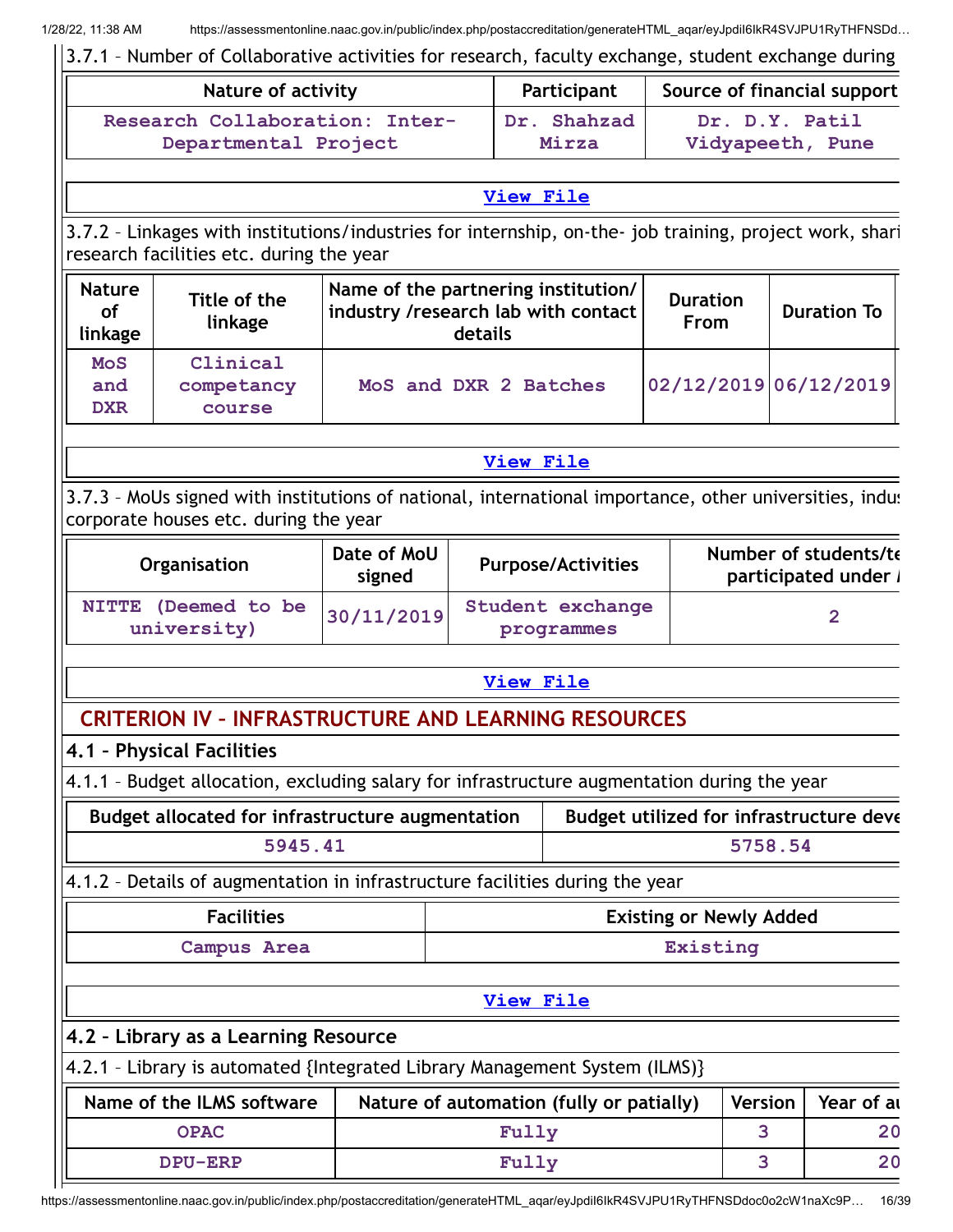#### 4.2.2 – Library Services

| Library Service Type | <b>Existing</b> |     | <b>Newly Added</b> |    |       |
|----------------------|-----------------|-----|--------------------|----|-------|
| <b>Text Books</b>    | 66799           | 316 | 3479               | 16 | 70278 |

#### **[View](https://assessmentonline.naac.gov.in/public/Postacc/Library/10296_Library_1643192098.xlsx) File**

4.2.3 – E-content developed by teachers such as: e-PG- Pathshala, CEC (under e-PG- Pathshala CEC Graduate) SWAYAM other MOOCs platform NPTEL/NMEICT/any other Government initiatives & institu (Learning Management System (LMS) etc

| Name of the<br><b>Teacher</b> | Name of the Module                                     | <b>Platform on which module Date of I</b><br>is developed | le-conter |
|-------------------------------|--------------------------------------------------------|-----------------------------------------------------------|-----------|
| Dr. Safia<br>Farooqui         | OMBC101 - Principles Practices SWAYAM<br>of Management |                                                           | 12/03/    |

#### **[View](https://assessmentonline.naac.gov.in/public/Postacc/e-content_by_teachers/10296_e-content_by_teachers_1643114687.xlsx) File**

#### **4.3 – IT Infrastructure**

#### 4.3.1 – Technology Upgradation (overall)

| <b>Type</b> | <b>Total</b><br><b>Computers</b> | <b>Computer</b><br>Lab | Internet | centers | <b>Browsing Computer</b><br><b>Centers</b> |     | Office   Departments | Availabl<br><b>Bandwid</b><br>(MBPS/GB |
|-------------|----------------------------------|------------------------|----------|---------|--------------------------------------------|-----|----------------------|----------------------------------------|
| Existing    | 1669                             | 8                      | 2500     | 8       | 8                                          | 253 | 68                   | 2500                                   |
| Added       | 147                              | 2                      | 500      | 2       | 2                                          | 47  |                      | 500                                    |
| Total       | 1816                             | <b>10</b>              | 3000     | 10      | <b>10</b>                                  | 300 | 69                   | 3000                                   |

4.3.2 – Bandwidth available of internet connection in the Institution (Leased line)

#### **3000 MBPS/ GBPS**

#### 4.3.3 – Facility for e-content

| Name of the e-content development | Provide the link of the videos and media centre and |
|-----------------------------------|-----------------------------------------------------|
| facility                          | facility                                            |
| DPU Audio-Visual centre           | https://youtu.be/hgtqjv MqBE                        |

#### **4.4 – Maintenance of Campus Infrastructure**

4.4.1 - Expenditure incurred on maintenance of physical facilities and academic support facilities, salary component, during the year

| <b>Assigned Budget on</b><br>academic facilities | <b>Expenditure incurred on</b><br>maintenance of academic<br><b>facilities</b> | Assigned budget on<br>physical facilities | <b>Expenditure incu</b><br>maintenance of I<br>facilites |
|--------------------------------------------------|--------------------------------------------------------------------------------|-------------------------------------------|----------------------------------------------------------|
| 1573.98                                          | 1328.97                                                                        | 7881.14                                   | 7569.38                                                  |

4.4.2 - Procedures and policies for maintaining and utilizing physical, academic and support facilition laboratory, library, sports complex, computers, classrooms etc. (maximum 500 words) (information available in institutional Website, provide link)

**Each constituent unit has a Maintenance Cell for effective functionin**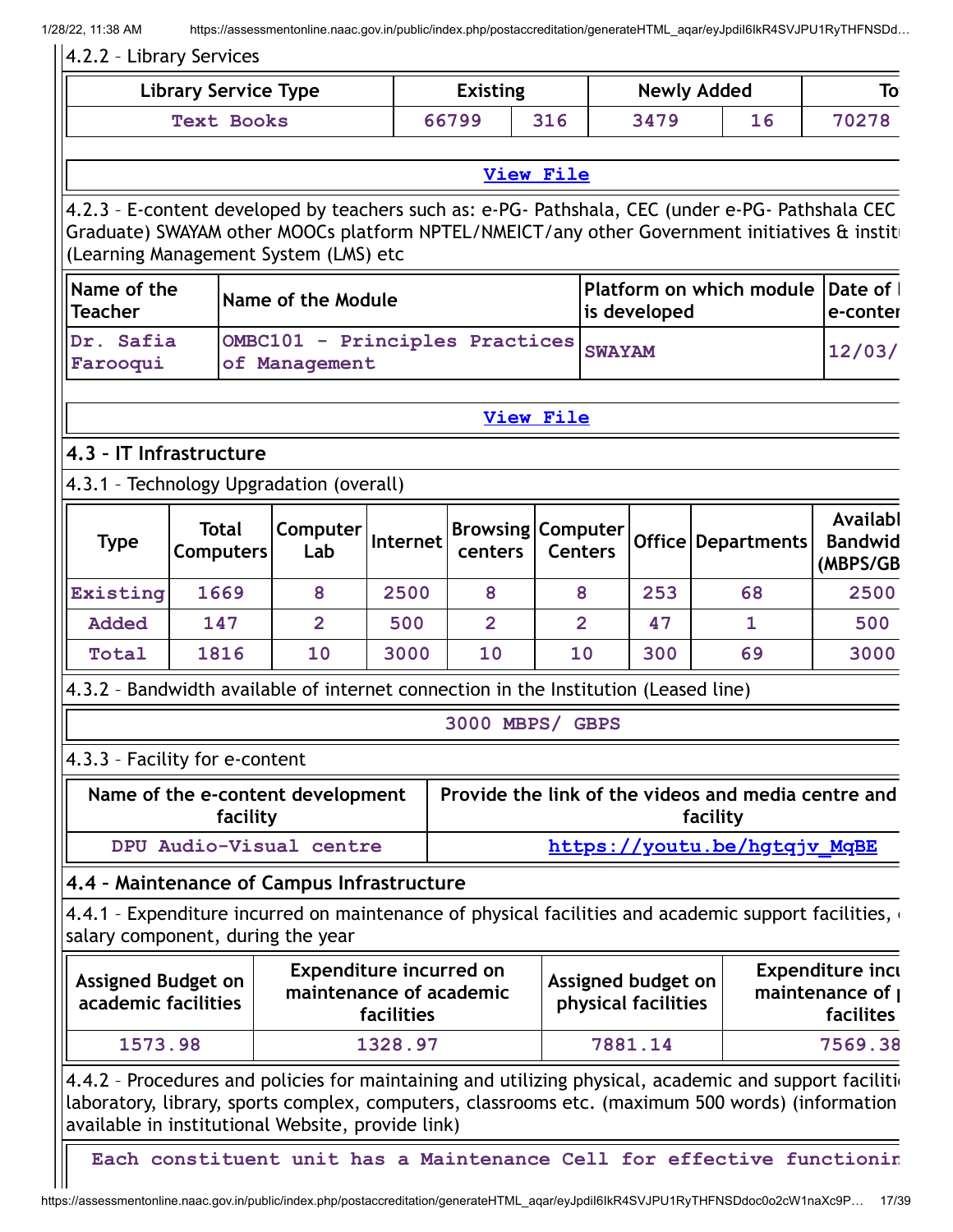**designated personnel and officials for the maintenance of building classrooms, laboratories and other campus facilities. The Dr. D. Y. Vidyapeeth has adopted well defined Infrastructure Maintenance Poli Maintenance cell meetings are held quarterly. A few of campus speci initiatives undertaken are as follows: ICT Maintenance: The Vidyapeeth independent IT Department for maintaining the IT resources. IT Depar includes hardware and networking team for handling IT related issues Software Development Cell (SDC) for implementing and developing DPU software. Central IT help Desk System Manual, Central IT Department Ha and Networking Process Manual for Academic Support Facilities is in p Electrical and electronic maintenance: • The Vidyapeeth has enginee section that looks after maintenance of electrical installations, lifts coolers, air conditioners and generators. The electrical and electr equipment are looked after by a team of electrical maintenancestaff. Vidyapeeth has signed Annual Maintenance Contracts with the manufactu service provider for biomedical equipment, computers and other gadge Periodic instructions, reviews, checks, observations by the stakeholde continuous monitoring helps in maintenance of the entireinfrastruct Maintenance of Physical Facilities: • The Vidyapeeth has its own un ticketing system to track and resolve the complaints. The Vidyapeeth h software and manual based ticketing system for enabling the end user. of skilled personnel carry out maintenance works related to civil, plu sanitation, water supply, power backup, electric supply, as well as re instruments and machines. The maintenance cell undertakes repair wor constituent units, hospitals, support services, hostels, sports and centralfacilities. • Adequate security guards working in shifts at strategic points and locations ensure safety andsecurity. • The Maint Cell also undertakes upkeep of roads, streetlights, gardens, lawns, pa and other public places within the campus besides work related to land andbeautification. • Each department is provided with dedicated atten sweepers and other support staff for the safety and security of t departmentalfacilities. • Separate teams of maintenance staff are pos varioushostels. Academic Support facilities: Library: The Library Com takes care of the safety and other maintenance issues related to libr yearly book-audit is conducted across all faculties and departments to the maintenance of learning resources. Laboratory: The Vidyapeeth has Clinical Laboratory, Animal House, Museums, Central Research facility, Laboratory and Regenerative Medicine Laboratory. All the equipment ar only properly insured but also under annual maintenance contracts. laboratoriesin each constituent units have systems for preventive measu maintenance records. Sport Facilities: The Vidyapeeth always laid empha the overall holistic development of students through strong students s services and facilities. DPU has separate Sports Department, which tak of sports equipment and maintenance of grounds. Computers and classroo entire Wi-Fi facility is provided through the campus with 3GBPS bandwid classrooms, seminar halls have facilities like LCDs and smartboards Vidyapeeth has total 1816 computers and 10 computer laboratories sprea nine constituent**

<https://dpu.edu.in/documents/Infrastructure-Maintenance-Process-Manual-ver1.pdf>

**CRITERION V – STUDENT SUPPORT AND PROGRESSION**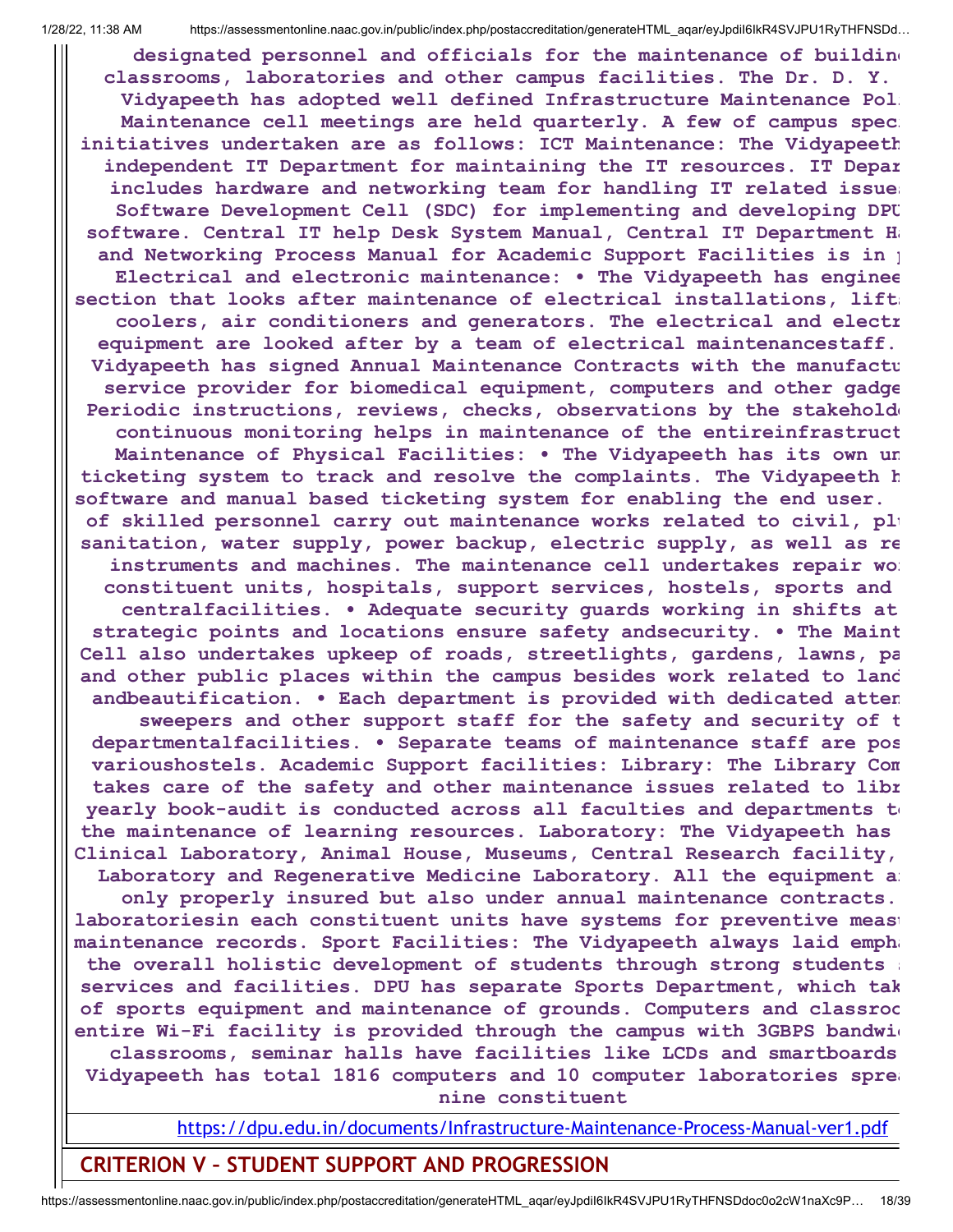|      |                                                                                                                                                                                                      | 5.1.1 - Scholarships and Financial Support |                                                                   |            |                                                                       |                                                              |                |
|------|------------------------------------------------------------------------------------------------------------------------------------------------------------------------------------------------------|--------------------------------------------|-------------------------------------------------------------------|------------|-----------------------------------------------------------------------|--------------------------------------------------------------|----------------|
|      |                                                                                                                                                                                                      |                                            | Name/Title of the scheme                                          |            |                                                                       | Number of<br>students                                        |                |
|      | Financial Support from<br>institution                                                                                                                                                                |                                            | Financial support and<br>Scholarship from DPU                     |            |                                                                       | 1572                                                         | 3 <sub>1</sub> |
|      | Financial Support from<br>Other Sources                                                                                                                                                              |                                            |                                                                   |            |                                                                       |                                                              |                |
|      | a) National                                                                                                                                                                                          |                                            | From Government and Non<br>Government Agencies                    |            |                                                                       | 43                                                           |                |
|      | b) International                                                                                                                                                                                     |                                            |                                                                   | <b>Nil</b> |                                                                       | Nill                                                         |                |
|      |                                                                                                                                                                                                      |                                            | View File                                                         |            |                                                                       |                                                              |                |
|      | 5.1.2 - Number of capability enhancement and development schemes such as Soft skill developmen<br>coaching, Language lab, Bridge courses, Yoga, Meditation, Personal Counselling and Mentoring etc., |                                            |                                                                   |            |                                                                       |                                                              |                |
|      | Name of the capability enhancement<br>scheme                                                                                                                                                         |                                            | Date of<br>implemetation                                          |            | Number of<br><b>students</b><br>enrolled                              | Agencies involve                                             |                |
|      | Soft Skills Development<br>Program for Dental college<br>student                                                                                                                                     |                                            | 21/08/2019                                                        |            | 100                                                                   | Dr. Yogita Ubh<br>Dr.D.Y.Patil Dental<br>Hospital, Pur       |                |
|      |                                                                                                                                                                                                      |                                            |                                                                   |            |                                                                       |                                                              |                |
|      |                                                                                                                                                                                                      |                                            | <b>View File</b>                                                  |            |                                                                       |                                                              |                |
|      | 5.1.3 - Students benefited by guidance for competitive examinations and career counselling offered<br>institution during the year                                                                    |                                            |                                                                   |            |                                                                       |                                                              |                |
| Year | Name of the scheme                                                                                                                                                                                   |                                            | Number of<br>benefited students<br>for competitive<br>examination |            | Number of<br>benefited students<br>by career<br>counseling activities | Number of<br>students who<br>have passedin the<br>comp. exam |                |
| 2019 | Guidance for<br>competitive<br>examination and<br>career counselling                                                                                                                                 |                                            | 127                                                               |            | 935                                                                   | 52                                                           |                |
| 2020 | Guidance for<br>competitive<br>examination and<br>career counselling                                                                                                                                 |                                            | 629                                                               |            | 544                                                                   | 64                                                           |                |
|      |                                                                                                                                                                                                      |                                            | View File                                                         |            |                                                                       |                                                              |                |
|      | 5.1.4 - Institutional mechanism for transparency, timely redressal of student grievances, Preventior<br>harassment and ragging cases during the year                                                 |                                            |                                                                   |            |                                                                       |                                                              |                |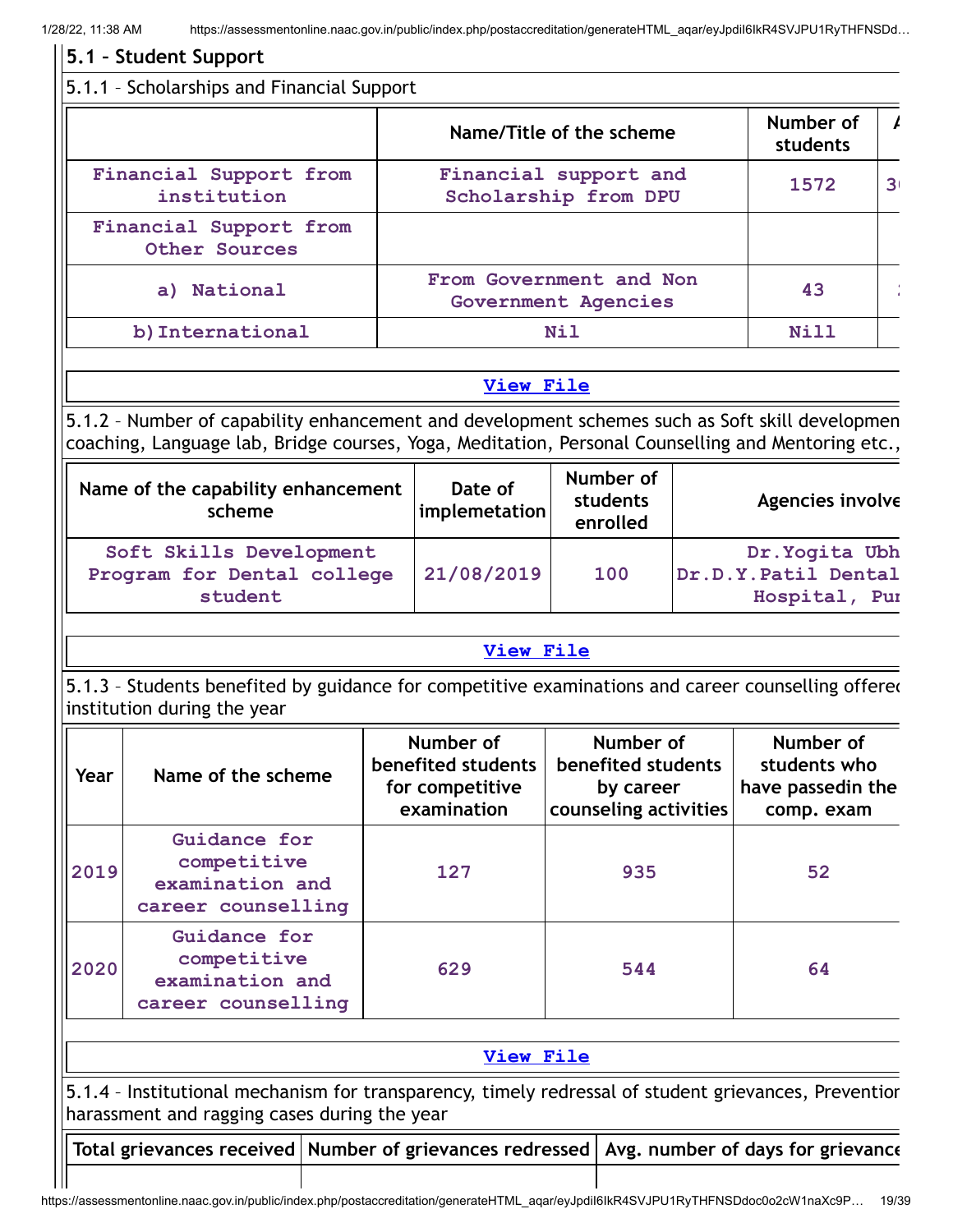|                                                     |                                       |                                 |                                                 | 12                                    |  |
|-----------------------------------------------------|---------------------------------------|---------------------------------|-------------------------------------------------|---------------------------------------|--|
| 5.2 - Student Progression                           |                                       |                                 |                                                 |                                       |  |
| 5.2.1 - Details of campus placement during the year |                                       |                                 |                                                 |                                       |  |
|                                                     | On campus                             |                                 | Off campus                                      |                                       |  |
| <b>Nameof organizations</b><br>visited              | Number of<br>students<br>participated | Number of<br>stduents<br>placed | <b>Nameof</b><br>organizations visited          | Number of<br>students<br>participated |  |
| students placed in<br>various<br>organizations      | 538                                   | 236                             | <b>Students</b><br>working at<br>various places | 672                                   |  |

## **[View](https://assessmentonline.naac.gov.in/public/Postacc/Placement/10296_Placement_1643197533.xlsx) File**

## 5.2.2 – Student progression to higher education in percentage during the year

| Year | Number of<br>students<br>enrolling<br>into higher<br>education | Programme<br>graduated from                                                    | <b>Depratment</b><br>graduated from                                                  | Name of institution<br>joined                                                       | <b>Na</b><br>prog<br>admi              |
|------|----------------------------------------------------------------|--------------------------------------------------------------------------------|--------------------------------------------------------------------------------------|-------------------------------------------------------------------------------------|----------------------------------------|
| 2020 | $\mathbf{1}$                                                   | MBBS, D Y patil<br>Medical College<br>and Hospital<br>, Pimpri, Pune           | Dr.D.Y.Patil<br>Medical College<br>and Hospital<br>, Pimpri, Pune                    | Santosh Medical<br>College and<br>Hospital,<br>Ghaziabad, Uttar<br>Pradesh.         | M<br>Ophtha                            |
| 2020 | $\mathbf{1}$                                                   | MBBS, D Y patil<br>Medical College<br>and Hospital<br>, Pimpri, Pune           | Dr.D.Y.Patil<br>Medical College<br>and Hospital<br>, Pimpri, Pune                    | Hamdard<br>Institute of<br>Medical<br>Sciences and<br><b>Research, New</b><br>Delhi | M.S.                                   |
| 2020 | $\mathbf{1}$                                                   | MD-Medicine, D Y<br>patil Medical<br>College and<br>Hospital<br>, Pimpri, Pune | Medicine dept.,<br>Dr.D.Y.Patil<br>Medical College<br>and Hospital<br>, Pimpri, Pune | Kanyakumari<br>Govt. Medical<br>College<br>tamilnadu                                | DM Ne                                  |
| 2020 | $\overline{2}$                                                 | <b>BDS</b>                                                                     | Dr. D.Y. Patil<br>Dental college<br>and<br>Hospital, Pune                            | Manav Rachana<br>Dental College<br>Faridabad, UP                                    | Prosth<br>and pr<br>sui                |
| 2020 | $\mathbf{1}$                                                   | <b>B. Tech</b><br>Biotechnology                                                | Dr.D.Y.Patil<br>institute of<br>Biotechnology &<br>bioinformatics                    | Dept. of<br>technology,<br>Savitribai<br>Phule<br>University,<br>Pune               | M <sub>1</sub><br>Che<br><b>Bioted</b> |
| 2020 | $\overline{1}$                                                 | <b>MBA</b>                                                                     | Global Business                                                                      | University of                                                                       | M                                      |

https://assessmentonline.naac.gov.in/public/index.php/postaccreditation/generateHTML\_aqar/eyJpdiI6IkR4SVJPU1RyTHFNSDdoc0o2cW1naXc9P… 20/39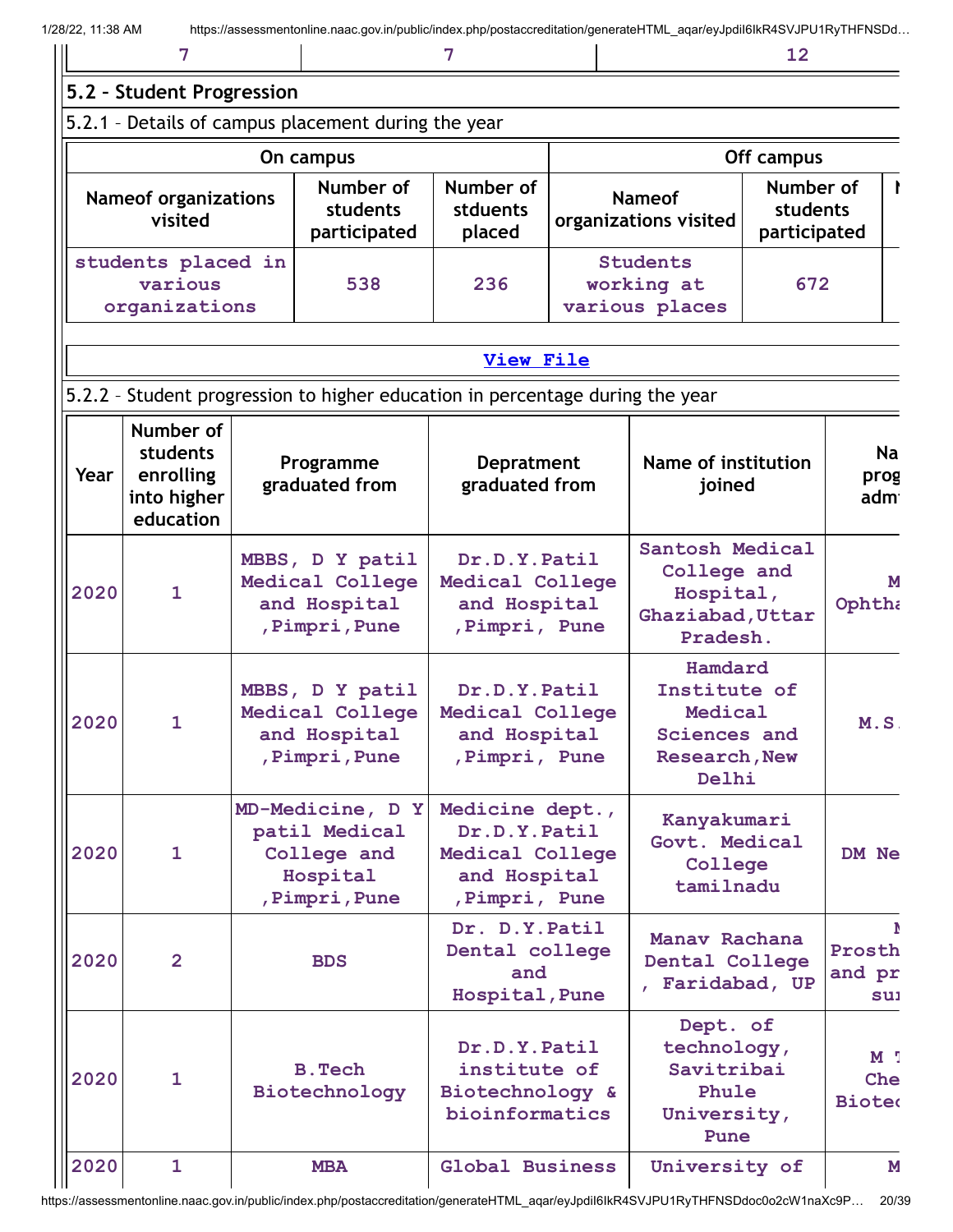| Year                                                     |                            | 5.3 - Student Participation and Activities<br>5.3.1 - Number of awards/medals for outstanding performance in sports/cultural activities at<br>national/international level (award for a team event should be counted as one)<br>Name of the award/medal |                                             | National/      | Number Number                               |                                                    | <b>Student II</b>                          |
|----------------------------------------------------------|----------------------------|---------------------------------------------------------------------------------------------------------------------------------------------------------------------------------------------------------------------------------------------------------|---------------------------------------------|----------------|---------------------------------------------|----------------------------------------------------|--------------------------------------------|
|                                                          |                            |                                                                                                                                                                                                                                                         |                                             |                |                                             |                                                    |                                            |
|                                                          |                            |                                                                                                                                                                                                                                                         |                                             |                |                                             |                                                    |                                            |
|                                                          |                            |                                                                                                                                                                                                                                                         | <b>View File</b>                            |                |                                             |                                                    |                                            |
| SYNAPSE-Annual cultural events Feb-Mar 2020<br>Institute |                            |                                                                                                                                                                                                                                                         |                                             | 410            |                                             |                                                    |                                            |
|                                                          |                            | 5.2.4 - Sports and cultural activities / competitions organised at the institution level during the year<br>Activity                                                                                                                                    |                                             |                | Level                                       |                                                    | Number of Pa                               |
|                                                          |                            |                                                                                                                                                                                                                                                         | View File                                   |                |                                             |                                                    |                                            |
|                                                          | Any Other                  |                                                                                                                                                                                                                                                         |                                             | 111            |                                             |                                                    |                                            |
|                                                          | <b>TOFEL</b>               |                                                                                                                                                                                                                                                         |                                             | $\overline{2}$ |                                             |                                                    |                                            |
|                                                          | <b>GRE</b>                 |                                                                                                                                                                                                                                                         |                                             | $\overline{2}$ |                                             |                                                    |                                            |
|                                                          | <b>Items</b><br><b>CAT</b> |                                                                                                                                                                                                                                                         | Number of students selected/ qualifying     | 1              |                                             |                                                    |                                            |
|                                                          |                            | 5.2.3 - Students qualifying in state/ national/ international level examinations during the year<br>(eg:NET/SET/SLET/GATE/GMAT/CAT/GRE/TOFEL/Civil Services/State Government Services)                                                                  | <b>View File</b>                            |                |                                             |                                                    |                                            |
|                                                          |                            |                                                                                                                                                                                                                                                         |                                             |                |                                             |                                                    |                                            |
| 2020                                                     | 3                          | P.B.B.Sc.Nursing                                                                                                                                                                                                                                        | Dr.D.Y.Patil<br>College of<br>Nursing, Pune |                | Dr.D.Y.Patil<br>College of<br>Nursing, Pune |                                                    | MSc 1                                      |
| 2020                                                     | $\mathbf{1}$               | Bachelor in<br>Optometery.optom                                                                                                                                                                                                                         | <b>DYPIOVS</b>                              |                | Eye Institute<br>Hydrabad                   | L. V. Prasad<br>Academy for Eye<br>Care Education, | PG Dip<br>Opti<br>Vi<br>Sci                |
| 2020                                                     | $\overline{2}$             | BPT,<br>Dr.D.Y.Patil<br>college of<br>Physiotherapy                                                                                                                                                                                                     | Dr.D.Y.Patil<br>college of<br>Physiotherapy |                |                                             | Dallas Baptist<br>University, USA                  | <b>Mast</b><br><b>Scie</b><br><b>Kines</b> |
| 2020                                                     | $\overline{1}$             | BPT,<br>Dr.D.Y.Patil<br>college of<br>Physiotherapy                                                                                                                                                                                                     | Dr.D.Y.Patil<br>college of<br>Physiotherapy |                | <b>KMC, Mangalore</b>                       |                                                    | MI.<br>Occu<br>he<br>(Com<br>Physio        |
|                                                          |                            |                                                                                                                                                                                                                                                         | School &<br>research Centre                 |                | Greenwich, UK                               |                                                    | Manage<br><b>Bus</b><br>Infoi<br>Tech      |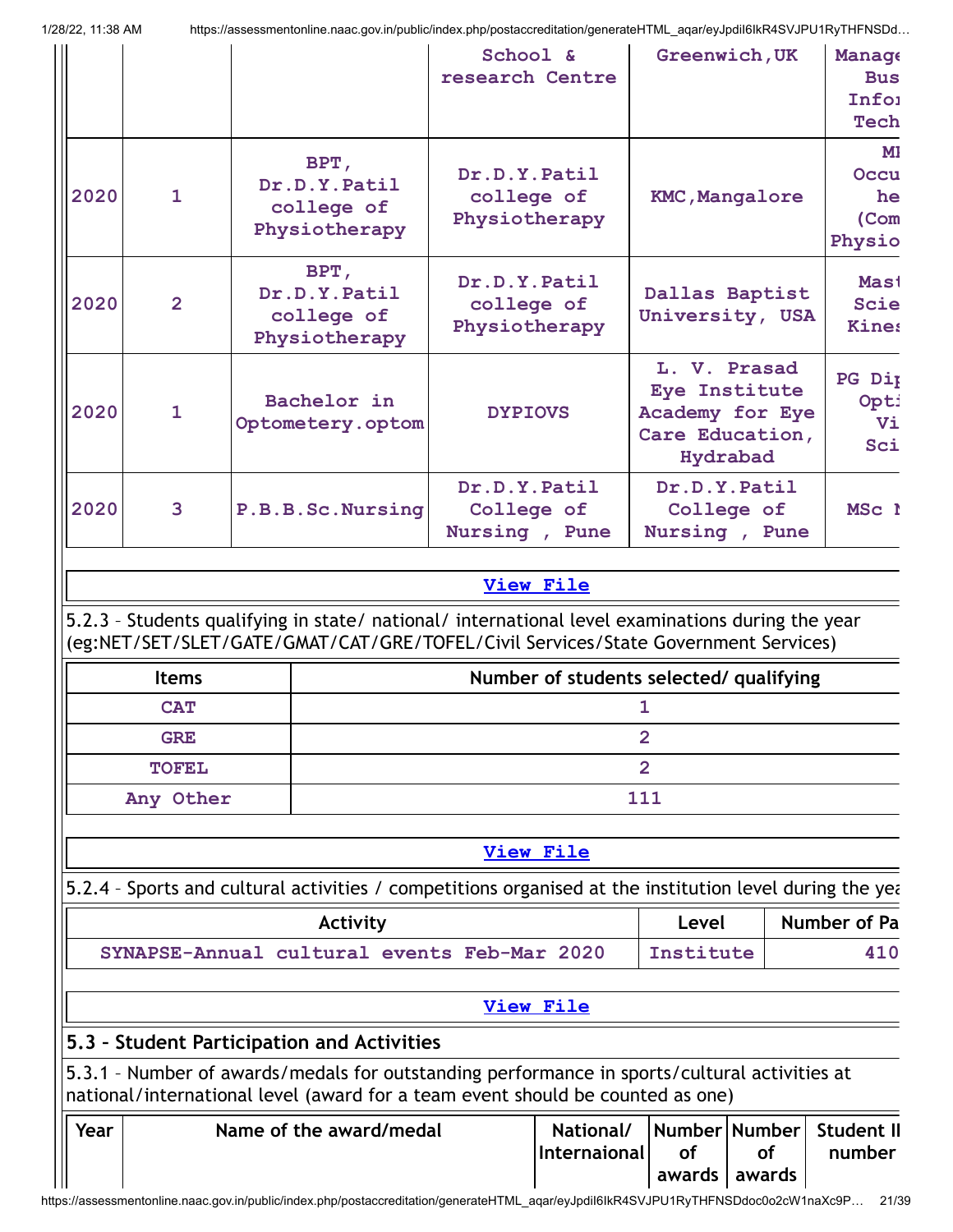|      |                                                                                                                                                                         |          | for  | for<br>Sports Cultural |          |
|------|-------------------------------------------------------------------------------------------------------------------------------------------------------------------------|----------|------|------------------------|----------|
| 2019 | First prize in Eassay compitation<br>(Hindi) on Truth and Non Violence<br>are as old as Hills- Explain at<br>Ghandhi Samark Nidhi and Mani<br>Bhavan Gandhi Sangrhalaya | National | Nill |                        | 19070102 |

#### **[View](https://assessmentonline.naac.gov.in/public/Postacc/awards_in_activities/10296_awards_in_activities_1642843712.xlsx) File**

5.3.2 – Activity of Student Council & representation of students on academic & administrative bodies/committees of the institution (maximum 500 words)

**:- DPU's vibrant Student Council that comprises of General Secretar representing various constituent units. The Student Council for the yea 2020 was constituted in accordance with the Bye Laws of DPU. The V chancellor, Dr. N. J. Pawar was the Chairman, Dr. Tushar Palekar, Me Secretary and Mr. Harsh Tyagi was the President of the Vidyapeeth St Council. Every constituent unit also has its separate Student Council bridges the gap between students and the administration. The Council m were enthusiastically involved in various activities of NSS, Unnat B Abhiyaan and Swachhata Action Plan. Further, through the activities Health camps, Blood Donation Camps, Street Plays, Awareness Rallie Environment Protection, Disaster Management the Council extended supp society and needy people. These efforts helped in imbibing humanitarian in the students. Students were also sensitized to the issues like He Hygiene and Cleanliness through activities like Yoga day, SwachhataPak and Swachhata hi Seva, besides celebrating National/Commemorative Da Country's great leaders. The Co-curricular events like debates/quizzes photography, workshops/conferences, seminars, awareness lectures and s other activities on the occasion of celebrations of WHO day, Teacher' Bioethics Day etc. were organized by the Council. On the occasion of social gathering, Annual College Magazines like Sparsh, Impression etc released. Students were keenly involved in community-oriented research respective constituent units. Representation of students on various ac and administrative bodies like IQAC, Library Committee, Anti-raggi Committee, Grievance Redressal Cell helps in inculcating leadership qu and democratic functioning. Under the guidance of the Director, Stu Welfare, the Student Council of DPU conducted various co-curricular and curricular activities such as DPU Urjja(Sports Event) during the year the DPU-Nite (Cultural event) could not be conducted due to the onse Pandemic. However, such activities were conducted at constituent unit before the pandemic.These activities helped in the all-round developm the students. Many virtual events Mind, Health Wellness For a Disease Society, by Baba Ramdev, How to Be Healthy Physically and Mentally a Happy During This Tough Times etc. related to mental health and wellbe the students were organized during COVID 19 pandemic.**

#### **5.4 – Alumni Engagement**

5.4.1 – Whether the institution has registered Alumni Association?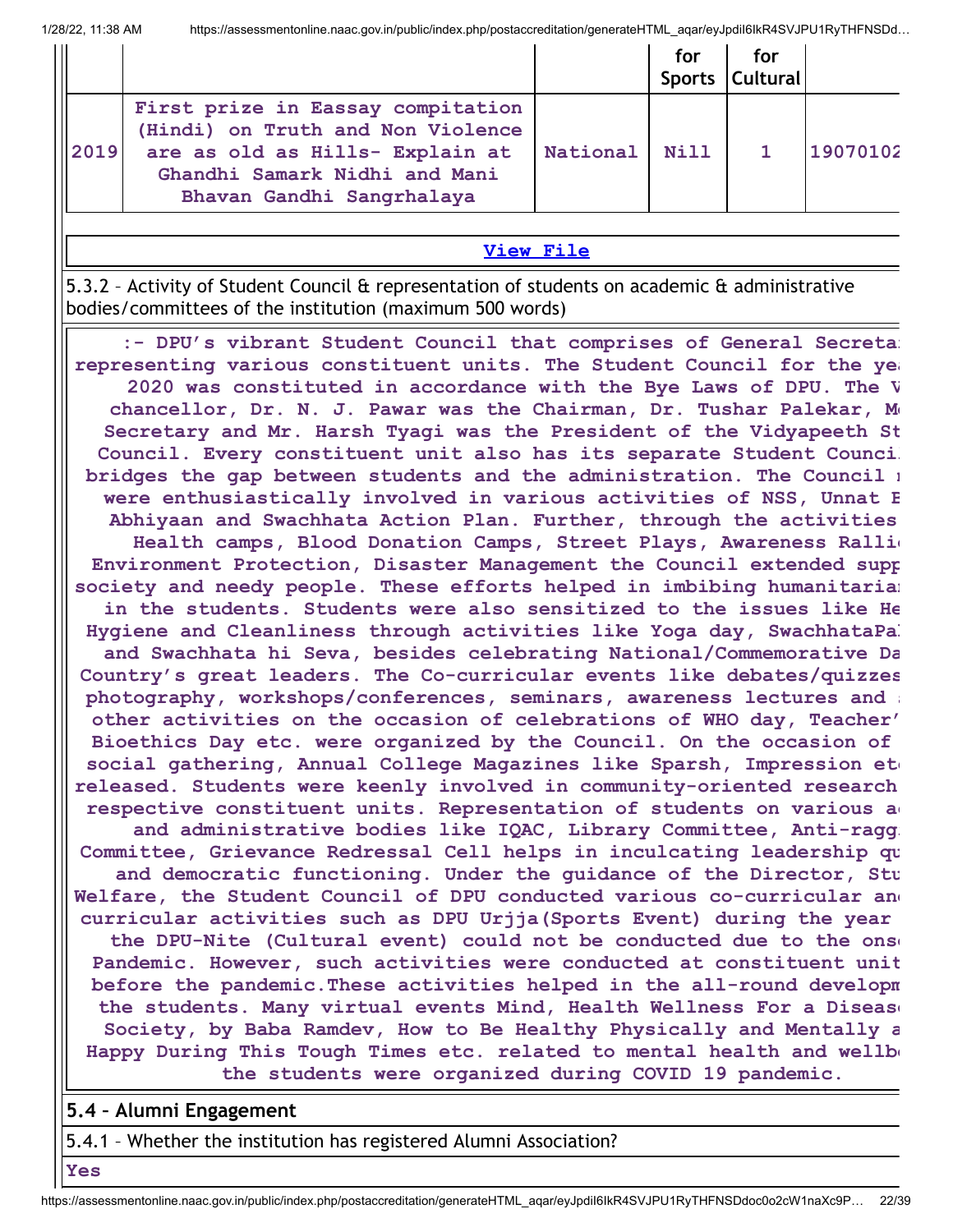**All constituent units of the Dr. D.Y. Patil Vidyapeeth, Pune have regi Alumni Association under Societies Registration Act 1860, [Act No. 21 1860], an Act for the registration of literary, scientific and charita societies. Registration details are as follows:- 1. Dental College :- DYPRootsAlumni Association with Registration No Maharashtra/1987/2006/ Medical College:- DYPMedalumni Alumni Association with Registration No Maharashtra/70/2007/Pune 3. Nursing College:-DYPSeva Alumni Associatio Registration No-Maharashtra/1136/2007/Pune 4. Physiotherapy College:- DYPPhysio'sAlumAlumni Association with Registration No Maharashtra/1519/2007/Pune 5. Homoeopathy College:- Dynamis Alumni Association with Registration No- Maharashtra/1850/2019/Pune 6. Biotec and Bioinformatics Institute:- Dr.D. Y. Patil Biotechnologyand Bioinfo (DYPBBI) Alumni Association with Registration No- Maharashtra/02/2020/ GBSRC:- Alumni Association of Global Business School and Research Cent (GBSRC) with Registration No- Maharashtra/83/2020/Pune 8. Optometry:- Alumni Association with Registration No- Maharashtra/91/2020/Pune 9. A College:- Alumni Association of Dr. D. Y. Patil College of Ayurved and Research Centre, Pimpri, Pune with Registration No- Maharashtra/125/20 Alumni have provided financial support to the students in the form of scholarships and donation. Enthusiastic and energetic alumni of DPU or activities including Annual Meet, Extra-curricular activities, Blood/ Donation Camps, placement drives, etc. Alumni also helps in curricular development through feedback.**

5.4.2 – No. of registered Alumni:

**702**

5.4.3 – Alumni contribution during the year (in Rupees) :

**433900**

5.4.4 – Meetings/activities organized by Alumni Association :

**In the year 2019-2020, various activities were conducted by all const unit's alumni association. Regular Alumni meetings, Career Advance lectures on topics like Soft Tissue Procedures in Periodontics and Im Pediatric Dentistry The Untold Story, NDT assessment and approach , a presented a clinical cases study on the topic 'All on four' concept o implantology were organized by alumni. Books donation, Tangible contri Placement drives, Scholarship to UG Students, Online Musical event we activities conducted by various alumni of DPU. Due to COVID 19 Pand alumni meet on the virtual platform were organized by alumni associa**

#### **CRITERION VI – GOVERNANCE, LEADERSHIP AND MANAGEMENT**

**6.1 – Institutional Vision and Leadership**

6.1.1 – Mention two practices of decentralization and participative management during the last yea (maximum 500 words)

**Practice 1 – Decentralization DPU has an established system for assi authority and providing operational autonomy to various functionarie constituent units to work towards a decentralized and participati governance system at several levels, to promote greater equity and sup**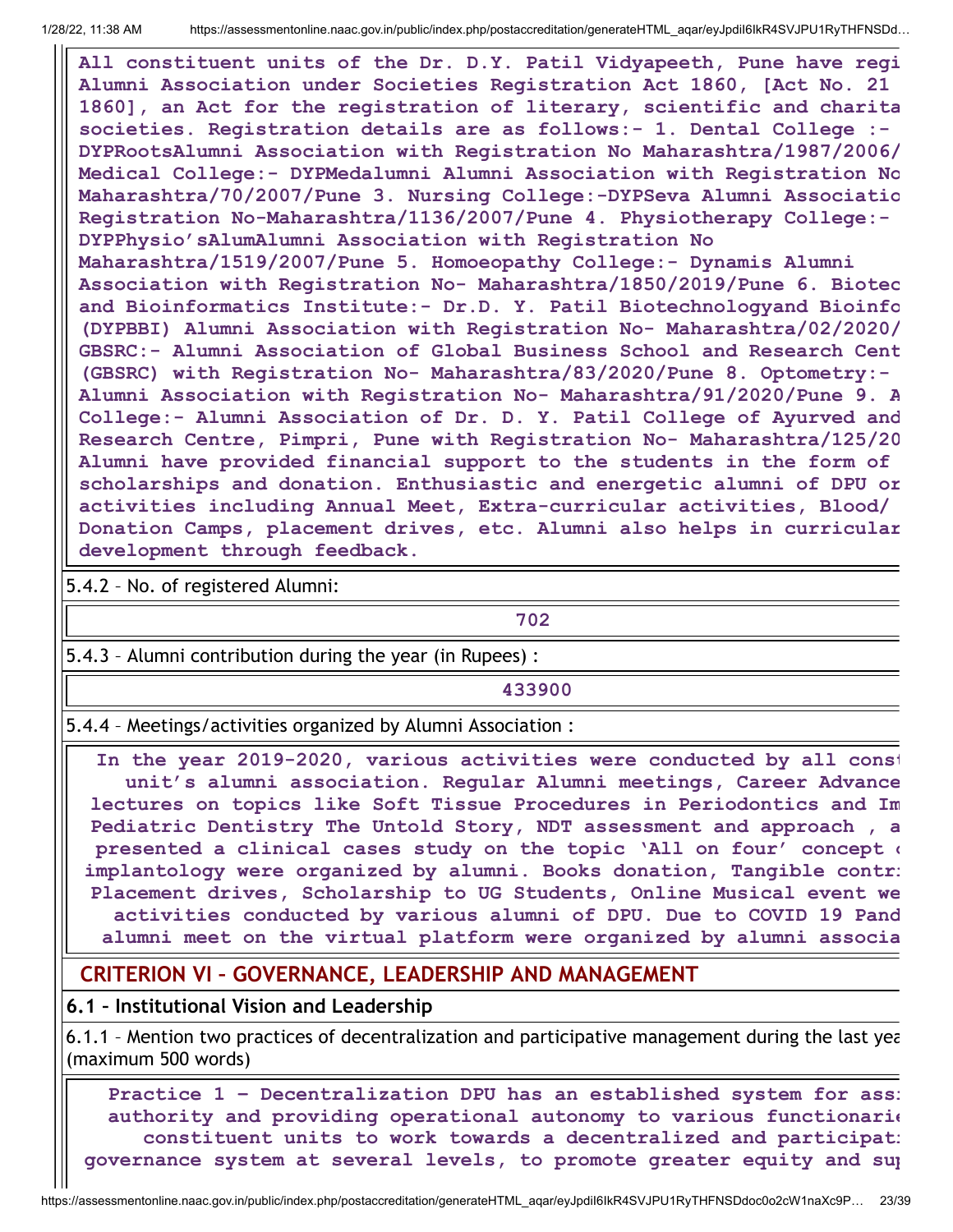$\blacksquare$ 

1/28/22, 11:38 AM https://assessmentonline.naac.gov.in/public/index.php/postaccreditation/generateHTML\_aqar/eyJpdiI6IkR4SVJPU1RyTHFNSDd…

**people centred responsive health system. • Each Institution has its Vision and Mission in alignment to the University. All stakeholders Institution are well aware about the vision and mission. • Signifi administrative, academic and financial autonomy has been given to constituent units. • Academic Autonomy is provided to Institutions inducting faculty members on bodies like Board of Studies, Faculty Academic Councils. They perform the functions of syllabus framing/rev examination reforms and curriculum enrichment etc. • Institutional I represented by participation from faculty, students, parent represent and alumni. Autonomy is granted to IQAC for initiating Quality initi throughout the year with total guidance from DPU-IQAC. • Student Counc part of every Institute and always pro-active arranging extra-curri activities for the students. Practice 2 - Participative Management Vidyapeeth makes sure that policy framing and decision making has represented by all stakeholders through various forms of communicatio scheduled committee meetings, monthly review meetings, feedback syst considering the need and demand. For Example – IQAC its working mech Institutional IQAC office holders are represented in the DPU-IQAC to m participation and communication in all quality control transactions. necessary step towards quality sustenance is welcomed by the Vidyape granting decisive autonomy. IQAC Coordinators and Co-Coordinators o Institutes are actively involved in Vidyapeeth's review meetings an given the opportunity for their inputs on quality improvement and sustenance in respective Institutions as well as in the Vidyapeet Institutional IQAC's hold regular meetings as per schedule and well t future plans are conveyed to the Head of the Institute. The Vidyapeet**

**is then communicated about the Institutional future plans.**

#### **Yes**

#### **6.2 – Strategy Development and Deployment**

6.2.1 – Quality improvement strategies adopted by the institution for each of the following (with in each):

| <b>Strategy Type</b>      | <b>Details</b>                                                                                                                                                                                                                                                                                                                                                                                                                                                                                                                                                        |
|---------------------------|-----------------------------------------------------------------------------------------------------------------------------------------------------------------------------------------------------------------------------------------------------------------------------------------------------------------------------------------------------------------------------------------------------------------------------------------------------------------------------------------------------------------------------------------------------------------------|
| Teaching and<br>Learning  | DPU through its University Centre for Professional Edu<br>Faculty Development (UCPEFD) organized a Workshop or<br>Enabled Teaching and Workshop on Student Centric T-L l<br>on 19th 20thSeptember, 2019 and 13th March 2020 respect:<br>It is ensured that co-curricular and extra-curricu<br>activities are organized, and student participation is<br>for holistic development of students. . Online Teach<br>learning during Covid 19 pandemic was enriched with<br>Lectures, webinars where External experts shared tl<br>knowledge and interacted with students. |
| Curriculum<br>Development | • A total of 15 programs were revised in 2019-2020. •<br>integrated program outcomes, graduate attributes, and<br>outcomes into the curriculum as per the provisions o:<br>AICTE, MCI, DCI, INC, CCH and CCIM etc.                                                                                                                                                                                                                                                                                                                                                    |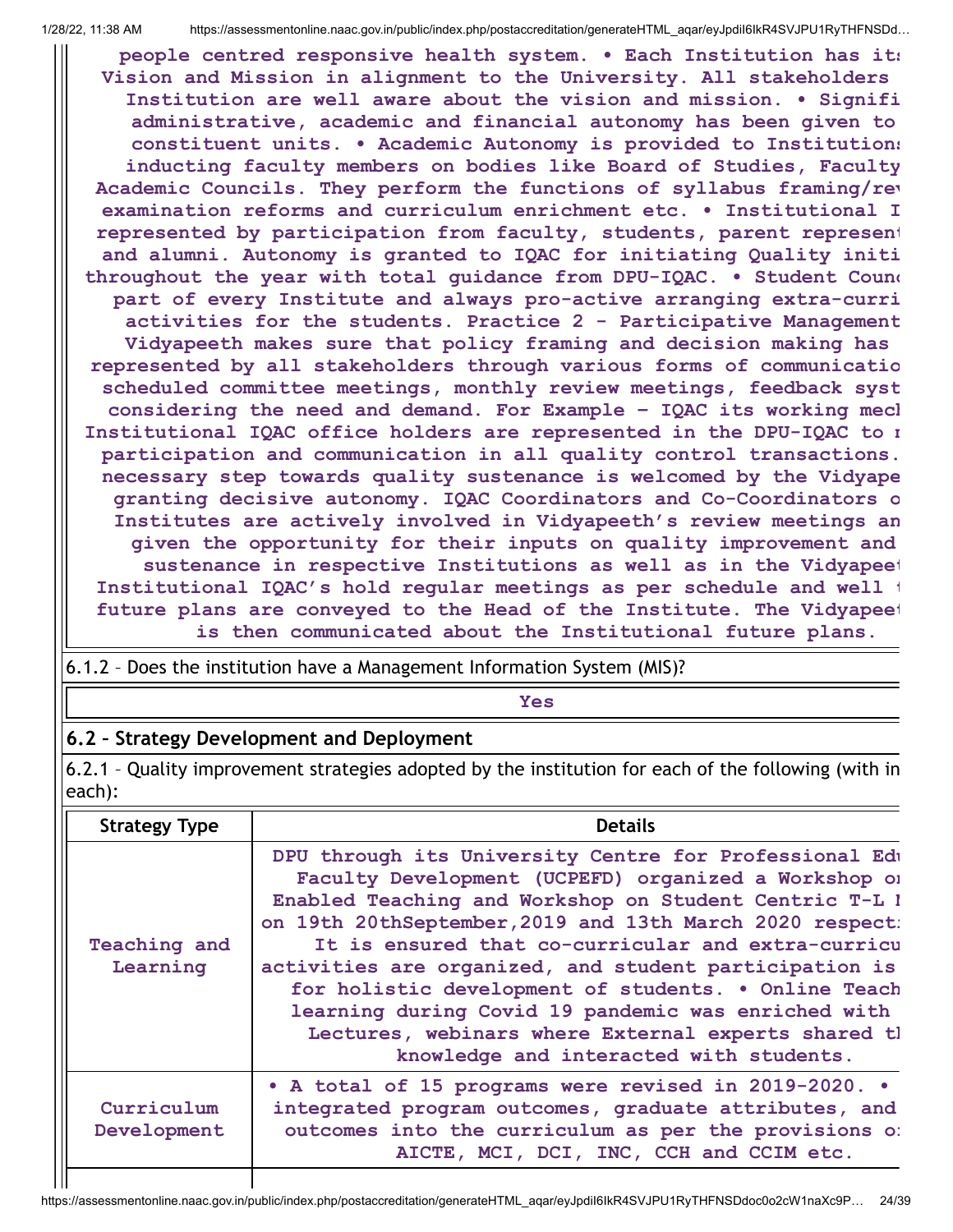| Examination and<br>Evaluation                                     | . Internal examinations were conducted Online during C<br>pandemic for most of the programs as per guidelines f:<br>and concerned regulatory authorities. . Assignments, p<br>questions, revision tests were given to students throu<br>ERP system for engaging them at home during the pand                                                                                                                                                                                                                                                                                                                                                                                                                                                                                         |
|-------------------------------------------------------------------|--------------------------------------------------------------------------------------------------------------------------------------------------------------------------------------------------------------------------------------------------------------------------------------------------------------------------------------------------------------------------------------------------------------------------------------------------------------------------------------------------------------------------------------------------------------------------------------------------------------------------------------------------------------------------------------------------------------------------------------------------------------------------------------|
| Research and<br>Development                                       | . Motivated teachers for undertaking Interdisciplin<br>Research Projects by granting seed money for the same<br>Conference on Interdisciplinary Research and 'Unmesh'<br>Inter-Institutional competition on Interdisciplinary R<br>are organized every year to encourage and motivate mo<br>more faculty and students towards need based Interdisc:<br>Research. . DPU supported research projects for<br>dissertations/summer/industrial training, ICMR-STS an<br>STS projects to UG and PG students for inculcating ana<br>and innovative skills. . Awareness workshops, webina<br>Research, publications and ethics for Faculty and stu<br>were organized. • Revenue of Rs 5, 91, 000 and Rs 5, 09, 0<br>generated from Corporate Training and consultancy respe<br>in 2019-2020. |
| Library, ICT<br>and Physical<br>Infrastructure<br>Instrumentation | Library . Annual expenditure of Rs. 336 lakhs for purc<br>books and journals in 2019-2020 . New additions to<br>Institutional libraries - Total books added in 2019-2<br>Text books - 3479 books and Reference books 1331. . i<br>subscriptions to discipline specific e-databases an<br>journals like EBSCO HOST, SCOPUS, ELSEVIER CLINICAL K<br>FLEX etc. ICT - bandwidth increased from 2.5 GBPS to<br>Physical Infrastructure / Instrumentation . The Vidyape<br>procured sophisticated equipment worth Rs.1497 Lakhs i<br>2020 to enhance facilities required by faculty, studem<br>stakeholders. . RT-PCR and RAT testing facility incorp<br>into the diagnostic facilities of Medical College                                                                                 |
| Human Resource<br>Management                                      | · Organized training programs on Administration, perse<br>development, gender sensitization, soft skills, Yoga<br>Meditation for Teaching and administrative staff.<br>professional development / administrative training pro<br>were organized for Teaching and Non-teaching staff in<br>2020. • Provisions were made for distribution of unife<br>all class IV staff. . Motivational e-talks by eminent :<br>like Mr Shiv Khera and Ramdeo Baba during Covid 19 par                                                                                                                                                                                                                                                                                                                |
| Industry<br>Interaction /<br>Collaboration                        | • 199 collaborative activities were conducted in sect<br>Academics, Research, Community Health and Indust:<br>Internship/Training. . 189 linkages established w:<br>institutions/industries for internship, on-the- job tr<br>project work, sharing of research facilities in the yea<br>2020. . 15 MoU's were signed with International, Natio<br>Local Institutes/Agencies for activities related to Te<br>learning, Research, Extension Activities, Value added<br>etc.                                                                                                                                                                                                                                                                                                           |
| Admission of                                                      | . Admission is through NEET for Medical, Dental, Ayury                                                                                                                                                                                                                                                                                                                                                                                                                                                                                                                                                                                                                                                                                                                               |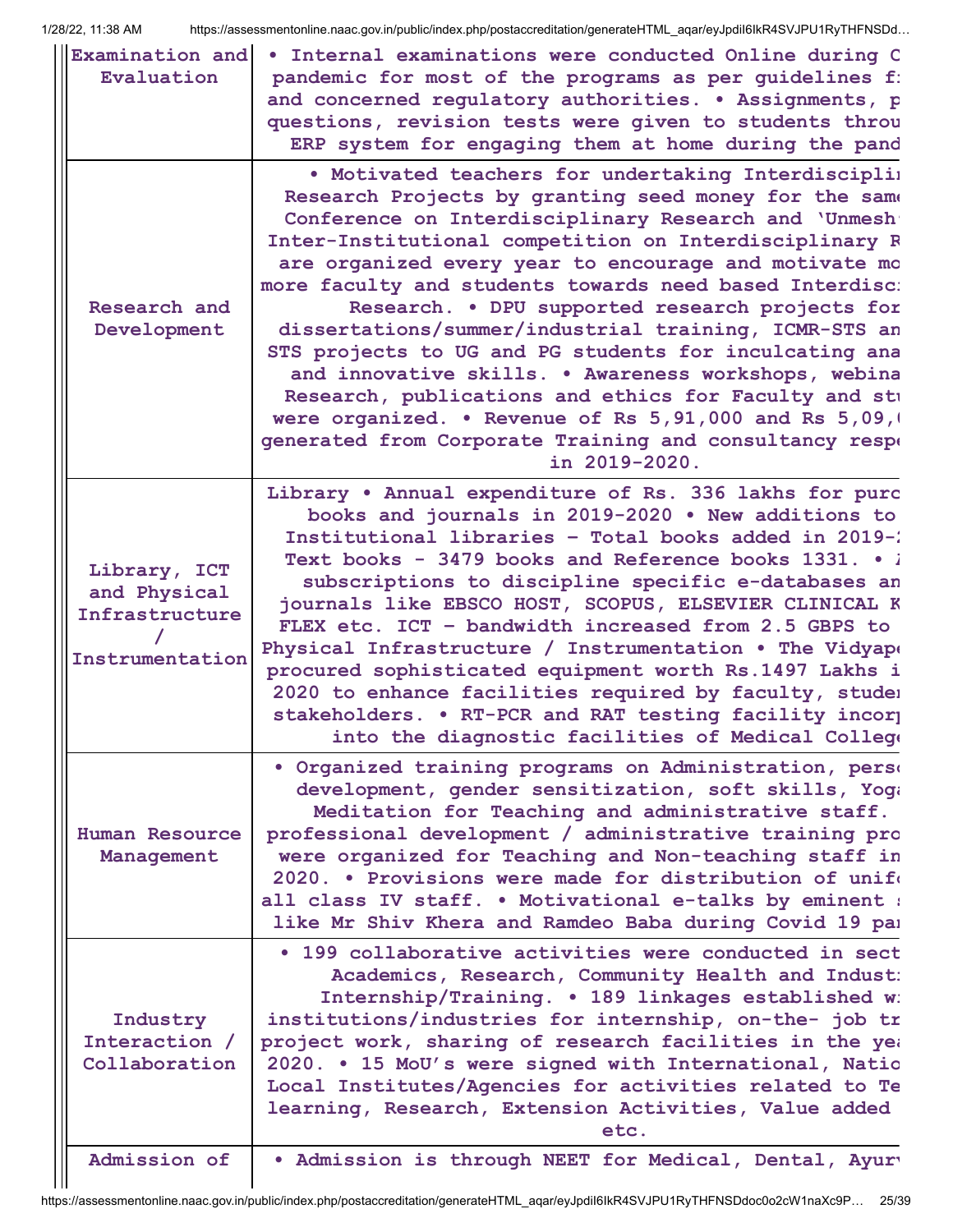| 1/28/22. 11:38 AM |  |
|-------------------|--|

l Ir

https://assessmentonline.naac.gov.in/public/index.php/postaccreditation/generateHTML\_aqar/eyJpdiI6IkR4SVJPU1RyTHFNSDd...

| <b>Students</b><br>Homeopathy streams and All India Entrance examination<br>was held for admission to other programs. . Online Adm<br>Management, Online Student Enrollment Class Allocation<br>the Student Services are Online like Transfer Certif:<br>Bonafide Certificate etc. . Online Fees Management like<br>Fees, Eligibility Fees, Examination Fees etc. |                                                                                                                                                                                                                                                                                                                                                                                                                                                                                     |                                                                                                           |  |  |  |
|-------------------------------------------------------------------------------------------------------------------------------------------------------------------------------------------------------------------------------------------------------------------------------------------------------------------------------------------------------------------|-------------------------------------------------------------------------------------------------------------------------------------------------------------------------------------------------------------------------------------------------------------------------------------------------------------------------------------------------------------------------------------------------------------------------------------------------------------------------------------|-----------------------------------------------------------------------------------------------------------|--|--|--|
|                                                                                                                                                                                                                                                                                                                                                                   | 6.2.2 - Implementation of e-governance in areas of operations:                                                                                                                                                                                                                                                                                                                                                                                                                      |                                                                                                           |  |  |  |
| E-governace area                                                                                                                                                                                                                                                                                                                                                  |                                                                                                                                                                                                                                                                                                                                                                                                                                                                                     | <b>Details</b>                                                                                            |  |  |  |
| Examination                                                                                                                                                                                                                                                                                                                                                       | Automation of Examination system consists of following<br>provisions for following - . Filing of examination form<br>Payment . Hall ticket distribution . Ph.D. and MBA ent<br>Internal exam and submission of marks . Onscreen evalua                                                                                                                                                                                                                                              | examination . Submission of practical examination ma:<br>theory papers of BBA . Proctor based examination |  |  |  |
| Planning and<br>Development                                                                                                                                                                                                                                                                                                                                       | The ERP system of Dr. D. Y. Patil Vidyapeeth, Pune is i<br>in every constituent college for managing Inventories (                                                                                                                                                                                                                                                                                                                                                                  | Purchase Department), Accounts, Human Resource an<br>Administration.                                      |  |  |  |
| Finance and<br><b>Accounts</b>                                                                                                                                                                                                                                                                                                                                    | Tally Software is used for account management. A Campu<br>system is in place for student fees payment through pa<br>gateways, receipt generation and preparing receipts of<br>fees payment by students.                                                                                                                                                                                                                                                                             |                                                                                                           |  |  |  |
| Student<br>Admission and<br>Support                                                                                                                                                                                                                                                                                                                               | Online admission system is in place through which stude<br>login individually and view eligibility, fill online ad<br>form, upload certificates, payment of fees and view<br>results. All the information uploaded by the student<br>verified by the faculty and then receipt of fees and his<br>is sent to his registered mail id. Once admitted, the :<br>can access number of services like attendance, e-cont<br>Library resources, Marksheets, Bonafide/Leaving Certi:<br>etc. |                                                                                                           |  |  |  |
| A Unique in-house Hospital Information Management Sy<br>Software is in use by the Vidyapeeth, wherein OPD pat<br>Administration<br>registration, IPD patient entry, Investigation entry and<br>generation are incorporated. This has augmented pape:<br>documentation and work speed at all levels of administ:                                                   |                                                                                                                                                                                                                                                                                                                                                                                                                                                                                     |                                                                                                           |  |  |  |
| 6.3 - Faculty Empowerment Strategies                                                                                                                                                                                                                                                                                                                              |                                                                                                                                                                                                                                                                                                                                                                                                                                                                                     |                                                                                                           |  |  |  |
|                                                                                                                                                                                                                                                                                                                                                                   | 6.3.1 - Teachers provided with financial support to attend conferences / workshops and towards me<br>fee of professional bodies during the year                                                                                                                                                                                                                                                                                                                                     |                                                                                                           |  |  |  |
| Name of<br>Year<br><b>Teacher</b>                                                                                                                                                                                                                                                                                                                                 | Name of conference/ workshop<br>attended for which financial support<br>provided                                                                                                                                                                                                                                                                                                                                                                                                    | Name of the professional body for<br>which membership fee is provided                                     |  |  |  |
| Dr.<br>Shailaja<br>2019<br><b>Mane</b>                                                                                                                                                                                                                                                                                                                            | 13th Bioethics World<br><b>Nil</b><br>Conference                                                                                                                                                                                                                                                                                                                                                                                                                                    |                                                                                                           |  |  |  |

https://assessmentonline.naac.gov.in/public/index.php/postaccreditation/generateHTML\_aqar/eyJpdiI6IkR4SVJPU1RyTHFNSDdoc0o2cW1naXc9P… 26/39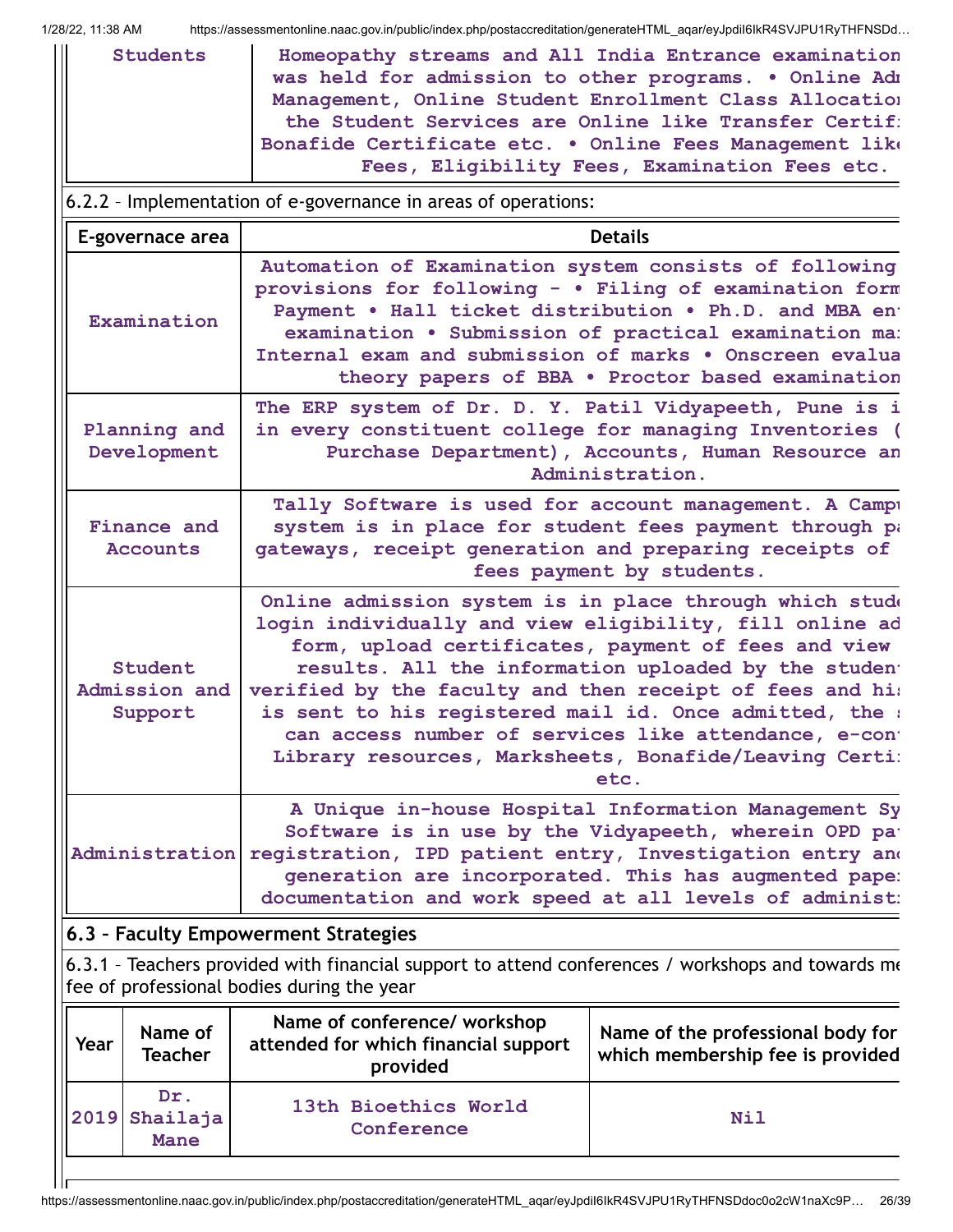#### **[View](https://assessmentonline.naac.gov.in/public/Postacc/Faculty_Emp/10296_Faculty_Emp_1642764131.xlsx) File**

#### 6.3.2 – Number of professional development / administrative training programmes organized by the for teaching and non teaching staff during the year **Year Title of the professional development programme organised for teaching staff Title of the administrative training programme organised for non-teaching staff From date To Date Number of participants (Teaching staff) N p 2019 First Conference on Trends in Interdisciplinary Research in Health Nil 27/08/2019 27/08/2019 104**

#### **[View](https://assessmentonline.naac.gov.in/public/Postacc/Development_training_programmes/10296_Development_training_programmes_1642765203.xlsx) File**

6.3.3 - No. of teachers attending professional development programmes, viz., Orientation Programi Refresher Course, Short Term Course, Faculty Development Programmes during the year

| Title of the professional development  <br>programme | Number of teachers who<br>attended | <b>From Date</b>     | To date |
|------------------------------------------------------|------------------------------------|----------------------|---------|
| Pre-PhD Course Research<br>Methodology               |                                    | 16/09/2019 21/09/201 |         |

#### **[View](https://assessmentonline.naac.gov.in/public/Postacc/Training_Programmes/10296_Training_Programmes_1642765222.xlsx) File**

## 6.3.4 – Faculty and Staff recruitment (no. for permanent recruitment):

| <b>Teaching</b> |                  | Non-teaching |               |
|-----------------|------------------|--------------|---------------|
| Permanent       | <b>Full Time</b> | Permanent    | <b>Full T</b> |
| 67              |                  | 489          |               |

## 6.3.5 – Welfare schemes for

**Sciences**

| <b>Teaching</b>                 | Non-teaching    | <b>Students</b>         |
|---------------------------------|-----------------|-------------------------|
| • Provision of funds for        | • Provident     | • DPU Merit Scholars    |
| attending workshops, seminars,  | fund,           | Financial support for a |
| and conferences. . Seed money   | Accidental      | workshops, seminars     |
| for research. . Incentives for  | Insurance .     | conferences. • Seed mo  |
| publications and for receiving  | Performance     | research. . Travel gra  |
| awards. . Travel grants for     | appraisal-based | participation in        |
| participation in                | promotion       | conferences/seminars/wo |
| conferences/seminars/workshops. | scheme. •       | . Hostel facility or    |
| • Fees instalments scheme for   | Various types   | campus. . Transport fac |
| the wards. . Accidental Group   | of leaves -     | Sports Centre and reci  |
| Insurance . Performance         | annual leave,   | facilities within car   |
| appraisal-based promotion       | casual leave,   | Student Councils, Ment  |
| scheme. . Various leaves annual | medical leave,  | Schemes and Grievance R |

https://assessmentonline.naac.gov.in/public/index.php/postaccreditation/generateHTML\_aqar/eyJpdiI6IkR4SVJPU1RyTHFNSDdoc0o2cW1naXc9P… 27/39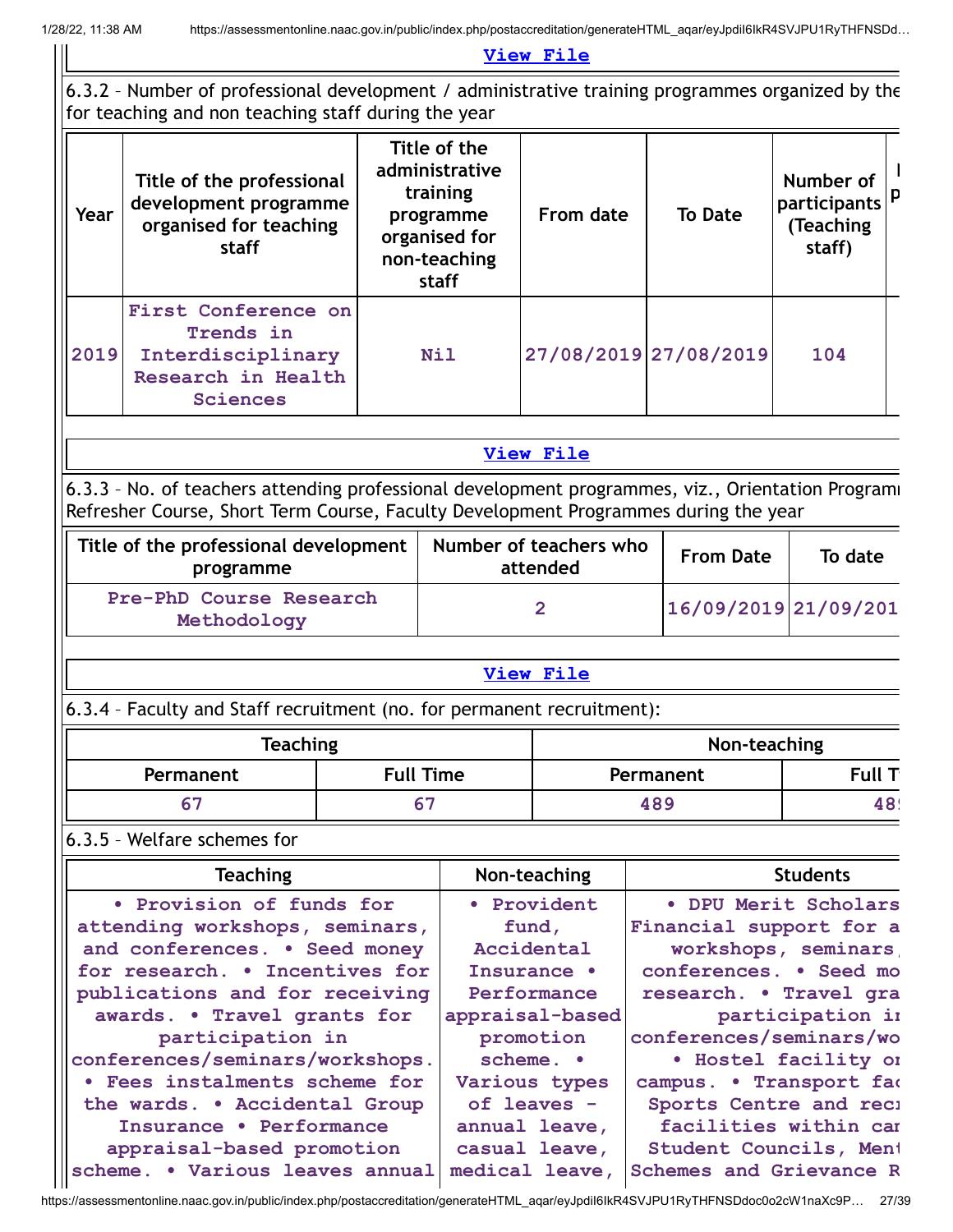| leave, casual leave, earned                                       | maternity leave             | Mechanism . Provision   |
|-------------------------------------------------------------------|-----------------------------|-------------------------|
| leave, medical leave, maternity                                   | and sabbatical              | and Post-Doctoral fello |
| leave, sabbatical leave. .                                        | leave. • Fees               | • Fee waivers for in-ho |
| Accommodation facility on the                                     | instalments                 | D Scholars              |
| campus. . Transport facility .                                    | scheme for the              |                         |
| Seminars, workshops,                                              | wards. •                    |                         |
| conferences, guest lectures and                                   | Accommodation               |                         |
| CME for the academic update. .                                    | facility on the             |                         |
| Provision of Loyalty bonus. .                                     | campus. •                   |                         |
| Daycare centre and human milk                                     | Transport                   |                         |
| bank facility. . Opportunity                                      | facility .                  |                         |
| for higher education. . DPU has                                   | Provision of                |                         |
| over 50 of women faculty, admin                                   | Loyalty bonus.              |                         |
| staff and students. In view of                                    | • Day-care                  |                         |
| this various activities are                                       | centre and                  |                         |
| conducted for empowering them.                                    | human milk bank             |                         |
| They include awareness                                            | facility. .                 |                         |
| programmes, self-defence<br>workshops, general health             | Personality<br>development  |                         |
|                                                                   |                             |                         |
| check-up and financial literacy<br>programmes, healthy living and | programmes,<br>soft skills, |                         |
| work-life balance, Yoga, and                                      | Yoga and                    |                         |
| wellness as well as soft                                          | Meditation as               |                         |
| skills. . The appreciation                                        | well as the                 |                         |
| certificates and cash prizes                                      | provision of                |                         |
| are given to the staff for                                        | uniform to                  |                         |
| receiving awards at national                                      | class IV staff.             |                         |
| and international levels.                                         | • Opportunity               |                         |
| Further DPU rewards faculty for                                   | for higher                  |                         |
| their outstanding performance                                     | education. .                |                         |
| in research and for innovative                                    | DPU has over 50             |                         |
| teaching by way of instituting                                    | of women                    |                         |
| awards that include: Innovative                                   | faculty, admin              |                         |
| Teaching Award (Rs.20k), Ideal                                    | staff and                   |                         |
| Teacher Award (100gm Gold                                         | students. In                |                         |
| Medal), Young Researcher Award                                    | view of this                |                         |
| (Rs.20k), Best Researcher                                         | various                     |                         |
| Award(40K) and Consistent                                         | activities are              |                         |
| Performance Award. (Rs.20k) .                                     | conducted for               |                         |
| Free medical facilities                                           | empowering                  |                         |
|                                                                   | them. They                  |                         |
|                                                                   | include                     |                         |
|                                                                   | awareness                   |                         |
|                                                                   | programmes,<br>self-defence |                         |
|                                                                   | workshops,                  |                         |
|                                                                   | general health              |                         |
|                                                                   | check-up and                |                         |
|                                                                   | financial                   |                         |
|                                                                   | literacy                    |                         |
|                                                                   | programmes,                 |                         |
|                                                                   |                             |                         |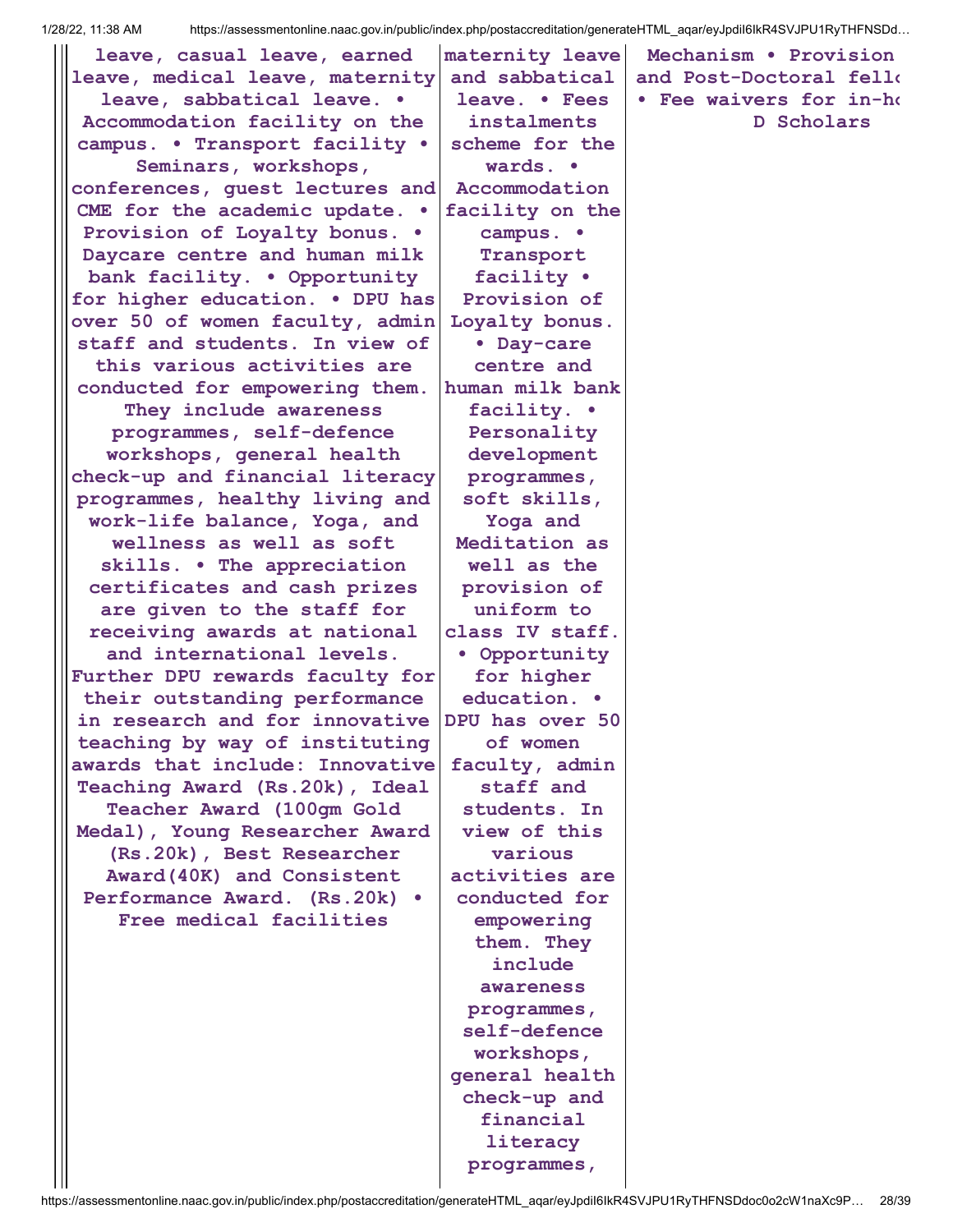| healthy living  |
|-----------------|
| and work-life   |
| balance, Yoga,  |
| and wellness as |
| well as soft    |
| $skills.$ .     |
| Free/discounted |
| medical         |
| facilities      |

#### **6.4 – Financial Management and Resource Mobilization**

6.4.1 – Institution conducts internal and external financial audits regularly (with in 100 words each)

**Internal Audit: The DPU has a policy for Internal and External Audit approved by the Finance Committee and Board of Management that ens financial transactions pursue the controls and procedures with reaso assurance that significant risk is being managed properly. Documents to purchase, stores, cash, bank, maintenance, development passes thro hands of more than two staff which reduces the risk. While the docume prepared by an accountant, they are also verified and authorized by officials. DPU follows pre-audit to payments procedure wherein afte document has been verified, it goes for audit by the Chartered Accou External Audit: The institution also follows an external financial mechanism. The financial statements prepared by the institution a independently audited by a firm of Chartered Accountants. The exte auditor is appointed by the Board of Management on the recommendation Finance Committee. The external auditor scrutinizes the ledgers of institution and makes inquiries in respect of transactions recorded. conducting the audit, they express their opinion in the form of an Report and audited Financial Statements which is placed before the F Committee and BOM for approval. Finally, a consolidated financial sta of the Vidyapeeth is prepared.**

6.4.2 – Funds / Grants received from management, non-government bodies, individuals, philanthrop the year(not covered in Criterion III)

| Name of the non government funding agencies<br>/individuals                    | <b>Funds/ Grnats</b><br>received in Rs. | <b>Purpose</b>                 |
|--------------------------------------------------------------------------------|-----------------------------------------|--------------------------------|
| Mahatma Jyotiba Phule Jan Arogya Yojna<br>(MJPJAY), Government of Maharashtra. | 123849900                               | Treatment of p<br>under MJPJAY |

**[View](https://assessmentonline.naac.gov.in/public/Postacc/Funds_or_Grants/10296_Funds_or_Grants_1642852501.xlsx) File**

#### 6.4.3 – Total corpus fund generated

**666375609**

## **6.5 – Internal Quality Assurance System**

6.5.1 – Whether Academic and Administrative Audit (AAA) has been done?

| <b>Audit Type</b> | <b>External</b> |        |        | <b>Internal</b> |
|-------------------|-----------------|--------|--------|-----------------|
|                   | Yes/No          | Agency | Yes/No | Autl            |
|                   |                 |        |        |                 |

https://assessmentonline.naac.gov.in/public/index.php/postaccreditation/generateHTML\_aqar/eyJpdiI6IkR4SVJPU1RyTHFNSDdoc0o2cW1naXc9P… 29/39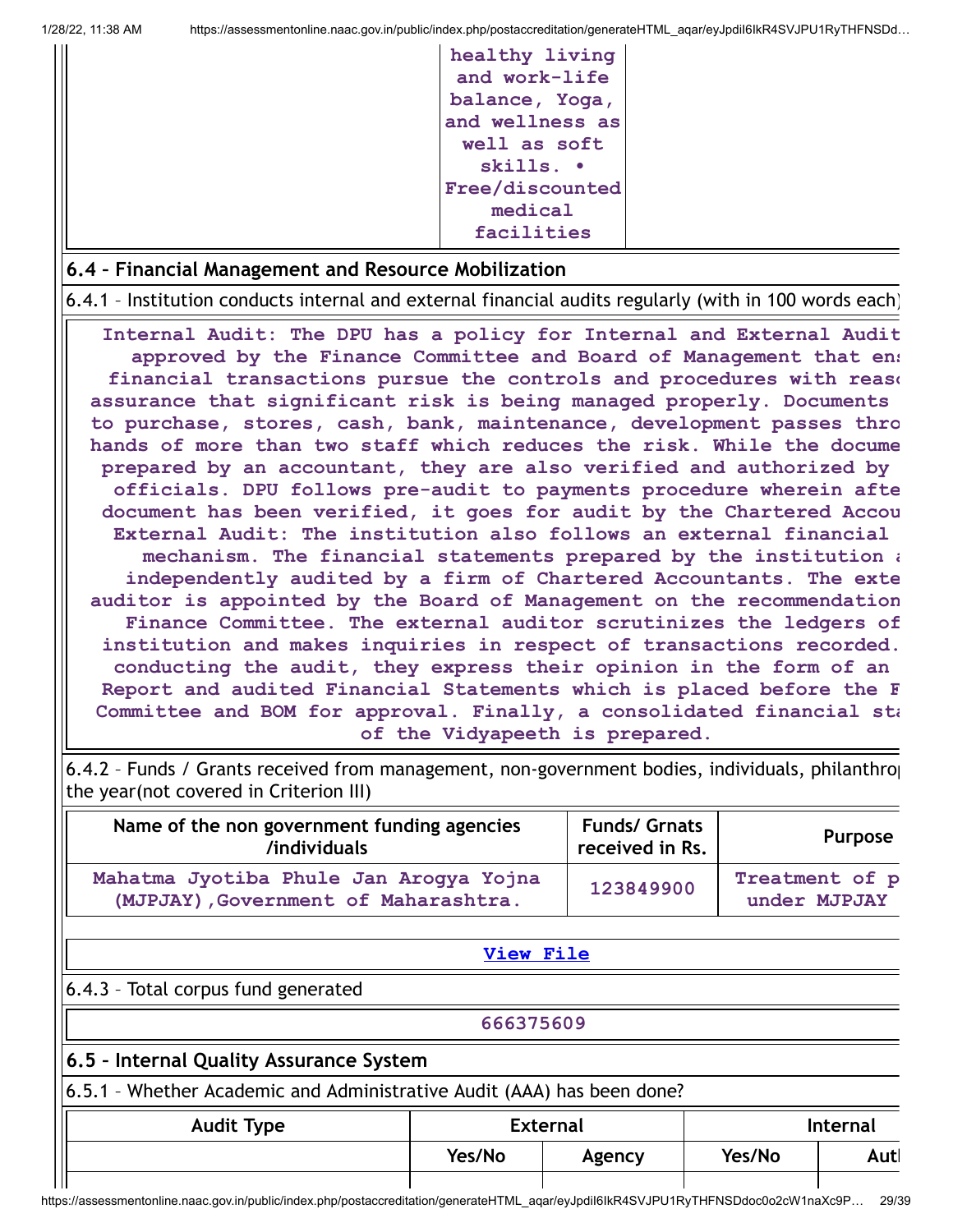| Academic       | No | $N + 1$ | <b>Yes</b> |  |
|----------------|----|---------|------------|--|
| Administrative | No | Nil     | Yes        |  |

6.5.2 – What efforts are made by the University to promote autonomy in the affiliated/constituent (if applicable)

**DPU has a mechanism for assigning authority and providing operatio autonomy to various functionaries and Institutions to work toward decentralized and participative governance system at several level Significant administrative, Academic and Financial autonomy has been g the constituent Institutes. • Academic Autonomy is provided to const Institutes through bodies like Board of Studies. • Each constituent u a College Council to review the academic progress ensuring fulfilment vision and mission of the institute. • Faculty members are assign responsibilities as a member in various committees related to academi curricular and extra-curricular activities. • Each constituent unit Student Council in place. Similarly, students play an active role Coordinators/Members of co-curricular and extracurricular, extens activities committees. They also help in organizing seminars/workshops/conferences/faculty development programs.**

6.5.3 – Activities and support from the Parent – Teacher Association (at least three)

**• Institutional Periodic meetings of Parent-Teacher Association take regularly. Discussions with Parents regarding rules, regulations, aca performance, attendance, and other issues if any. Suggestions given by are considered for implementation. • Feedback - Parents are provided access for stipulated period to give feedback. • Involvement of parents Curricular, Extra-Curricular and Extension Activities.**

6.5.4 – Development programmes for support staff (at least three)

**• Enhancing administrative and technical skills through Training/Orie sessions. • Training sessions for Quality Audits like ISO, Green Ca NABH, NABL, NAAC, GMP, FDA etc. • Life Skill developmental sessio (Communication Skills, Personality Development etc.)**

6.5.5 – Post Accreditation initiative(s) (mention at least three)

**The Vidyapeeth participated regularly in NIRF Ranking, Quality Audit NABH, NABL, UGC Quality mandated program, ISO, GMP, FDA etc. 1. NIRF - The Vidyapeeth is placed at 3rd rank (Dental), 24th (Medical), 4 (University) and 75th position (Overall) in the NIRF-2020 by MHRD, Gov of India 2. DPU achieved 9th rank amongst the cleanest Higher Educat Institutes in the country in the Category of Residential Universities in Swachh Campus Ranking 2019 conducted by MHRD, Government of India. Foundation for Innovation, Incubation and Entrepneurship has bee incorporated under Section 8 of Companys Act 2013 on 10/12/2019 4. D Patil Medical College, Hospital and Research Centre has been accredit Accreditation Entry Level Hospital by NABH on 03/12/2019 5. Central R Laboratory, Dr.D.Y.Patil Medical College, Hospital and research Cent NABL accreditated on 14/05/2020 6. Sudhatatva Pharmacy, Dr.D.Y.Patil of Ayurveda and Research Centre, Pune received Food and Drugs Administ (FDA) Licence to manufacture Ayurveda Drugs. 7. Regenerative Medic**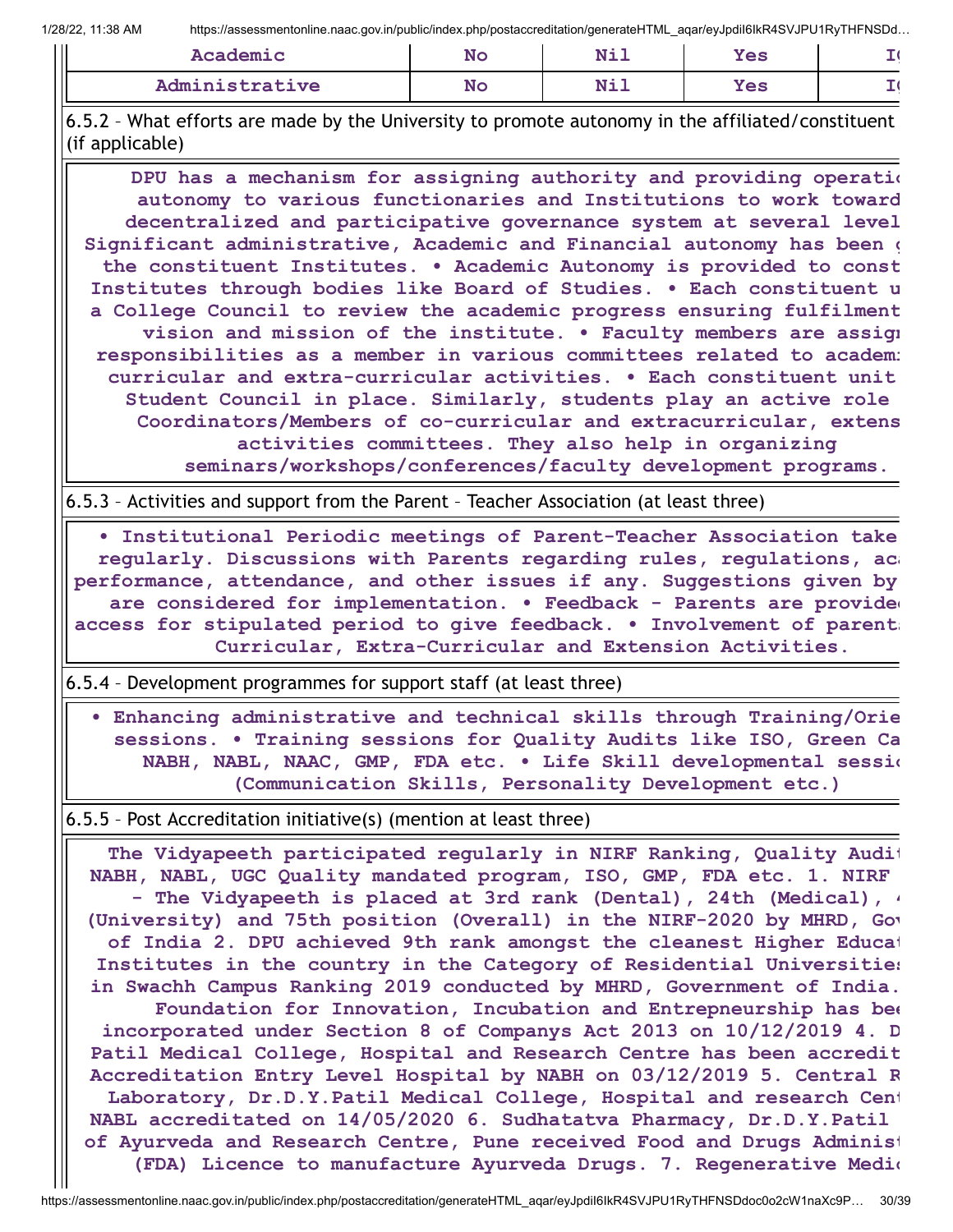**Laboratory has received licence from Drug Controller General, DGH Government of India to manufacture new drugs**

6.5.6 – Internal Quality Assurance System Details

|  | a) Submission of Data for AISHE portal |  |  |  |  |  |
|--|----------------------------------------|--|--|--|--|--|
|--|----------------------------------------|--|--|--|--|--|

b)Participation in NIRF

c)ISO certification

#### d)NBA or any other quality audit

6.5.7 – Number of Quality Initiatives undertaken during the year

| Year | Name of quality initiative by IQAC                                                       | Date of<br>conducting<br><b>IQAC</b> | <b>Duration</b><br>From | <b>Duration To</b> |  |
|------|------------------------------------------------------------------------------------------|--------------------------------------|-------------------------|--------------------|--|
| 2019 | First Conference on Trends in<br>Interdisciplinary Research in<br><b>Health Sciences</b> | 27/08/2019 27/08/2019 27/08/2019     |                         |                    |  |

**[View](https://assessmentonline.naac.gov.in/public/Postacc/Quality_Initiatives_B/10296_Quality_Initiatives_B_1642764828.xlsx) File**

## **CRITERION VII – INSTITUTIONAL VALUES AND BEST PRACTICES**

**7.1 – Institutional Values and Social Responsibilities**

7.1.1 – Gender Equity (Number of gender equity promotion programmes organized by the institution year)

| Title of the programme                                                                         | Period from | <b>Period To</b>      | N<br>Pa |
|------------------------------------------------------------------------------------------------|-------------|-----------------------|---------|
|                                                                                                |             |                       | Fer     |
| Awarness Program on Breast feeding                                                             |             | 03/08/2019 03/08/2019 |         |
| Initiative on awarness towards breast feeding                                                  |             | 07/08/2019 07/08/2019 |         |
| Awareness Lecture on Breastfeeding                                                             |             | 08/08/2019 08/08/2019 |         |
| Guest Session on Cyber Crime - Offence &<br>Defence                                            |             | 10/08/2019 10/08/2019 |         |
| Guest Session on Financial Literacy                                                            |             | 13/08/2019 13/08/2019 |         |
| Talk on Awareness about Sexual Harrasment for<br>the newly inducted students - By Ruby Chatwal |             | 02/09/2019 02/09/2019 |         |
| Talk on good nutrition and eating habits                                                       |             | 04/09/2019 04/09/2019 |         |
| Menstrual Hygiene Awareness program                                                            |             | 04/10/2019 04/10/2020 |         |
| Health awarness program on the occasion of<br>Savitribai Phule Jayanti                         |             | 03/01/2020 03/01/2020 |         |
| Obesity screening camp on the occasion World<br>Obesity Day                                    |             | 11/10/2019 11/10/2019 |         |
| National Seminar on Women Empowerment : Theme:<br>New Dimensions of Women Empowerment          |             | 17/01/2020 17/01/2020 | 1       |
| Cancer awarness program                                                                        |             | 04/02/2020 04/02/2020 |         |
|                                                                                                |             |                       |         |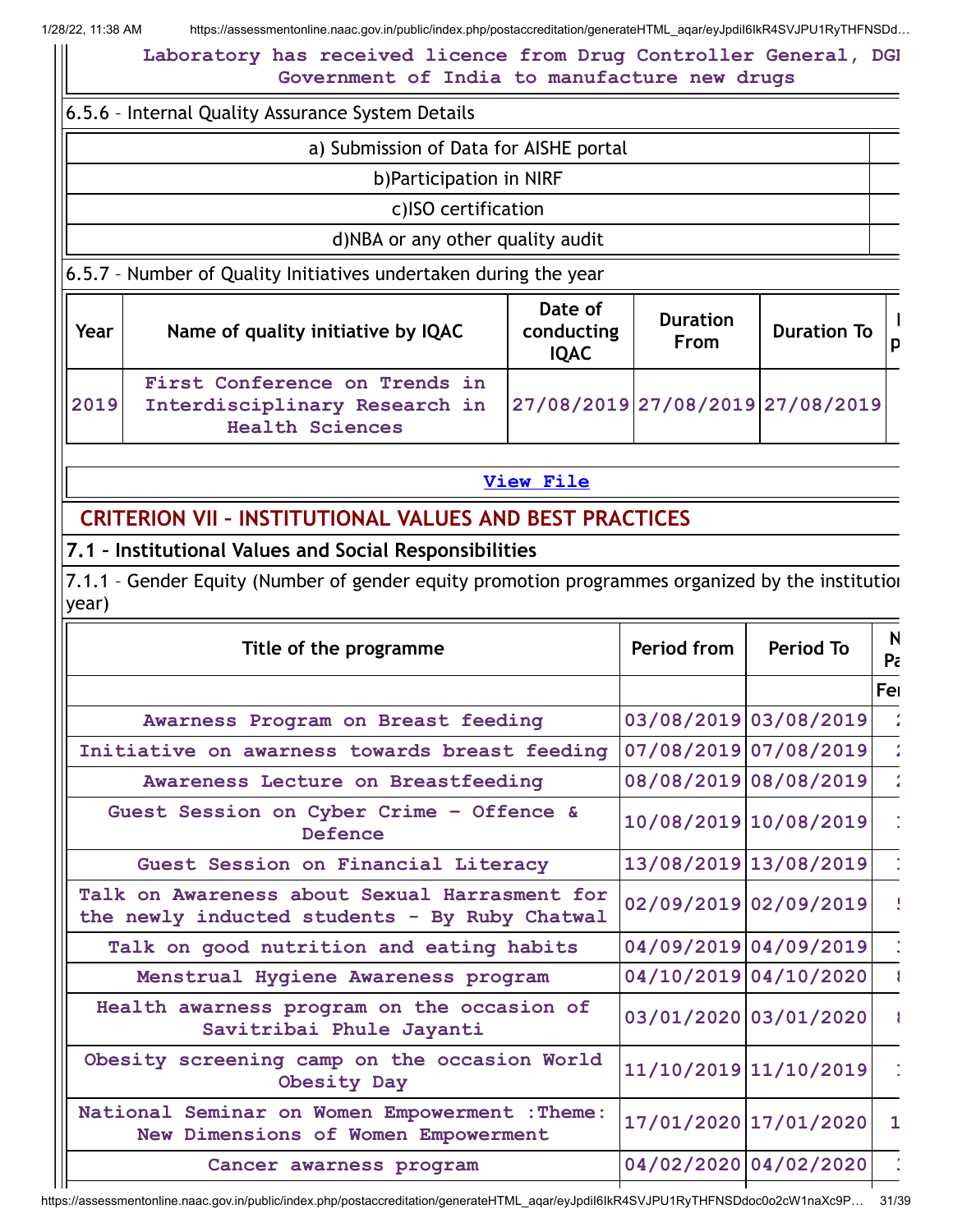| Sensitization against Discrimination against $ 08/03/2019 08/03/2019 $ :<br>Women                                                                                                                                                                                                                 |                                                                                    |                       |                |  |  |  |  |
|---------------------------------------------------------------------------------------------------------------------------------------------------------------------------------------------------------------------------------------------------------------------------------------------------|------------------------------------------------------------------------------------|-----------------------|----------------|--|--|--|--|
| Women's Safety and gender sensitization<br>program                                                                                                                                                                                                                                                |                                                                                    | 17/01/2020 17/01/2020 |                |  |  |  |  |
| Celebration of womenhood                                                                                                                                                                                                                                                                          |                                                                                    | 06/03/2020 06/03/2020 |                |  |  |  |  |
| Program on discrimination against women                                                                                                                                                                                                                                                           |                                                                                    | 08/03/2019 08/03/2019 |                |  |  |  |  |
| Cancer awarness program                                                                                                                                                                                                                                                                           |                                                                                    | 05/02/2020 05/02/2020 |                |  |  |  |  |
| Awareness program among rural population                                                                                                                                                                                                                                                          |                                                                                    | 07/03/2020 07/03/2020 |                |  |  |  |  |
| Participation in DPU Walkathon - To spread<br>awareness about women safety and women<br>empowerment on the occasion of International<br>Women's Day                                                                                                                                               |                                                                                    | 05/03/2020 05/03/2020 |                |  |  |  |  |
| YOGA session for Female staff members on the<br>occasion of International Women's Day                                                                                                                                                                                                             |                                                                                    | 05/03/2020 05/03/2020 |                |  |  |  |  |
| Walkathon for gender equality and women's<br>empowerment                                                                                                                                                                                                                                          |                                                                                    | 05/03/2020 05/03/2020 |                |  |  |  |  |
| Role Play / Skit on Women's Harassment                                                                                                                                                                                                                                                            |                                                                                    | 06/03/2020 06/03/2020 |                |  |  |  |  |
| Essay Competition "Gender Equality and Women's<br>Right                                                                                                                                                                                                                                           |                                                                                    | 04/03/2020 04/03/2020 |                |  |  |  |  |
| NSS activity for Female Jail inmates                                                                                                                                                                                                                                                              |                                                                                    | 06/03/2020 06/03/2020 |                |  |  |  |  |
| Seminar on Women Safety and Gender Equality<br>for students and staff                                                                                                                                                                                                                             |                                                                                    | 06/03/2020 06/03/2020 | $\mathbf{1}$   |  |  |  |  |
| International Women's day celebration                                                                                                                                                                                                                                                             |                                                                                    | 06/03/2020 06/03/2020 |                |  |  |  |  |
| Women's day celebration                                                                                                                                                                                                                                                                           |                                                                                    | 06/03/2020 06/03/2020 | $\mathbf{1}$   |  |  |  |  |
| World women's day                                                                                                                                                                                                                                                                                 |                                                                                    | 07/03/2020 07/03/2020 |                |  |  |  |  |
| International womens day celebration                                                                                                                                                                                                                                                              |                                                                                    | 06/03/2020 06/03/2020 |                |  |  |  |  |
| Participation of students and staff in 3 Km<br>Rally - Mahila Sakhskamatha oraganized by<br>Wakad Police Station                                                                                                                                                                                  |                                                                                    | 07/03/2020 07/03/2020 | $\overline{2}$ |  |  |  |  |
| Women's Rally Gender equity and awarness on<br>International Women's Day                                                                                                                                                                                                                          |                                                                                    | 07/03/2020 07/03/2020 |                |  |  |  |  |
| International women's day                                                                                                                                                                                                                                                                         |                                                                                    | 06/03/2020 06/03/2020 |                |  |  |  |  |
| <b>Health Checkup Camp</b>                                                                                                                                                                                                                                                                        |                                                                                    | 08/03/2020 08/03/2020 | $\mathbf{1}$   |  |  |  |  |
| Webinar On Gender Bias & Stereotyping, Gender<br>Equality And Women Rights                                                                                                                                                                                                                        |                                                                                    | 16/07/2020 16/07/2020 | $\frac{1}{2}$  |  |  |  |  |
| 7.1.2 - Environmental Consciousness and Sustainability/Alternate Energy initiatives such as:                                                                                                                                                                                                      |                                                                                    |                       |                |  |  |  |  |
|                                                                                                                                                                                                                                                                                                   | Percentage of power requirement of the University met by the renewable energy sour |                       |                |  |  |  |  |
| Metric AQAR 2018-2019 Data AQAR 2019-2020 Data 7.1.2 45 47 Percentage<br>Power requirement of the Institution met by the renewable energy sour<br>52 percent approximately. Solar Power Plant: 2648 Kw Total power requi<br>895288 units/month Renewable energy generated and used: 357345 units, |                                                                                    |                       |                |  |  |  |  |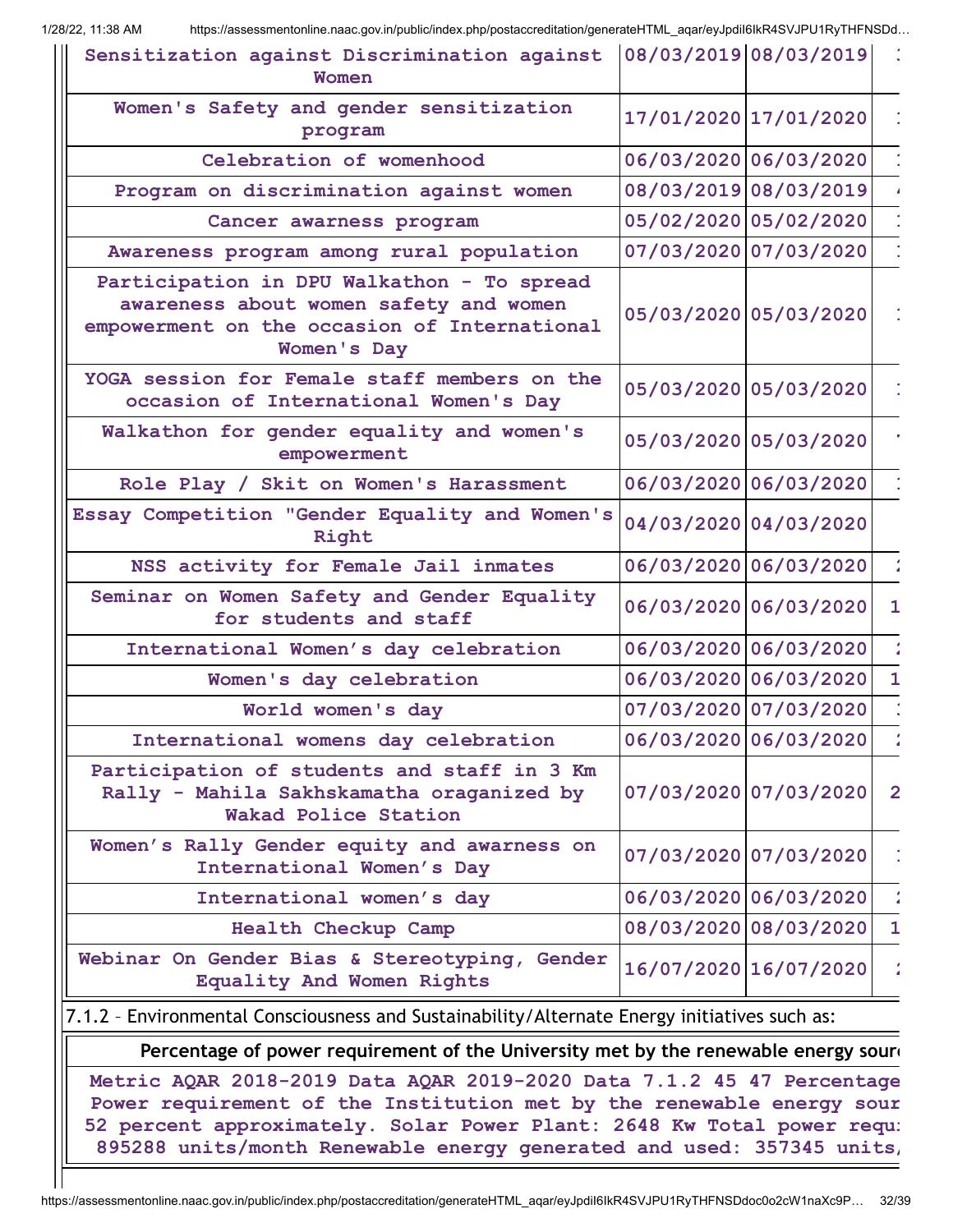**Year**

**locational advantages and disadvantages**

**and contribute to local community**

## 7.1.3 – Differently abled (Divyangjan) friendliness

|                                                             |                                        | Yes/No                                           |      | <b>Numb</b><br>benefic |  |            |               |            |
|-------------------------------------------------------------|----------------------------------------|--------------------------------------------------|------|------------------------|--|------------|---------------|------------|
|                                                             | Physical facilities                    | <b>Yes</b>                                       |      | <b>380</b>             |  |            |               |            |
|                                                             |                                        | Provision for lift                               |      |                        |  | <b>Yes</b> |               | <b>380</b> |
|                                                             |                                        | <b>Yes</b>                                       |      | <b>380</b>             |  |            |               |            |
|                                                             | <b>Braille Software/facilities</b>     | <b>Yes</b>                                       |      | Nil                    |  |            |               |            |
|                                                             |                                        | <b>Yes</b>                                       |      | <b>380</b>             |  |            |               |            |
| Scribes for examination                                     |                                        |                                                  |      |                        |  |            |               |            |
| Special skill development for differently abled<br>students |                                        |                                                  |      |                        |  | Yes        |               | <b>Nil</b> |
|                                                             | 7.1.4 - Inclusion and Situatedness     |                                                  |      |                        |  |            |               |            |
| Year                                                        | Number of<br>initiatives to<br>address | Number of<br>initiatives taken<br>to engage with | Date | <b>Duration</b>        |  | Name of    | <b>Issues</b> | P.<br>pε   |

#### **2019 1 1 10/08/2019 1 Relief Collection Affected Drive**

**initiative**

**Flood**

**addressed st**

**Helping Flood**

**People**

#### **[View](https://assessmentonline.naac.gov.in/public/Postacc/Inclusion/10296_Inclusion_1643192471.xlsx) File**

## 7.1.5 – Human Values and Professional Ethics Code of conduct (handbooks) for various stakeholders

| <b>Title</b>                                                                                                                                                                                                                                                                                       | Date of<br>publication | Follow up(max 100 words)                                                                                                                                                                                                                                                                                                                                                                                                                                                                                                                                                                          |  |  |  |
|----------------------------------------------------------------------------------------------------------------------------------------------------------------------------------------------------------------------------------------------------------------------------------------------------|------------------------|---------------------------------------------------------------------------------------------------------------------------------------------------------------------------------------------------------------------------------------------------------------------------------------------------------------------------------------------------------------------------------------------------------------------------------------------------------------------------------------------------------------------------------------------------------------------------------------------------|--|--|--|
| .Code of Conduct for<br>Employees of<br>Vidyapeeth .Duties<br>and Responsibilities<br>of Academic staff<br><i><b>•Discipline Conduct</b></i><br>of student . Code of<br>Professional ethics<br>.Revised and approved<br>by the BOM meeting<br>dated 12/04/2019 vide<br>its resolution BM-17-<br>19 | 11/09/2019             | The Code of Conduct followed at Dr.<br>Patil Vidyapeeth, Pune (Deemed to<br>University) is available on its websit<br>the following links: https://dpu.edu.i<br>of-conducts.aspx The Code of Conduc<br>applicable to all the Teaching and<br>teaching staff and students of the Vio<br>including its constituent units. A C<br>Conduct Monitoring committee is preser<br>constituent unit, that monitors 1<br>implementation of the rules and orga<br>annual awareness programs on the Co<br>Conduct for staff and students. A num<br>programs on Professional ethics are<br>organized regularly. |  |  |  |
| 7.1.6 - Activities conducted for promotion of universal Values and Ethics                                                                                                                                                                                                                          |                        |                                                                                                                                                                                                                                                                                                                                                                                                                                                                                                                                                                                                   |  |  |  |

https://assessmentonline.naac.gov.in/public/index.php/postaccreditation/generateHTML\_aqar/eyJpdiI6IkR4SVJPU1RyTHFNSDdoc0o2cW1naXc9P… 33/39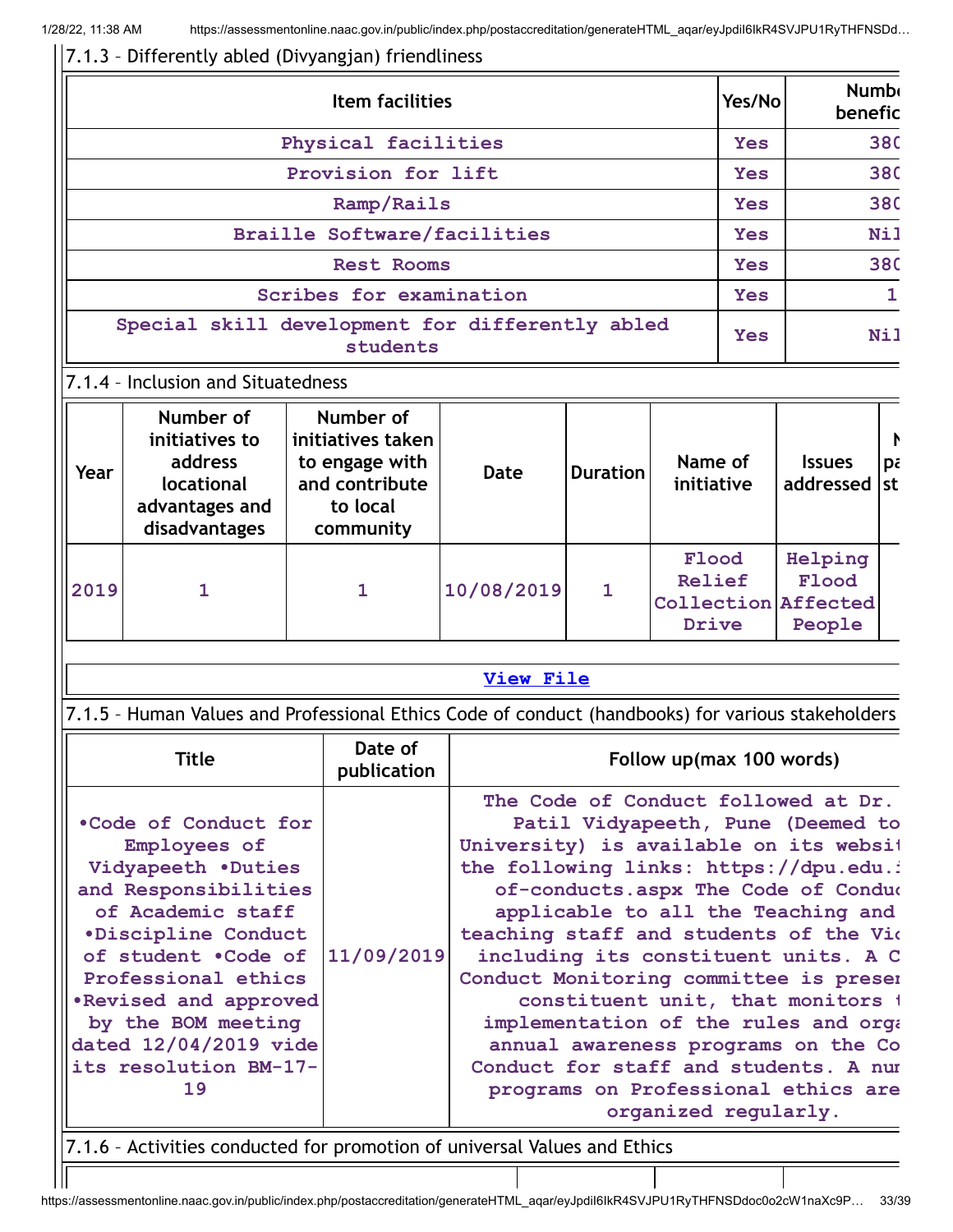| Activity |  |  |  | Duration From Duration To Number of p |  |                                                                                         |                 |
|----------|--|--|--|---------------------------------------|--|-----------------------------------------------------------------------------------------|-----------------|
|          |  |  |  |                                       |  | $\mid$ Mass Tree Plantation Drive at Kadadhe $\mid$ 31/08/2019 $\mid$ 31/08/2019 $\mid$ | 20 <sub>1</sub> |

#### **[View](https://assessmentonline.naac.gov.in/public/Postacc/promotion_activities/10296_promotion_activities_1643192638.xlsx) File**

7.1.7 – Initiatives taken by the institution to make the campus eco-friendly (at least five)

**The initiatives taken by the institution to make the campus eco-frien as follows: • Extensive use of Solar energy • Use of LED lighting and Electricity Efficient equipment • Sensory based energy conservatio hospital • Installation of Biogas plant • Restricted entry of automob Battery-powered vehicles • Pedestrian-friendly pathways • Ban on the plastics • Landscaping with trees and plants • Rainwater harvesting • Treatment Plant (STP)**

#### **7.2 – Best Practices**

#### 7.2.1 – Describe at least two institutional best practices

**Best Practice 1 1. Title of the Practice - DPU inventiveness to hea research excellence for sustenance of quality by faculty and studen Objectives of the Practice • To develop an ecosystem for consciou consistent, and catalytic action to improve research performance and research capabilities of DPU • To create research-oriented teaching-l process acquiescent to changing health scenario by manifestly alig faculty and students. • To help achieve national health objectives undertaking innovative and socially relevant research in health scien The Context • Health science research has high value to society beca provides important information about disease trends, risk factors, p health interventions and health care costs. It is a multidisciplinary that aims to improve health status and quality of care by conducting r and searching for solutions. • Regulatory bodies have also emphasize need to undertake interdisciplinary research to search for innovation solutions to overcome health issues in India. • Considering this back DPU being multi-faculty Health Sciences Vidyapeeth has given high prio research amongst faculty and students • DPU has systematically devel proactive research strategy. Supportive leadership was provided to e research output to place DPU on a global map in view of WHO mission t against new form of diseases such as Coronavirus. Systematic developm research culture at DPU 4. The Practice: To develop and nurture res culture systematic steps were taken to formulate Research Policy, est Councils and Committees, identify thrust areas and evolve strategy promoting research Formulation of Research Policy: As a first step, thought research policy was developed with the inputs from experts policy was recommended by Board of Research and approved by Board Management. Besides research policy, Intellectual Property Rights (IP Consultancy Policies were also formed and placed on website. Research View Document IPR Policy: View Document Consultancy Policy: View Doc Establishment of various Councils/Committees/Cells: To make sure tha faculty and students unequivocally participate in research activities committees, councils and cells were formed following participatory ap At DPU level Internal Quality Assurance Cell (IQAC), Board of Resea Ethics Committee and Incubation Centre were established. At each cons**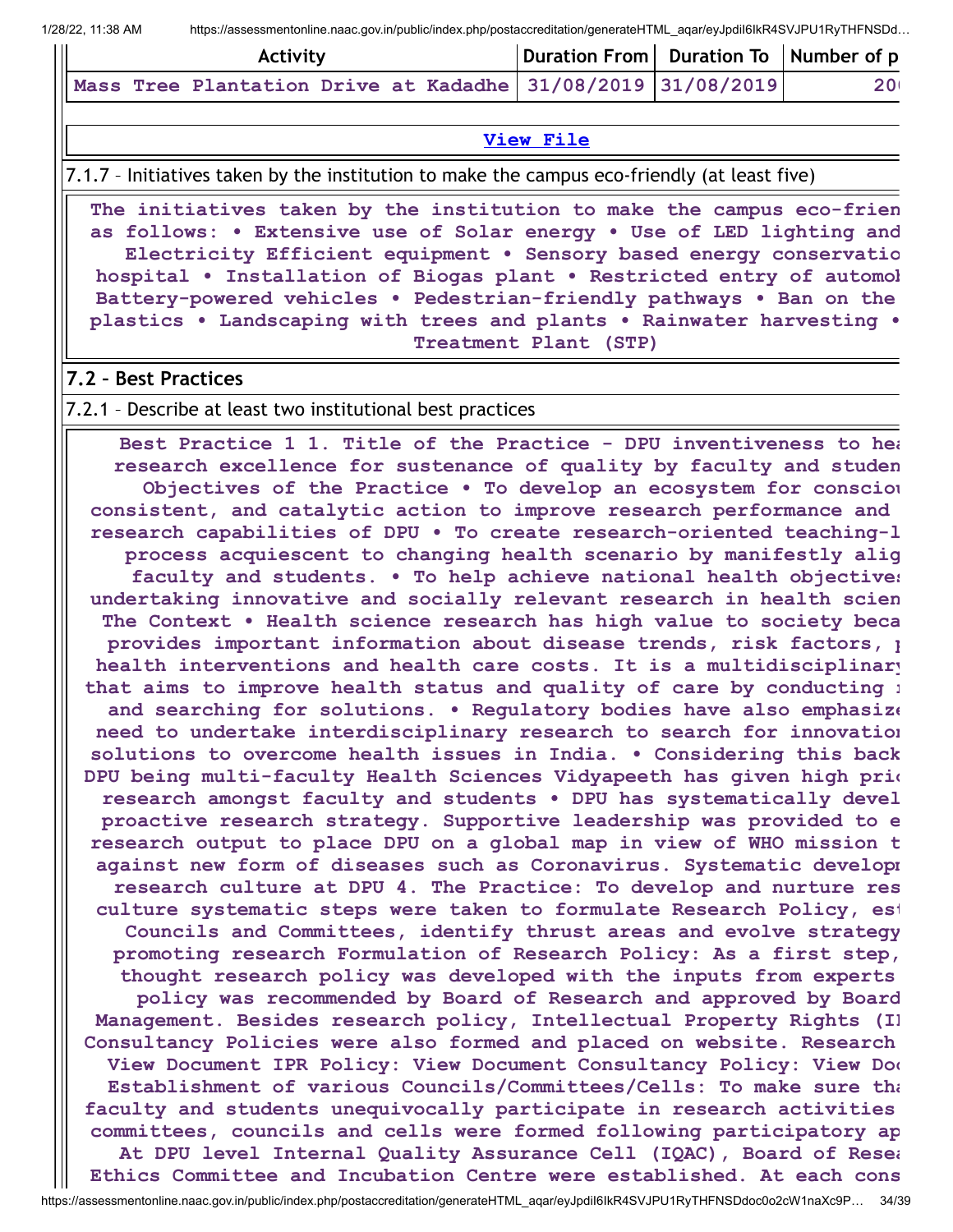**unit Innovation Councils, Innovation and Incubation Cells and/or Incu and Entrepreneurship Cells were formed. At Department level Publica Guidelines Committees were constituted to review draft of research ar check plagiarism, and scrutinize project proposals for funding fr extramural agencies etc. https://dpu.edu.in/board-of-research.as https://dpu.edu.in/ethics-committee.aspx https://dpu.edu.in/internal-q assurance-cell-iqac.aspx https://dpu.edu.in/about-incubation-centre Identification of Thrust Areas: Thrust areas were identified by consi health as a fundamental right and hence health professionals must r global and national disease burden. The thrust areas of research were with global, national, regional, and local level relevance for impr quality of life. Based on above considerations and provisions made Research Policy and Vision-2025 document besides inputs from external the following thrust areas were identified. Strategy for promotion research: Several initiatives were taken by DPU for promotion of res culture. Attracting faculty towards research was a challenging task clinical and teaching activities. Hence, DPU took multi-fold steps to research activity. Training and awareness workshops Forming Interdisciplinary Research Consortium Creation of Central Research F Provision of funding for research Incentives for research and Re Fellowships Several awareness and training workshops covering themes writing research articles, research proposals, IPR etc. were organi Director-Research and Director-Interdisciplinary Research were assign responsibility of regularly monitoring the research activities and per the faculty to undertake interdisciplinary research. The Central Res Facility including molecular diagnostics and regenerative medici laboratories besides microbial diversity Centre were established. See was provided to the faculty for supporting research proposals thus sp Rs. 779 lakhs by DPU over the last 10 years for the cause of resea Several incentives were given to faculty and students such as: Supp conference, travel grants and sabbatical leave Cash prize and appre certificate for receiving awards and for publications Funding for patents and fees waiver for in-house PhD scholars PhD and Post-Doc Fellowships and stipend to MD/MS/MDS/M. Tech/MBA/MPT students B Researcher Award, Dr. P. D. Patil Young Researcher Award, Consist Performance Award, Certificate of Appreciation, and career promotio Evidence of Success The success of DPU in establishing strong rese credentials and a vibrant research culture are evidenced by progres increase in number of publications, enhanced bibliometrics, receip external funding, continuing collaborations, and development of n collaborations with world class universities. 1) External Funding of than Rs. 69 lakhs are received from National and International agen Completed 8 ICMR-STS projects (Rs.80,000) by the students and Rs. 5.0 generated from research consultancy and 5.91 lakhs from consultancy corporate training. 2) Patents, publications, and awards: • 4 Pate published four patents filed • Faculty have authored 791 researc publications in the year 2019 • Quality of Publications has steadily i as evidenced by increase in Indexed publications from 20018 to 201 Publications in high impact factor journals have substantially increas a total of 190 in SCOPUS, 29 in Web of Science and 52 in Pub Med. • A citation Index is 3.46 (per article) and H-Index is appreciably enhan**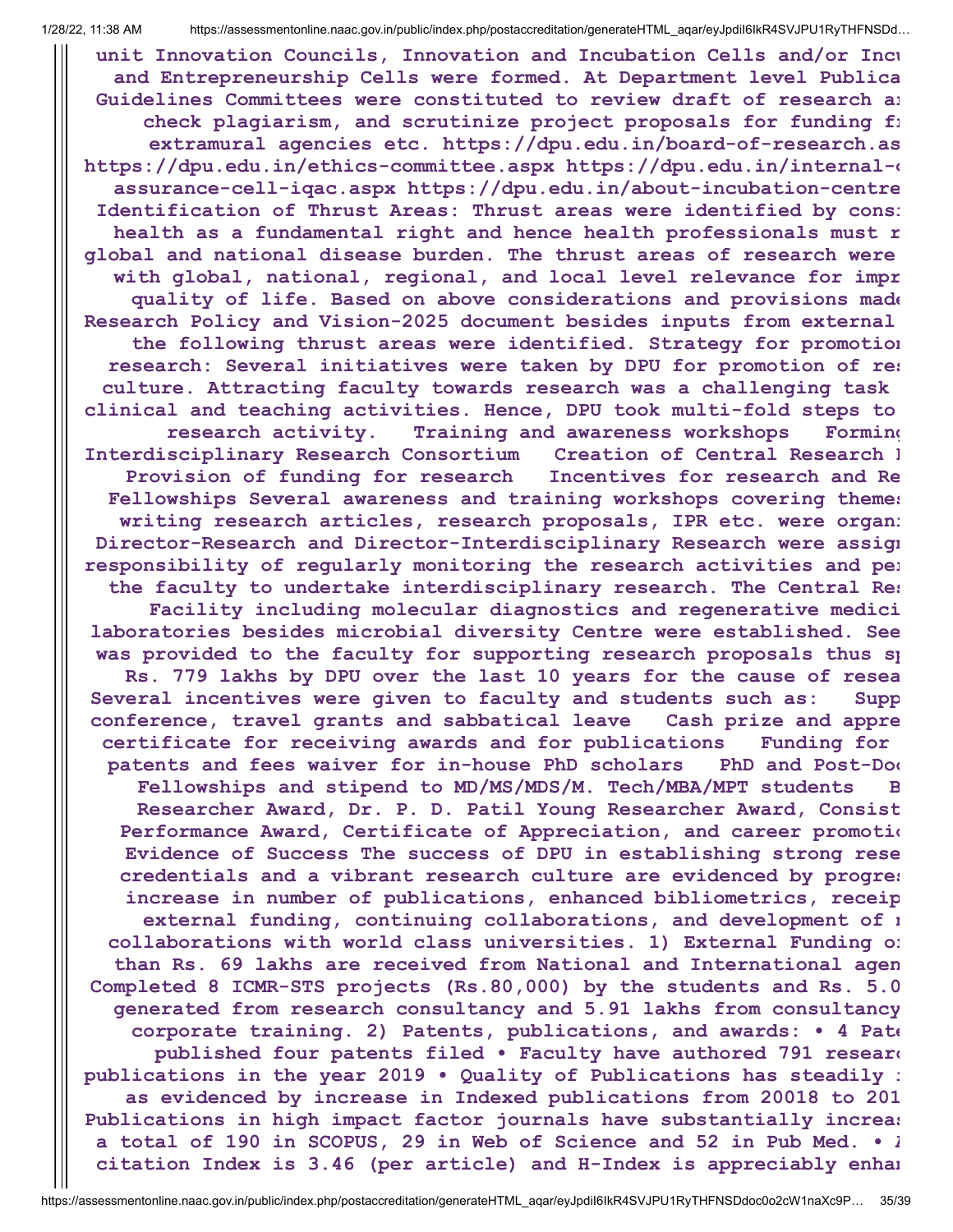**to 56 • Faculty received 15 research awards/recognitions 6.Proble Encountered and Resources Required DPU is a self-financed institutio less opportunities for government funding however continued funding must for sustainability. As a Health Science University, there is constraint for participation in research by clinicians due to IPD/ patients. Limited participation in interdisciplinary research Homeopathy, Ayurved and Nursing faculties. Absence of other faculti science, social science, pharmacy, and engineering limiting the sco interfaculty publications. Best practice 2 1. Title - Robotic surgery 4th Generation Da Vinci Robot 2. Objective of the practice • To pro surgeons with the capabilities of traditional open surgery while ena them to operate through a few small incisions. • To provide expos Postgraduate students (PG Students) Robotic surgery cases with this modern Robotic technology. • Enable Indians to save travelling and bo costs over and above the usual hospitalisation costs. 3. The conte India's first robotic-assisted surgical procedure took place at a D hospital in 2002. The world's first heart surgery from a remote locat done in India in 2018, by Gujarat's Dr. Tejas Patel, a cardiac surgeo with the help of advanced robotics, conducted the world's first teler surgery on a middle-aged woman with blocked artery while sitting kilometres away from the patient. • There are reports that over 500 r surgeons exist in India including deployment at government and pri healthcare facilities. Due to shorter recovery period post-surger relatively less pain and blood loss, robotic assisted surgeries are a alternative to open surgeries and laparoscopic surgeries. • Robotic su allow surgeons to perform complex and routine procedures through a fe openings, like traditional laparoscopy. • Dr. D. Y. Patil Medical Co Hospital Research Centre, Pimpri, Pune has always been at the forefr advance in medical technology. At the centre of excellence for Rob Surgery, we are changing the way surgeons treat patients, and mo importantly the healthcare. We believe in better healing – it transla lesser pain, smaller incisions, and shorter stays at the hospital. The of procedures performed in any facility is an indicator of expertise a it comes to the level of quality you can expect it speaks volumes. Fo two decades, surgeons at DPU Hospital have led the way towards bet healthcare with minimally invasive procedures. A natural progression this, the centre of excellence for Robotic surgery has been establis encompass robotic surgery services across multiple departments wh cohesively enhancing patient outcome. We continue to be the leader surgical care, offering an extensive panel of surgeons and pairing th trained staff and nurses, who are part of dedicated robotic surgical The centre of excellence for Robotic surgery at DPU Hospital offers a less painful surgical option so you can get back to living life to fullest faster. 4. The practice A first robotic surgery was done on 25 2018 at Dr. D. Y. Patil Medical College, Hospital Research Centre, P Pune and for the first time in PCMC area on a newly installed latest m the 4th generation, da Vinci Robot, manufactured by Intusive Technol CA, USA. We have second console for training young surgeon in additi main console of robotic surgeon. This machine is one of the 4th gene latest models of medical robot, one out of 3 installed in the stat Maharashtra and there are only 10 more all over India. At other places**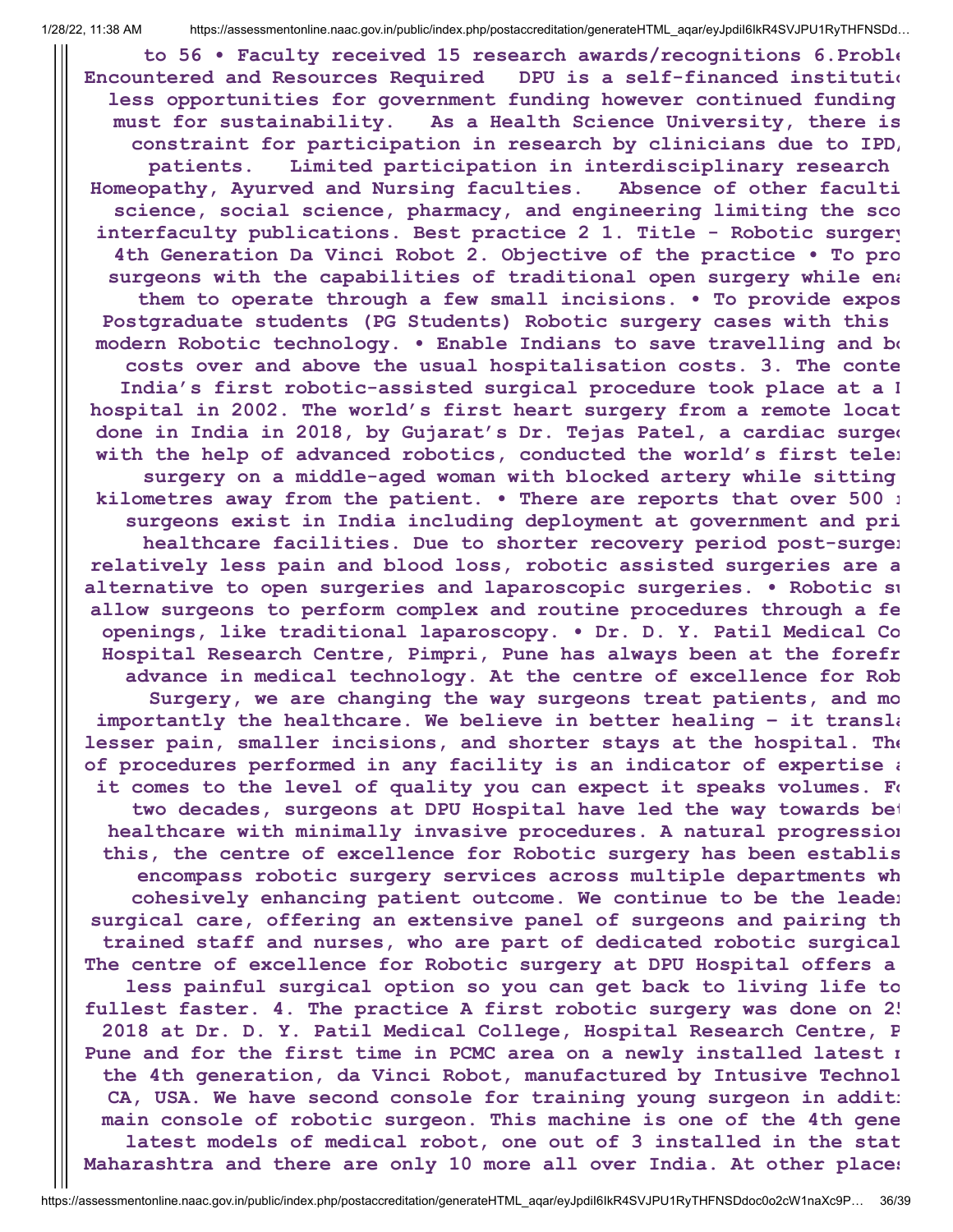**are about 50 more 3rd generation old models. This machine was purchas cost of about Rs.25 Crores. • In conventional prostate surgery patien in the hospital for 7 to 9 days postoperatively, however we have foun post robotic surgery patient is fit for discharge by 5th day • There i reduction in post-operative pain as evidence by lower VAS scores in p who undergo robotic surgery, also requirements of narcotic analgesic significantly reduced • The average length of stay (ALOS) is 5 days a patient return to his daily activity much earlier thereby there is r loss of man hours this also leads to reduced financial burden on the p • As the surgery is undertaken via small 1 cm ports (4/5 no's) there little postoperative scarring as compared to conventional surgical in 5. Evidence of success Da Vinci Robot IV Generation with four arms an console – Only one of its kind among all Medical Colleges in Maharas installed in 2018. Robotic surgery performed in 2018 – 17 Cases Rob surgery performed in 2019 – 19 Cases Robotic surgery performed in 20 Cases • Surgeries performed: - Radical Prostatectomy Radical Hyste Ca Bladder surgeries like cystectomy with ileal conduit. Robotic a tubal recanalization. Robotic cholecystectomy. Robotic radic nephrectomy. 6. Problem encountered and resources required • Robotic is costlier than conventional laparoscopic procedure/open surgery. In company do not finance robotic surgery yet. Equipment of robotic surg costly, and it is around 22 crores, Consumables are also very expen**

**Upload details of two best practices successfully implemented by the institution as per NAAC your institution website, provide the link**

**<https://dpu.edu.in/Best-Practice.aspx>**

#### **7.3 – Institutional Distinctiveness**

7.3.1 – Provide the details of the performance of the institution in one area distinctive to its vision, and thrust in not more than 500 words

**Response: DPU has undertaken several initiatives, some of which ca considered as distinctive features. These include: DPU as a solar p campus Multi organ transplant facility MRI Services (3 Tesla) Radiology Central Sterilization Service Department (CSSD) Ultra-DPU Learning Resource Centre Provision of Seed money for research house development of ERP and HMIS 30 modular Operation Theatres Generation Da Vinci Robot for Robotic surgery DPU Merit Scholarship for students Although it is not possible to give detailed account o these distinctive features, the key area of priority and thrust for the development of a Solar-Powered Campus that is described in detai Initiatives towards a Solar-Powered Campus INTRODUCTION: Non-convent energy resources have assumed greater significance in recent times bec ill-effects of conventional energy (oil and coal) on environment and health. According to National Renewable Energy Laboratory, USA "more from the sun falls on the earth in one hour than is used by everyone world in one year." It is projected that by 2050, solar energy would worlds largest source of electricity led by India and China. India is with abundant solar radiation equivalent to > 5000 trillion kWh/year has the potential to be harnessed into solar power. RATIONALE FOR ACTIVITY In 2015 the Government of India publicized an initiative to i**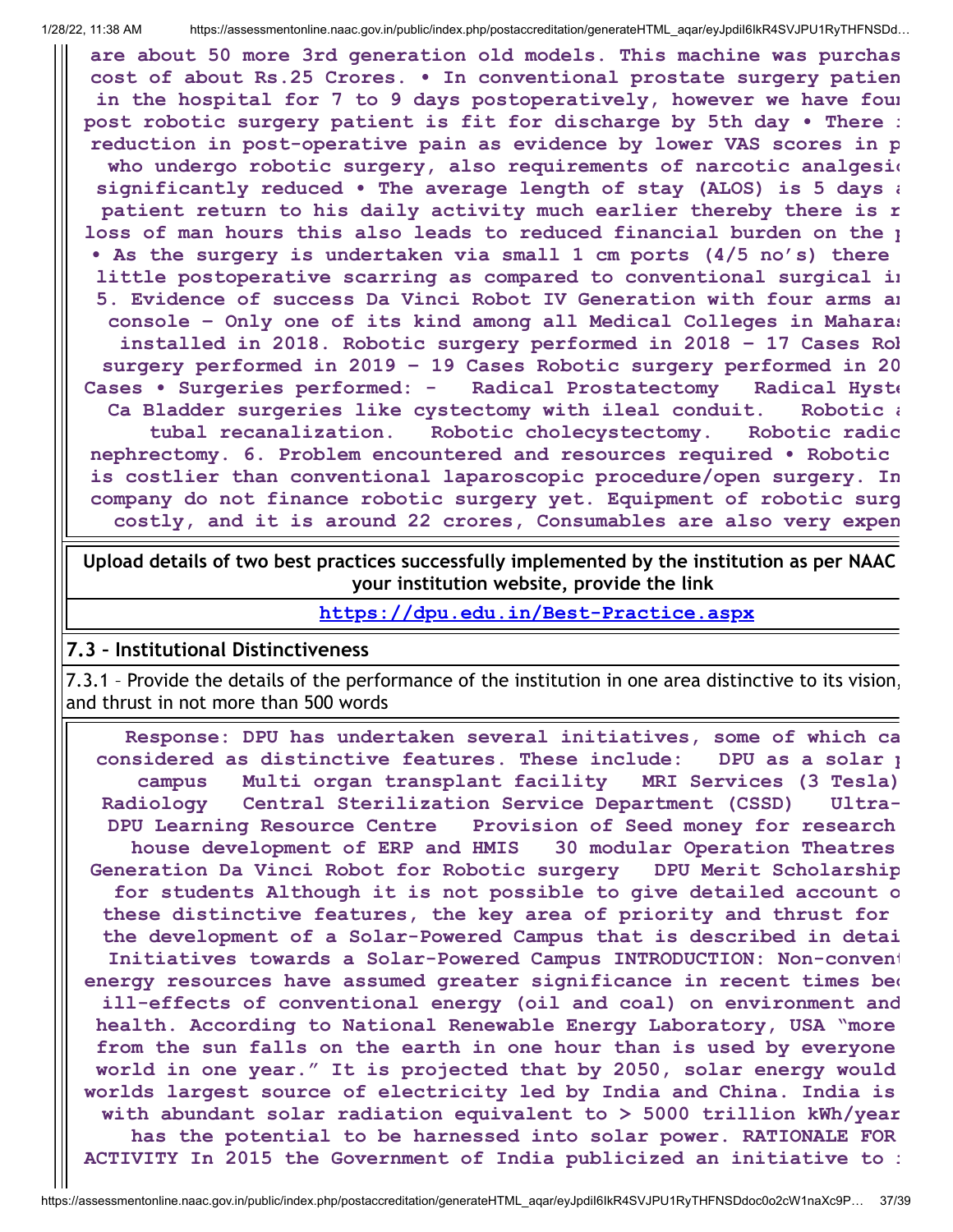**the solar capacity to 100 GW by 2022. At that time, the capacity in In 2.5 GW only. Considering the enormous task before the government, it the responsibility of every person and all institutions to contribute achievement of this national goal. To contribute to this important na endeavor, DPU has taken the lead to harness this tremendous energy re that we have the good fortune to be endowed with. THE MAKING OF A S POWERED CAMPUS: DPU has successfully initiated a massive drive for pr alternative energy by way of setting up solar-power generation facilit project was executed as follows: i. Installation of the Solar Energy The process of setting up the solar power plant started with Site Su open areas in all buildings on campus to assess suitability of roof t other potential sites for installation of solar panels Using sha analysing software, the suitable areas in the all the buildings w identified. Care was taken that shadow does not fall on solar panel a was achieved with the help of a shadow analysing software. In shadow a raised structure was fabricated for installation of solar panels solar panels were installed along with hardware, electrical system complete panel, cable connections followed by net-metering, earthi lightening-arrester, and bio-directional meter The entire solar powe consists of 6000 solar panels (Polycrystalline Renesys 320WP Solar p with efficient K-star Inverters The production and consumption monitored by an online monitoring system. ii. Power Generation: A to about 1776.32 KW solar power is generated by the Solar Power Plant caters to needs of DPU and constituent units. Of this, 980.16 KW generated by the Solar-Power System in Medical College and caters to and Dental Colleges besides hospitals and hostels. The Ayurveda Co Solar-Power system generates 477.44 KW and fulfils energy needs of Ay Homoeopathy, Physiotherapy, Nursing colleges and staff quarters Tathawade 318.72KW solar power is generated to meet energy needs of Business School and Research Centre and Institute of Biotechnology Bioinformatics. iii. Maintenance: Daily maintenance by cleaning of panels is done with high jet pressure machine Online monitoring plu on-site meter-reading is done. Every month-end solar energy meter-read MSEB meter-reading are taken and difference in reading is calculated Wheeling to the Grid: 1776.16 KW solar power generated from the solar system is wheeled to the Grid. Adequate solar power generated has l saving in electrical units consumed. v. Energy Conservation Practic Solar water-heaters have been provided in all hostels and staff-quart Solar Powered energy-saving LED bulbs are extensively used on campus all constituent units. All streetlights are fitted with solar power lights. In all 36480 LED tube-lights and bulbs are installed across campus Additional energy-saving practices serve to enhance the g footprint of DPU Provision of Master switches in all classrooms a wastage of power. Construction of eco-friendly buildings with provi natural light and ventilation reduces consumption of electrical energy daytime. Energy audit is done to identify ways to save electricit minimize energy wastage and inefficient forms of energy use. Micr Radar Motion Sensor-based energy conservation system is installed in passages, lobby areas, washrooms, and library Battery Operated car used on the campus OUTCOMES ACHIEVED: With the Solar-Power Initiati has taken a major step towards becoming self-sustaining in electri**